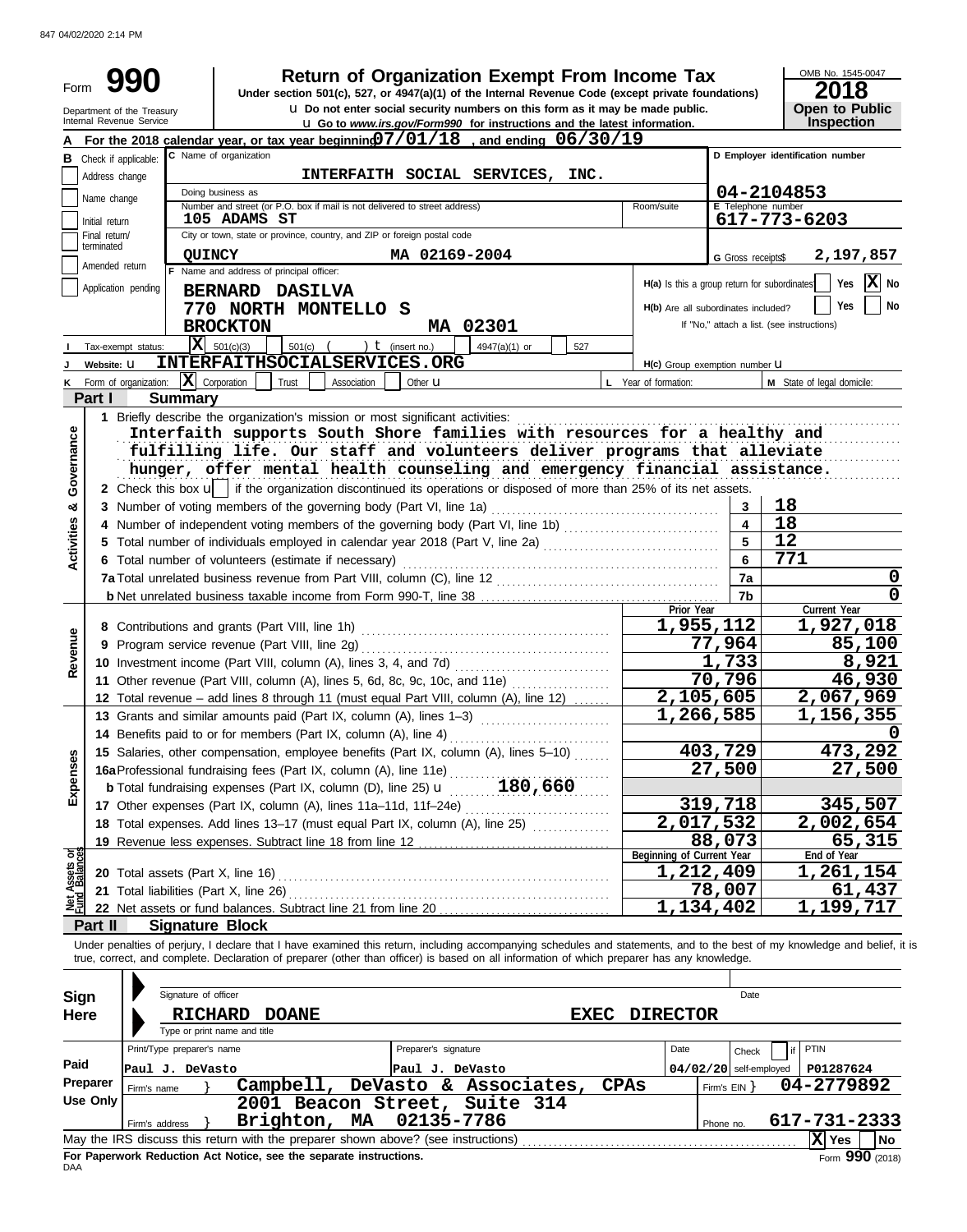| 04-2104853<br>Form 990 (2018) INTERFAITH SOCIAL SERVICES, INC.                                                                                       | Page 2                |
|------------------------------------------------------------------------------------------------------------------------------------------------------|-----------------------|
| <b>Statement of Program Service Accomplishments</b><br>Part III<br>Check if Schedule O contains a response or note to any line in this Part III      | $\mathbf{x}$          |
| 1 Briefly describe the organization's mission:                                                                                                       |                       |
| Interfaith supports South Shore families with resources for a healthy and                                                                            |                       |
| fulfilling life. Our staff and volunteers deliver programs that alleviate                                                                            |                       |
| hunger, offer mental health counseling and emergency financial assistance                                                                            |                       |
|                                                                                                                                                      |                       |
| 2 Did the organization undertake any significant program services during the year which were not listed on the                                       |                       |
| prior Form 990 or 990-EZ?                                                                                                                            | Yes $\overline{X}$ No |
| If "Yes," describe these new services on Schedule O.                                                                                                 |                       |
| Did the organization cease conducting, or make significant changes in how it conducts, any program<br>3                                              |                       |
|                                                                                                                                                      | Yes $\overline{X}$ No |
| If "Yes," describe these changes on Schedule O.                                                                                                      |                       |
| Describe the organization's program service accomplishments for each of its three largest program services, as measured by<br>4                      |                       |
| expenses. Section 501(c)(3) and 501(c)(4) organizations are required to report the amount of grants and allocations to others,                       |                       |
| the total expenses, and revenue, if any, for each program service reported.                                                                          |                       |
|                                                                                                                                                      |                       |
| ) (Expenses \$ $201,964$ including grants of\$<br>) (Revenue \$<br>4a (Code:<br>THE ORGANIZATION PROVIDED APPROXIMATELY 2,697 COUNSELING SESSIONS OF | 85,100                |
| THERAPY & SUPPORT TO INDIVIDUALS AND FAMILIES BY LICENSED                                                                                            |                       |
| CLINICAL SOCIAL WORKERS                                                                                                                              |                       |
|                                                                                                                                                      |                       |
|                                                                                                                                                      |                       |
|                                                                                                                                                      |                       |
|                                                                                                                                                      |                       |
|                                                                                                                                                      |                       |
|                                                                                                                                                      |                       |
|                                                                                                                                                      |                       |
|                                                                                                                                                      |                       |
|                                                                                                                                                      |                       |
|                                                                                                                                                      |                       |
| THE ORGANIZATION HELPED 1,329 INDIVIDUALS VIA GRANTS OF FINANCIAL                                                                                    |                       |
| ASSISTANCE TO PREVENT HOMELESSNESS AND PROVIDE EMERGENCY<br>SUPPORT TO IMPOVERISHED FAMILIES AND INDIVIDUALS.                                        |                       |
|                                                                                                                                                      |                       |
|                                                                                                                                                      |                       |
|                                                                                                                                                      |                       |
|                                                                                                                                                      |                       |
|                                                                                                                                                      |                       |
|                                                                                                                                                      |                       |
|                                                                                                                                                      |                       |
|                                                                                                                                                      |                       |
|                                                                                                                                                      |                       |
| ) (Expenses \$ $1,342,836$ including grants of \$ $1,114,309$ ) (Revenue \$<br>4c (Code:                                                             |                       |
| THE ORGANIZATION DISTRIBUTED APPROXIMATELY 748,051                                                                                                   |                       |
| POUNDS OF FOOD TO OVER 6,100 HOUSEHOLDS AS WELL AS                                                                                                   |                       |
| PROVIDING FREE PROFESSIONAL CLOTHING<br>TO LOW INCOME JOB                                                                                            |                       |
| <b>SEEKERS.</b>                                                                                                                                      |                       |
|                                                                                                                                                      |                       |
|                                                                                                                                                      |                       |
|                                                                                                                                                      |                       |
|                                                                                                                                                      |                       |
|                                                                                                                                                      |                       |
|                                                                                                                                                      |                       |
|                                                                                                                                                      |                       |
| 4d Other program services (Describe in Schedule O.)                                                                                                  |                       |
| $1,232$ ) (Revenue \$<br>52,037 including grants of\$<br>(Expenses \$                                                                                |                       |
| 1.699.083<br>4e Total program service expenses u                                                                                                     |                       |

 $\bullet$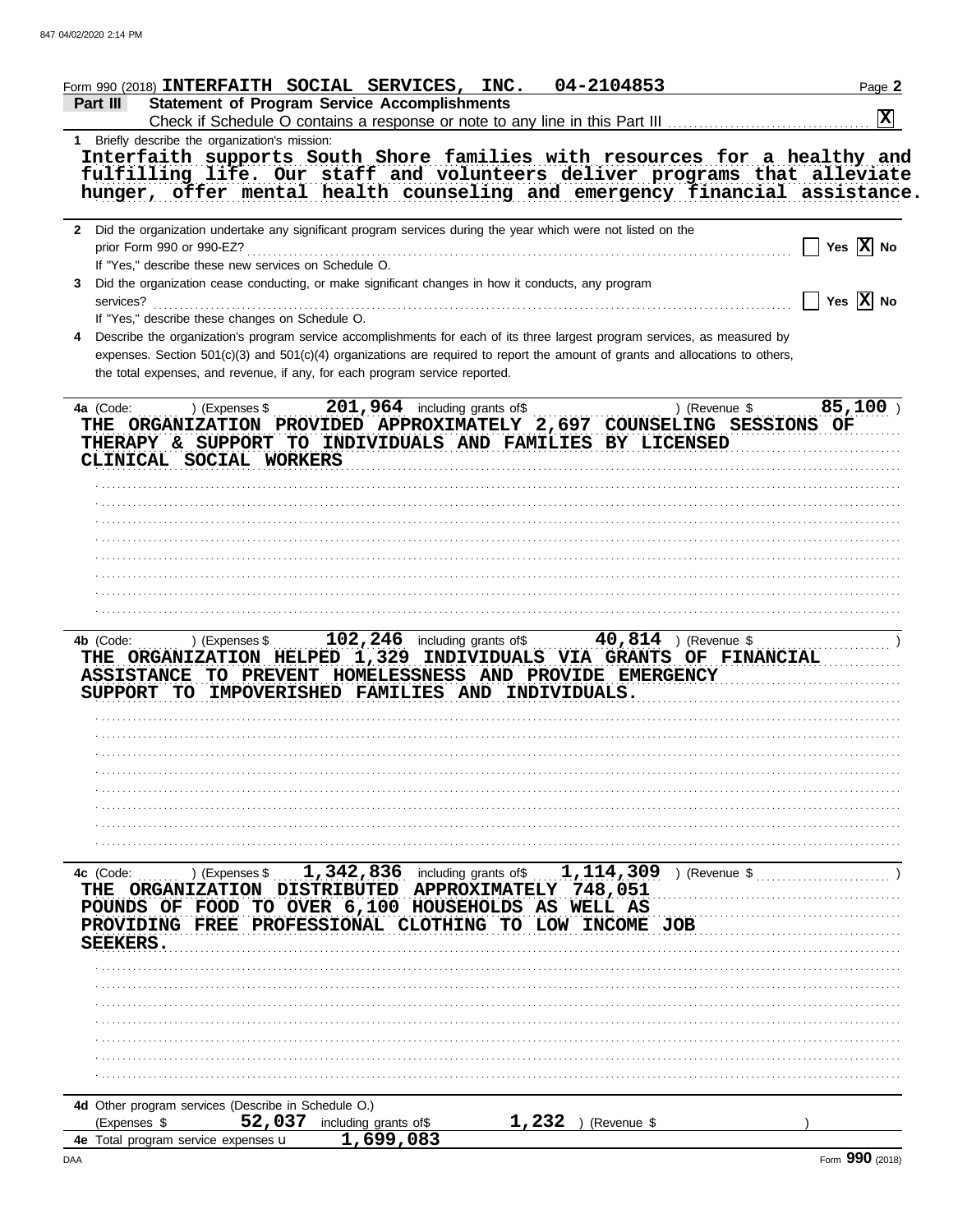| Form 990 (2018) INTERFAITH SOCIAL SERVICES, INC. 04-2104853 |  |  | Page 3 |
|-------------------------------------------------------------|--|--|--------|
| <b>Part IV</b> Checklist of Required Schedules              |  |  |        |

|     |                                                                                                                         |                 | Yes         | No          |
|-----|-------------------------------------------------------------------------------------------------------------------------|-----------------|-------------|-------------|
| 1   | Is the organization described in section $501(c)(3)$ or $4947(a)(1)$ (other than a private foundation)? If "Yes,"       |                 |             |             |
|     | complete Schedule A                                                                                                     | 1               | X           |             |
| 2   | Is the organization required to complete Schedule B, Schedule of Contributors (see instructions)?                       | $\overline{2}$  | $\mathbf X$ |             |
| 3   | Did the organization engage in direct or indirect political campaign activities on behalf of or in opposition to        |                 |             |             |
|     | candidates for public office? If "Yes," complete Schedule C, Part I                                                     | 3               |             | X           |
| 4   | Section 501(c)(3) organizations. Did the organization engage in lobbying activities, or have a section 501(h)           |                 |             |             |
|     |                                                                                                                         | 4               |             | X           |
| 5   | Is the organization a section $501(c)(4)$ , $501(c)(5)$ , or $501(c)(6)$ organization that receives membership dues,    |                 |             |             |
|     | assessments, or similar amounts as defined in Revenue Procedure 98-19? If "Yes," complete Schedule C, Part III          | 5               |             | X           |
| 6   | Did the organization maintain any donor advised funds or any similar funds or accounts for which donors                 |                 |             |             |
|     | have the right to provide advice on the distribution or investment of amounts in such funds or accounts? If             |                 |             |             |
|     | "Yes," complete Schedule D, Part I                                                                                      | 6               |             | X           |
| 7   | Did the organization receive or hold a conservation easement, including easements to preserve open space,               |                 |             | X           |
|     | the environment, historic land areas, or historic structures? If "Yes," complete Schedule D, Part II                    | 7               |             |             |
| 8   | Did the organization maintain collections of works of art, historical treasures, or other similar assets? If "Yes,"     |                 |             | X           |
| 9   | Did the organization report an amount in Part X, line 21, for escrow or custodial account liability, serve as a         | 8               |             |             |
|     |                                                                                                                         |                 |             |             |
|     | custodian for amounts not listed in Part X; or provide credit counseling, debt management, credit repair, or            | 9               |             | X           |
| 10  | Did the organization, directly or through a related organization, hold assets in temporarily restricted                 |                 |             |             |
|     | endowments, permanent endowments, or quasi-endowments? If "Yes," complete Schedule D, Part V                            | 10              |             | X           |
| 11  | If the organization's answer to any of the following questions is "Yes," then complete Schedule D, Parts VI,            |                 |             |             |
|     | VII, VIII, IX, or X as applicable.                                                                                      |                 |             |             |
|     | a Did the organization report an amount for land, buildings, and equipment in Part X, line 10? If "Yes,"                |                 |             |             |
|     |                                                                                                                         | 11a             | X           |             |
|     | <b>b</b> Did the organization report an amount for investments—other securities in Part X, line 12 that is 5% or more   |                 |             |             |
|     |                                                                                                                         | 11b             |             | X           |
|     | c Did the organization report an amount for investments—program related in Part X, line 13 that is 5% or more           |                 |             |             |
|     |                                                                                                                         | 11c             |             | X           |
|     | d Did the organization report an amount for other assets in Part X, line 15 that is 5% or more of its total assets      |                 |             |             |
|     |                                                                                                                         | 11d             |             | X           |
|     | e Did the organization report an amount for other liabilities in Part X, line 25? If "Yes," complete Schedule D, Part X | 11e             | $\mathbf x$ |             |
| f   | Did the organization's separate or consolidated financial statements for the tax year include a footnote that addresses |                 |             |             |
|     | the organization's liability for uncertain tax positions under FIN 48 (ASC 740)? If "Yes," complete Schedule D, Part X  | 11f             |             | X           |
|     | 12a Did the organization obtain separate, independent audited financial statements for the tax year? If "Yes," complete |                 |             |             |
|     |                                                                                                                         | 12a             | x           |             |
|     | Was the organization included in consolidated, independent audited financial statements for the tax year? If            |                 |             |             |
|     | "Yes," and if the organization answered "No" to line 12a, then completing Schedule D, Parts XI and XII is optional      | 12b             |             | X           |
| 13  |                                                                                                                         | 13              |             | X           |
| 14a |                                                                                                                         | 14a             |             | $\mathbf X$ |
| b   | Did the organization have aggregate revenues or expenses of more than \$10,000 from grantmaking,                        |                 |             |             |
|     | fundraising, business, investment, and program service activities outside the United States, or aggregate               |                 |             |             |
|     |                                                                                                                         | 14b             |             | X           |
| 15  | Did the organization report on Part IX, column (A), line 3, more than \$5,000 of grants or other assistance to or       |                 |             |             |
|     |                                                                                                                         | 15              |             | X           |
| 16  | Did the organization report on Part IX, column (A), line 3, more than \$5,000 of aggregate grants or other              |                 |             |             |
|     |                                                                                                                         | 16              |             | X           |
| 17  | Did the organization report a total of more than \$15,000 of expenses for professional fundraising services on          |                 |             |             |
|     |                                                                                                                         | 17              | X           |             |
| 18  | Did the organization report more than \$15,000 total of fundraising event gross income and contributions on             |                 |             |             |
|     |                                                                                                                         | 18              | X           |             |
| 19  | Did the organization report more than \$15,000 of gross income from gaming activities on Part VIII, line 9a?            |                 |             |             |
|     |                                                                                                                         | 19              |             | X           |
| 20a | Did the organization operate one or more hospital facilities? If "Yes," complete Schedule H                             | <b>20a</b>      |             | х           |
| b   |                                                                                                                         | 20 <sub>b</sub> |             |             |
| 21  | Did the organization report more than \$5,000 of grants or other assistance to any domestic organization or             |                 |             |             |
|     |                                                                                                                         | 21              |             | X           |

Form **990** (2018)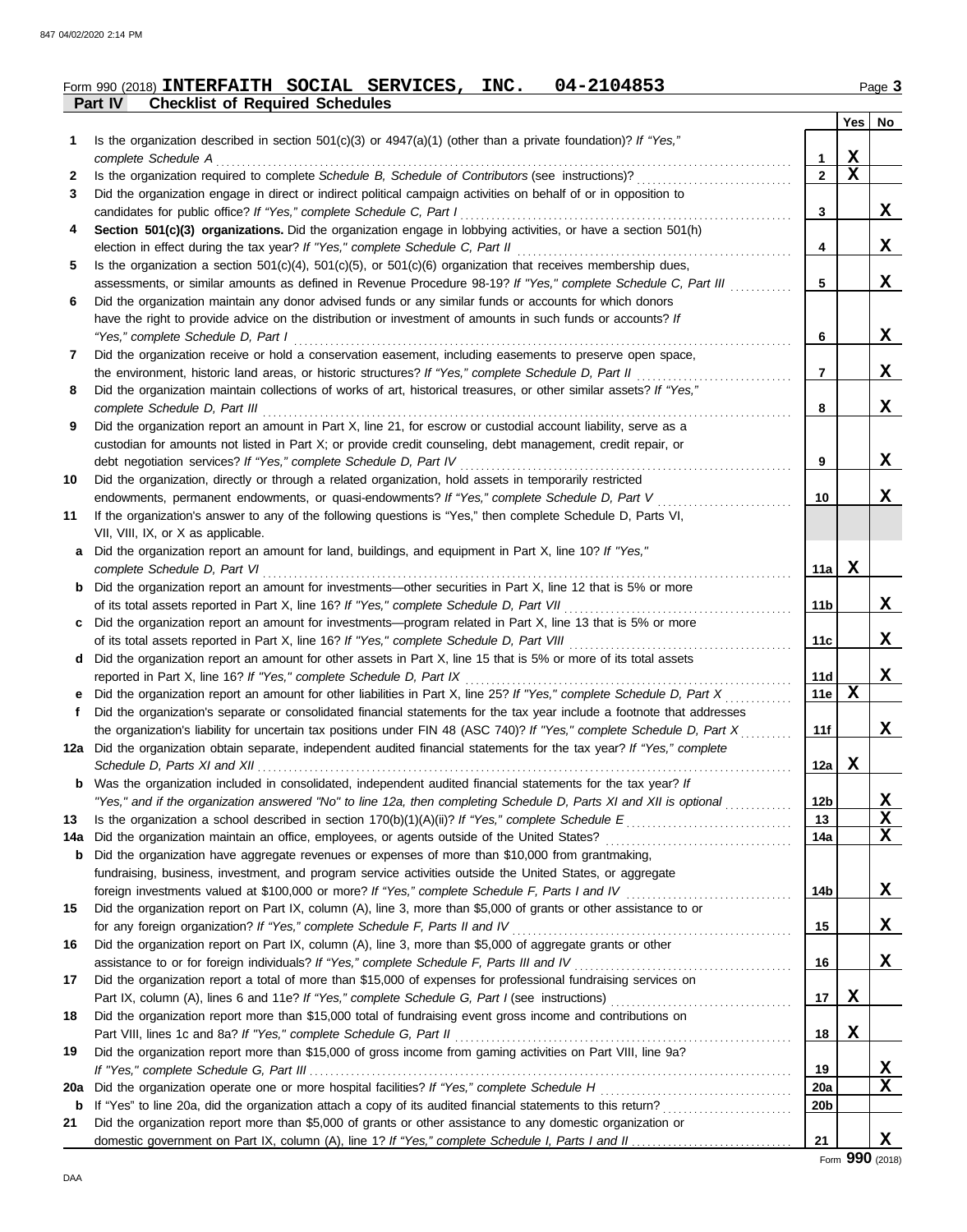|          | 04-2104853<br>Form 990 (2018) INTERFAITH SOCIAL SERVICES, INC.                                                                                                                                                             |                 |             | Page 4      |
|----------|----------------------------------------------------------------------------------------------------------------------------------------------------------------------------------------------------------------------------|-----------------|-------------|-------------|
|          | Part IV<br><b>Checklist of Required Schedules (continued)</b>                                                                                                                                                              |                 |             |             |
|          |                                                                                                                                                                                                                            |                 | Yes         | No          |
| 22       | Did the organization report more than \$5,000 of grants or other assistance to or for domestic individuals on                                                                                                              |                 |             |             |
|          | Part IX, column (A), line 2? If "Yes," complete Schedule I, Parts I and III                                                                                                                                                | 22              | X           |             |
| 23       | Did the organization answer "Yes" to Part VII, Section A, line 3, 4, or 5 about compensation of the                                                                                                                        |                 |             |             |
|          | organization's current and former officers, directors, trustees, key employees, and highest compensated                                                                                                                    |                 |             | X           |
|          | employees? If "Yes," complete Schedule J                                                                                                                                                                                   | 23              |             |             |
|          | 24a Did the organization have a tax-exempt bond issue with an outstanding principal amount of more than<br>\$100,000 as of the last day of the year, that was issued after December 31, 2002? If "Yes," answer lines 24b   |                 |             |             |
|          | through 24d and complete Schedule K. If "No," go to line 25a                                                                                                                                                               | 24a             |             | X           |
| b        | Did the organization invest any proceeds of tax-exempt bonds beyond a temporary period exception?                                                                                                                          | 24b             |             |             |
| с        | Did the organization maintain an escrow account other than a refunding escrow at any time during the year                                                                                                                  |                 |             |             |
|          | to defease any tax-exempt bonds?                                                                                                                                                                                           | 24c             |             |             |
|          | d Did the organization act as an "on behalf of" issuer for bonds outstanding at any time during the year?                                                                                                                  | 24d             |             |             |
|          | 25a Section 501(c)(3), 501(c)(4), and 501(c)(29) organizations. Did the organization engage in an excess benefit                                                                                                           |                 |             |             |
|          | transaction with a disqualified person during the year? If "Yes," complete Schedule L, Part I                                                                                                                              | 25a             |             | X           |
| b        | Is the organization aware that it engaged in an excess benefit transaction with a disqualified person in a prior                                                                                                           |                 |             |             |
|          | year, and that the transaction has not been reported on any of the organization's prior Forms 990 or 990-EZ?                                                                                                               |                 |             |             |
|          | If "Yes," complete Schedule L, Part I                                                                                                                                                                                      | 25 <sub>b</sub> |             | X           |
| 26       | Did the organization report any amount on Part X, line 5, 6, or 22 for receivables from or payables to any                                                                                                                 |                 |             |             |
|          | current or former officers, directors, trustees, key employees, highest compensated employees, or                                                                                                                          |                 |             |             |
|          | disqualified persons? If "Yes," complete Schedule L, Part II                                                                                                                                                               | 26              |             | X           |
| 27       | Did the organization provide a grant or other assistance to an officer, director, trustee, key employee,                                                                                                                   |                 |             |             |
|          | substantial contributor or employee thereof, a grant selection committee member, or to a 35% controlled                                                                                                                    |                 |             |             |
|          | entity or family member of any of these persons? If "Yes," complete Schedule L, Part III                                                                                                                                   | 27              |             | X           |
| 28       | Was the organization a party to a business transaction with one of the following parties (see Schedule L,                                                                                                                  |                 |             |             |
|          | Part IV instructions for applicable filing thresholds, conditions, and exceptions):                                                                                                                                        |                 |             |             |
| a        | A current or former officer, director, trustee, or key employee? If "Yes," complete Schedule L, Part IV                                                                                                                    | 28a             |             | X           |
| b        | A family member of a current or former officer, director, trustee, or key employee? If "Yes," complete                                                                                                                     |                 |             |             |
|          | Schedule L, Part IV                                                                                                                                                                                                        | 28b             |             | X           |
| c        | An entity of which a current or former officer, director, trustee, or key employee (or a family member thereof)                                                                                                            |                 |             |             |
|          | was an officer, director, trustee, or direct or indirect owner? If "Yes," complete Schedule L, Part IV                                                                                                                     | 28c             | $\mathbf x$ | X           |
| 29<br>30 | Did the organization receive more than \$25,000 in non-cash contributions? If "Yes," complete Schedule M<br>Did the organization receive contributions of art, historical treasures, or other similar assets, or qualified | 29              |             |             |
|          | conservation contributions? If "Yes," complete Schedule M                                                                                                                                                                  | 30              |             | X           |
| 31       | Did the organization liquidate, terminate, or dissolve and cease operations? If "Yes," complete Schedule N, Part I                                                                                                         | 31              |             | $\mathbf x$ |
| 32       | Did the organization sell, exchange, dispose of, or transfer more than 25% of its net assets? If "Yes,"                                                                                                                    |                 |             |             |
|          | complete Schedule N, Part II                                                                                                                                                                                               | 32              |             | X           |
| 33       | Did the organization own 100% of an entity disregarded as separate from the organization under Regulations                                                                                                                 |                 |             |             |
|          | sections 301.7701-2 and 301.7701-3? If "Yes," complete Schedule R, Part I                                                                                                                                                  | 33              |             | X           |
| 34       | Was the organization related to any tax-exempt or taxable entity? If "Yes," complete Schedule R, Part II, III,                                                                                                             |                 |             |             |
|          | or IV, and Part V, line 1                                                                                                                                                                                                  | 34              |             | X           |
| 35a      | Did the organization have a controlled entity within the meaning of section 512(b)(13)?                                                                                                                                    | 35a             |             | X           |
| b        | If "Yes" to line 35a, did the organization receive any payment from or engage in any transaction with a                                                                                                                    |                 |             |             |
|          | controlled entity within the meaning of section 512(b)(13)? If "Yes," complete Schedule R, Part V, line 2                                                                                                                  | 35 <sub>b</sub> |             |             |
| 36       | Section 501(c)(3) organizations. Did the organization make any transfers to an exempt non-charitable                                                                                                                       |                 |             |             |
|          | related organization? If "Yes," complete Schedule R, Part V, line 2                                                                                                                                                        | 36              |             | X           |
| 37       | Did the organization conduct more than 5% of its activities through an entity that is not a related organization                                                                                                           |                 |             |             |
|          | and that is treated as a partnership for federal income tax purposes? If "Yes," complete Schedule R, Part VI                                                                                                               | 37              |             | X           |
| 38       | Did the organization complete Schedule O and provide explanations in Schedule O for Part VI, lines 11b and                                                                                                                 |                 |             |             |
|          | 19? Note. All Form 990 filers are required to complete Schedule O.                                                                                                                                                         | 38              | $\mathbf x$ |             |
|          | Statements Regarding Other IRS Filings and Tax Compliance<br>Part V                                                                                                                                                        |                 |             |             |
|          |                                                                                                                                                                                                                            |                 |             |             |
|          |                                                                                                                                                                                                                            |                 | Yes         | No          |
| 1a       | 11<br>Enter the number reported in Box 3 of Form 1096. Enter -0- if not applicable <i>minimization</i><br>1a                                                                                                               |                 |             |             |
| b        | $\mathbf 0$<br>1 <sub>b</sub><br>Enter the number of Forms W-2G included in line 1a. Enter -0- if not applicable                                                                                                           |                 |             |             |
| c        | Did the organization comply with backup withholding rules for reportable payments to vendors and                                                                                                                           |                 |             |             |
|          |                                                                                                                                                                                                                            | 1c              |             |             |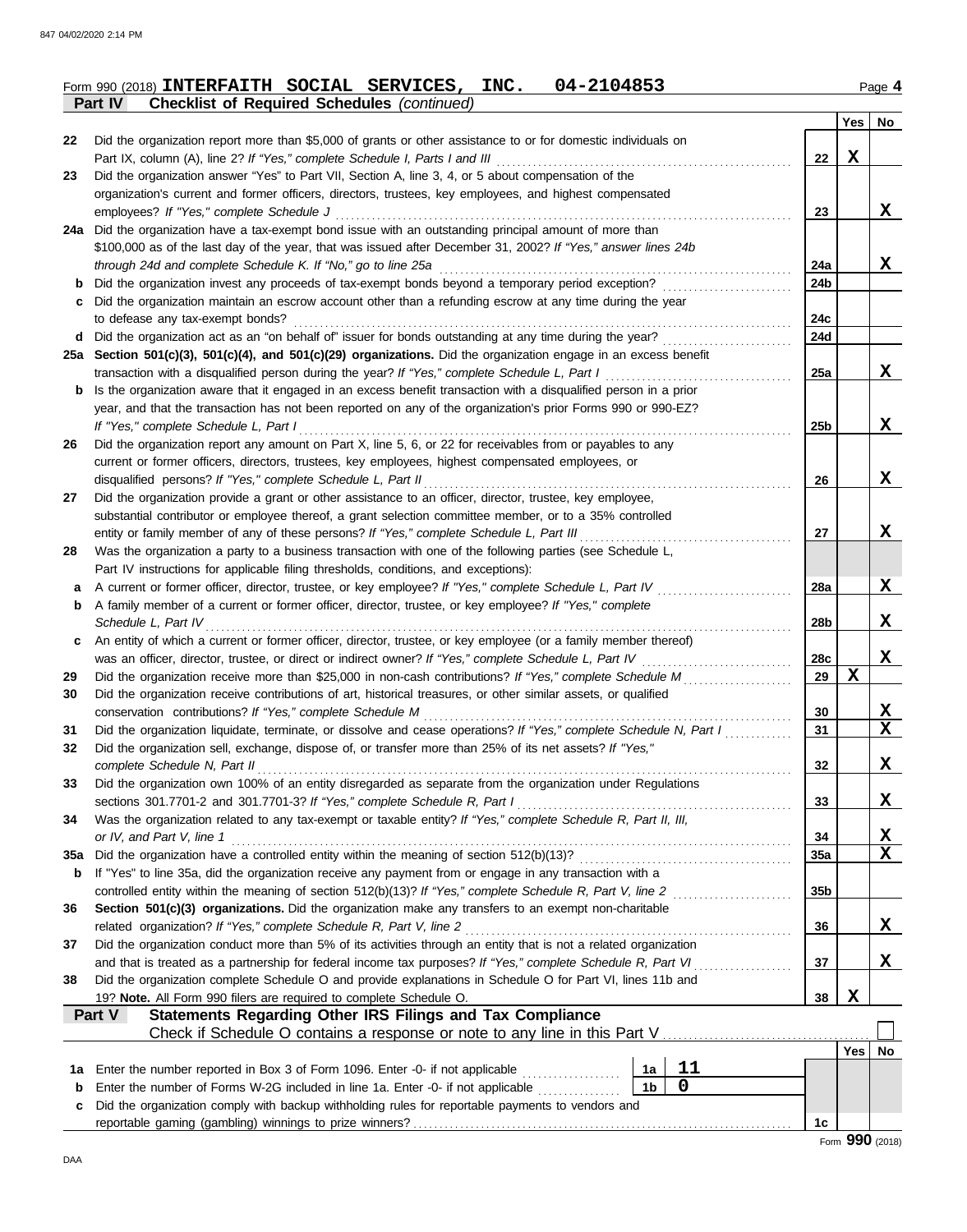|             | Form 990 (2018) INTERFAITH SOCIAL SERVICES, INC.<br>04-2104853                                                                     |                      |             | Page 5      |  |  |  |  |  |  |
|-------------|------------------------------------------------------------------------------------------------------------------------------------|----------------------|-------------|-------------|--|--|--|--|--|--|
|             | Statements Regarding Other IRS Filings and Tax Compliance (continued)<br>Part V                                                    |                      |             |             |  |  |  |  |  |  |
|             |                                                                                                                                    |                      |             | Yes   No    |  |  |  |  |  |  |
|             | 2a Enter the number of employees reported on Form W-3, Transmittal of Wage and Tax                                                 |                      |             |             |  |  |  |  |  |  |
|             | 12<br>Statements, filed for the calendar year ending with or within the year covered by this return<br>2a                          |                      | $\mathbf x$ |             |  |  |  |  |  |  |
| b           | Note. If the sum of lines 1a and 2a is greater than 250, you may be required to e-file (see instructions)                          | 2 <sub>b</sub>       |             |             |  |  |  |  |  |  |
|             |                                                                                                                                    |                      |             |             |  |  |  |  |  |  |
| за<br>b     | If "Yes," has it filed a Form 990-T for this year? If "No" to line 3b, provide an explanation in Schedule O                        | 3a<br>3 <sub>b</sub> |             | X           |  |  |  |  |  |  |
| 4a          | At any time during the calendar year, did the organization have an interest in, or a signature or other authority over,            |                      |             |             |  |  |  |  |  |  |
|             | a financial account in a foreign country (such as a bank account, securities account, or other financial account)?                 | 4a                   |             | X           |  |  |  |  |  |  |
|             |                                                                                                                                    |                      |             |             |  |  |  |  |  |  |
|             | See instructions for filing requirements for FinCEN Form 114, Report of Foreign Bank and Financial Accounts (FBAR).                |                      |             |             |  |  |  |  |  |  |
| 5а          |                                                                                                                                    | 5a                   |             | X           |  |  |  |  |  |  |
| b           |                                                                                                                                    | 5 <sub>b</sub>       |             | X           |  |  |  |  |  |  |
| c           | If "Yes" to line 5a or 5b, did the organization file Form 8886-T?                                                                  | 5c                   |             |             |  |  |  |  |  |  |
| 6a          | Does the organization have annual gross receipts that are normally greater than \$100,000, and did the                             |                      |             |             |  |  |  |  |  |  |
|             | organization solicit any contributions that were not tax deductible as charitable contributions?                                   | 6a                   |             | X           |  |  |  |  |  |  |
| b           | If "Yes," did the organization include with every solicitation an express statement that such contributions or                     |                      |             |             |  |  |  |  |  |  |
|             | gifts were not tax deductible?                                                                                                     | 6b                   |             |             |  |  |  |  |  |  |
| 7           | Organizations that may receive deductible contributions under section 170(c).                                                      |                      |             |             |  |  |  |  |  |  |
| a           | Did the organization receive a payment in excess of \$75 made partly as a contribution and partly for goods                        |                      |             |             |  |  |  |  |  |  |
|             | and services provided to the payor?                                                                                                | 7a                   | X           |             |  |  |  |  |  |  |
| b           |                                                                                                                                    | 7b                   | $\mathbf x$ |             |  |  |  |  |  |  |
| c           | Did the organization sell, exchange, or otherwise dispose of tangible personal property for which it was                           |                      |             |             |  |  |  |  |  |  |
|             |                                                                                                                                    | 7c                   |             | X           |  |  |  |  |  |  |
| d           | 7d                                                                                                                                 | 7e                   |             | X           |  |  |  |  |  |  |
| е           | Did the organization, during the year, pay premiums, directly or indirectly, on a personal benefit contract?                       | 7f                   |             | $\mathbf X$ |  |  |  |  |  |  |
| g           | If the organization received a contribution of qualified intellectual property, did the organization file Form 8899 as required?   | 7g                   |             | $\mathbf X$ |  |  |  |  |  |  |
| h           | If the organization received a contribution of cars, boats, airplanes, or other vehicles, did the organization file a Form 1098-C? | 7h                   |             | $\mathbf X$ |  |  |  |  |  |  |
| 8           | Sponsoring organizations maintaining donor advised funds. Did a donor advised fund maintained by the                               |                      |             |             |  |  |  |  |  |  |
|             |                                                                                                                                    | 8                    |             |             |  |  |  |  |  |  |
| 9           | Sponsoring organizations maintaining donor advised funds.                                                                          |                      |             |             |  |  |  |  |  |  |
| a           | Did the sponsoring organization make any taxable distributions under section 4966?                                                 | 9a                   |             |             |  |  |  |  |  |  |
| $\mathbf b$ | Did the sponsoring organization make a distribution to a donor, donor advisor, or related person?                                  | 9b                   |             |             |  |  |  |  |  |  |
| 10          | Section 501(c)(7) organizations. Enter:                                                                                            |                      |             |             |  |  |  |  |  |  |
| а           | 10a<br>Initiation fees and capital contributions included on Part VIII, line 12                                                    |                      |             |             |  |  |  |  |  |  |
| $\mathbf b$ | Gross receipts, included on Form 990, Part VIII, line 12, for public use of club facilities<br>10b                                 |                      |             |             |  |  |  |  |  |  |
| 11          | Section 501(c)(12) organizations. Enter:                                                                                           |                      |             |             |  |  |  |  |  |  |
| a           | 11a<br>Gross income from members or shareholders                                                                                   |                      |             |             |  |  |  |  |  |  |
| b           | Gross income from other sources (Do not net amounts due or paid to other sources                                                   |                      |             |             |  |  |  |  |  |  |
|             | 11 <sub>b</sub><br>against amounts due or received from them.)                                                                     |                      |             |             |  |  |  |  |  |  |
| 12a         | Section 4947(a)(1) non-exempt charitable trusts. Is the organization filing Form 990 in lieu of Form 1041?                         | 12a                  |             |             |  |  |  |  |  |  |
| $\mathbf b$ | If "Yes," enter the amount of tax-exempt interest received or accrued during the year<br>12b                                       |                      |             |             |  |  |  |  |  |  |
| 13          | Section 501(c)(29) qualified nonprofit health insurance issuers.                                                                   |                      |             |             |  |  |  |  |  |  |
| a           | Is the organization licensed to issue qualified health plans in more than one state?                                               | 13a                  |             |             |  |  |  |  |  |  |
| b           | Note. See the instructions for additional information the organization must report on Schedule O.                                  |                      |             |             |  |  |  |  |  |  |
|             | Enter the amount of reserves the organization is required to maintain by the states in which<br>13 <sub>b</sub>                    |                      |             |             |  |  |  |  |  |  |
| c           | 13 <sub>c</sub><br>Enter the amount of reserves on hand                                                                            |                      |             |             |  |  |  |  |  |  |
| 14a         |                                                                                                                                    | 14a                  |             | X           |  |  |  |  |  |  |
| $\mathbf b$ |                                                                                                                                    | 14 <sub>b</sub>      |             |             |  |  |  |  |  |  |
| 15          | Is the organization subject to the section 4960 tax on payment(s) of more than \$1,000,000 in remuneration or                      |                      |             |             |  |  |  |  |  |  |
|             | excess parachute payment(s) during the year?                                                                                       | 15                   |             | X           |  |  |  |  |  |  |
|             | If "Yes," see instructions and file Form 4720, Schedule N.                                                                         |                      |             |             |  |  |  |  |  |  |
| 16          | Is the organization an educational institution subject to the section 4968 excise tax on net investment income?                    | 16                   |             | X           |  |  |  |  |  |  |
|             | If "Yes," complete Form 4720, Schedule O.                                                                                          |                      |             |             |  |  |  |  |  |  |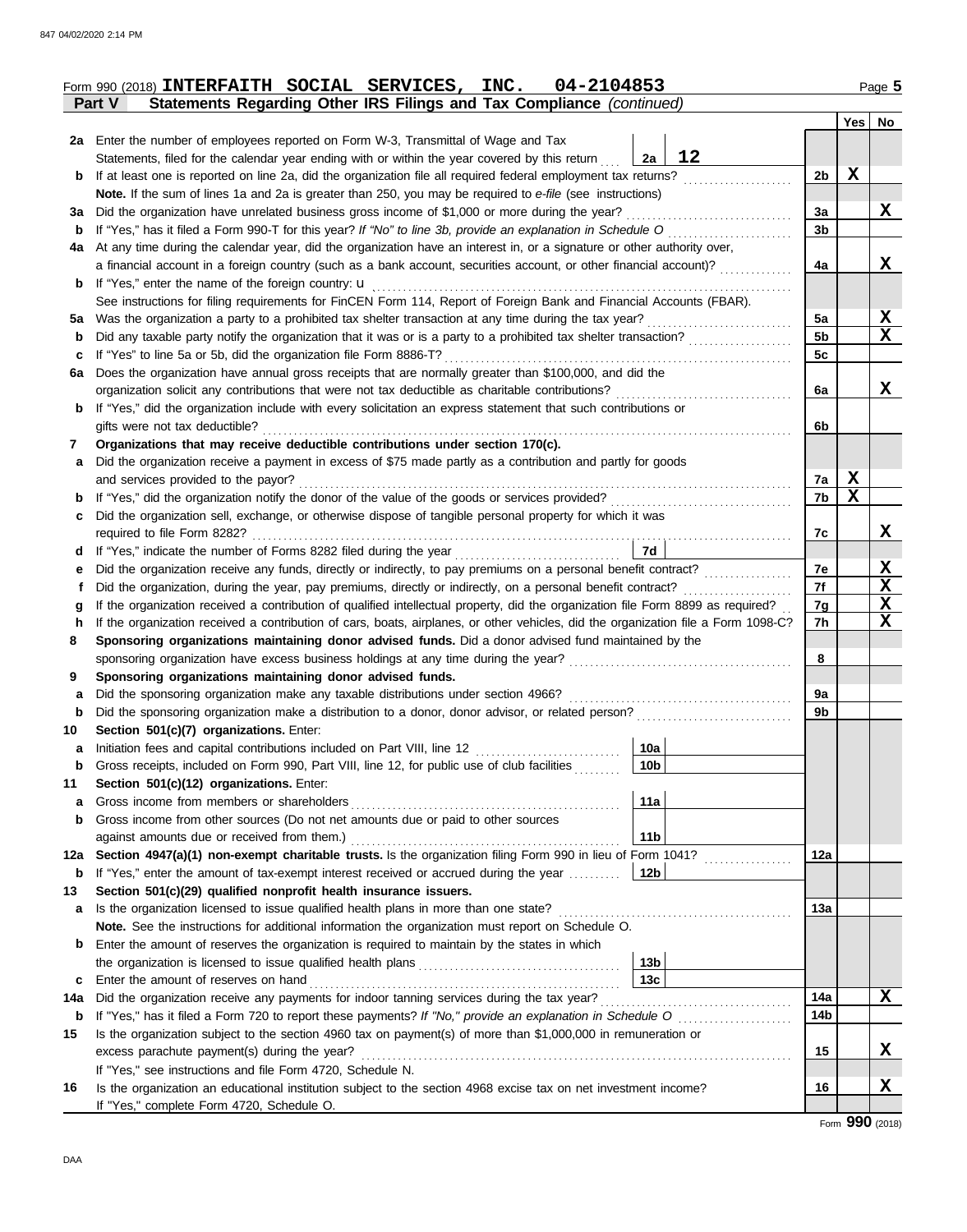# **Form 990 (2018) INTERFAITH SOCIAL SERVICES, INC. 04-2104853** Page 6

| <b>Part VI</b> | <b>Governance, Management, and Disclosure</b> For each "Yes" response to lines 2 through 7b below, and for a "No"         |  |
|----------------|---------------------------------------------------------------------------------------------------------------------------|--|
|                | response to line 8a, 8b, or 10b below, describe the circumstances, processes, or changes in Schedule O. See instructions. |  |
|                |                                                                                                                           |  |

| 18<br>Enter the number of voting members of the governing body at the end of the tax year<br>1a<br>1а<br>If there are material differences in voting rights among members of the governing body, or<br>if the governing body delegated broad authority to an executive committee or similar<br>committee, explain in Schedule O.<br>18<br>Enter the number of voting members included in line 1a, above, who are independent<br>1b<br>b<br>Did any officer, director, trustee, or key employee have a family relationship or a business relationship with<br>any other officer, director, trustee, or key employee?<br>2<br>Did the organization delegate control over management duties customarily performed by or under the direct<br>X<br>supervision of officers, directors, or trustees, or key employees to a management company or other person?<br>3<br>4<br>Did the organization make any significant changes to its governing documents since the prior Form 990 was filed?<br>$\overline{\mathbf{X}}$<br>5<br>Did the organization become aware during the year of a significant diversion of the organization's assets?<br>$\overline{\mathbf{x}}$<br>6<br>Did the organization have members or stockholders?<br>Did the organization have members, stockholders, or other persons who had the power to elect or appoint<br>one or more members of the governing body?<br>7a<br>Are any governance decisions of the organization reserved to (or subject to approval by) members,<br>b<br>stockholders, or persons other than the governing body?<br>7b<br>Did the organization contemporaneously document the meetings held or written actions undertaken during the year by the following:<br>X<br>The governing body?<br>8a<br>а<br>X<br>Each committee with authority to act on behalf of the governing body?<br>8b<br>$\mathbf b$<br>Is there any officer, director, trustee, or key employee listed in Part VII, Section A, who cannot be reached at<br>X<br>9<br>Section B. Policies (This Section B requests information about policies not required by the Internal Revenue Code.<br>Yes  <br>10a<br>Did the organization have local chapters, branches, or affiliates?<br>If "Yes," did the organization have written policies and procedures governing the activities of such chapters,<br>b<br>10 <sub>b</sub><br>affiliates, and branches to ensure their operations are consistent with the organization's exempt purposes?<br>X<br>Has the organization provided a complete copy of this Form 990 to all members of its governing body before filing the form?<br>11a<br>Describe in Schedule O the process, if any, used by the organization to review this Form 990.<br>b<br>$\mathbf x$<br>Did the organization have a written conflict of interest policy? If "No," go to line 13<br>12a<br>X<br>Were officers, directors, or trustees, and key employees required to disclose annually interests that could give rise to conflicts?<br>12 <sub>b</sub><br>b<br>Did the organization regularly and consistently monitor and enforce compliance with the policy? If "Yes,"<br>c<br>Х<br>describe in Schedule O how this was done<br>12c<br>$\mathbf x$<br>Did the organization have a written whistleblower policy?<br>13<br>$\mathbf x$<br>Did the organization have a written document retention and destruction policy?<br>14<br>Did the process for determining compensation of the following persons include a review and approval by<br>independent persons, comparability data, and contemporaneous substantiation of the deliberation and decision?<br>X<br>15a<br>а<br>Other officers or key employees of the organization<br>15 <sub>b</sub><br>b<br>If "Yes" to line 15a or 15b, describe the process in Schedule O (see instructions).<br>Did the organization invest in, contribute assets to, or participate in a joint venture or similar arrangement<br>with a taxable entity during the year?<br>16a<br>If "Yes," did the organization follow a written policy or procedure requiring the organization to evaluate its<br>b<br>participation in joint venture arrangements under applicable federal tax law, and take steps to safeguard the<br>16b<br><b>Section C. Disclosure</b><br>List the states with which a copy of this Form 990 is required to be filed $\mathbf{u} \mathbf{M}$ A<br>Section 6104 requires an organization to make its Forms 1023 (1024 or 1024-A if applicable), 990, and 990-T (Section 501(c)<br>(3)s only) available for public inspection. Indicate how you made these available. Check all that apply. |     | Section A. Governing Body and Management |  |     |                         |
|----------------------------------------------------------------------------------------------------------------------------------------------------------------------------------------------------------------------------------------------------------------------------------------------------------------------------------------------------------------------------------------------------------------------------------------------------------------------------------------------------------------------------------------------------------------------------------------------------------------------------------------------------------------------------------------------------------------------------------------------------------------------------------------------------------------------------------------------------------------------------------------------------------------------------------------------------------------------------------------------------------------------------------------------------------------------------------------------------------------------------------------------------------------------------------------------------------------------------------------------------------------------------------------------------------------------------------------------------------------------------------------------------------------------------------------------------------------------------------------------------------------------------------------------------------------------------------------------------------------------------------------------------------------------------------------------------------------------------------------------------------------------------------------------------------------------------------------------------------------------------------------------------------------------------------------------------------------------------------------------------------------------------------------------------------------------------------------------------------------------------------------------------------------------------------------------------------------------------------------------------------------------------------------------------------------------------------------------------------------------------------------------------------------------------------------------------------------------------------------------------------------------------------------------------------------------------------------------------------------------------------------------------------------------------------------------------------------------------------------------------------------------------------------------------------------------------------------------------------------------------------------------------------------------------------------------------------------------------------------------------------------------------------------------------------------------------------------------------------------------------------------------------------------------------------------------------------------------------------------------------------------------------------------------------------------------------------------------------------------------------------------------------------------------------------------------------------------------------------------------------------------------------------------------------------------------------------------------------------------------------------------------------------------------------------------------------------------------------------------------------------------------------------------------------------------------------------------------------------------------------------------------------------------------------------------------------------------------------------------------------------------------------------------------------------------------------------------------------------------------------------------------------------------------------------------------------------------------------------------------------------------------------------------------------------------------------------------------------------------------------------------------------------------------------------------------------------------------------------------------------------------------------------------------------------------------------------------|-----|------------------------------------------|--|-----|-------------------------|
|                                                                                                                                                                                                                                                                                                                                                                                                                                                                                                                                                                                                                                                                                                                                                                                                                                                                                                                                                                                                                                                                                                                                                                                                                                                                                                                                                                                                                                                                                                                                                                                                                                                                                                                                                                                                                                                                                                                                                                                                                                                                                                                                                                                                                                                                                                                                                                                                                                                                                                                                                                                                                                                                                                                                                                                                                                                                                                                                                                                                                                                                                                                                                                                                                                                                                                                                                                                                                                                                                                                                                                                                                                                                                                                                                                                                                                                                                                                                                                                                                                                                                                                                                                                                                                                                                                                                                                                                                                                                                                                                                                                        |     |                                          |  | Yes | No                      |
|                                                                                                                                                                                                                                                                                                                                                                                                                                                                                                                                                                                                                                                                                                                                                                                                                                                                                                                                                                                                                                                                                                                                                                                                                                                                                                                                                                                                                                                                                                                                                                                                                                                                                                                                                                                                                                                                                                                                                                                                                                                                                                                                                                                                                                                                                                                                                                                                                                                                                                                                                                                                                                                                                                                                                                                                                                                                                                                                                                                                                                                                                                                                                                                                                                                                                                                                                                                                                                                                                                                                                                                                                                                                                                                                                                                                                                                                                                                                                                                                                                                                                                                                                                                                                                                                                                                                                                                                                                                                                                                                                                                        |     |                                          |  |     |                         |
|                                                                                                                                                                                                                                                                                                                                                                                                                                                                                                                                                                                                                                                                                                                                                                                                                                                                                                                                                                                                                                                                                                                                                                                                                                                                                                                                                                                                                                                                                                                                                                                                                                                                                                                                                                                                                                                                                                                                                                                                                                                                                                                                                                                                                                                                                                                                                                                                                                                                                                                                                                                                                                                                                                                                                                                                                                                                                                                                                                                                                                                                                                                                                                                                                                                                                                                                                                                                                                                                                                                                                                                                                                                                                                                                                                                                                                                                                                                                                                                                                                                                                                                                                                                                                                                                                                                                                                                                                                                                                                                                                                                        |     |                                          |  |     |                         |
|                                                                                                                                                                                                                                                                                                                                                                                                                                                                                                                                                                                                                                                                                                                                                                                                                                                                                                                                                                                                                                                                                                                                                                                                                                                                                                                                                                                                                                                                                                                                                                                                                                                                                                                                                                                                                                                                                                                                                                                                                                                                                                                                                                                                                                                                                                                                                                                                                                                                                                                                                                                                                                                                                                                                                                                                                                                                                                                                                                                                                                                                                                                                                                                                                                                                                                                                                                                                                                                                                                                                                                                                                                                                                                                                                                                                                                                                                                                                                                                                                                                                                                                                                                                                                                                                                                                                                                                                                                                                                                                                                                                        |     |                                          |  |     |                         |
|                                                                                                                                                                                                                                                                                                                                                                                                                                                                                                                                                                                                                                                                                                                                                                                                                                                                                                                                                                                                                                                                                                                                                                                                                                                                                                                                                                                                                                                                                                                                                                                                                                                                                                                                                                                                                                                                                                                                                                                                                                                                                                                                                                                                                                                                                                                                                                                                                                                                                                                                                                                                                                                                                                                                                                                                                                                                                                                                                                                                                                                                                                                                                                                                                                                                                                                                                                                                                                                                                                                                                                                                                                                                                                                                                                                                                                                                                                                                                                                                                                                                                                                                                                                                                                                                                                                                                                                                                                                                                                                                                                                        |     |                                          |  |     |                         |
|                                                                                                                                                                                                                                                                                                                                                                                                                                                                                                                                                                                                                                                                                                                                                                                                                                                                                                                                                                                                                                                                                                                                                                                                                                                                                                                                                                                                                                                                                                                                                                                                                                                                                                                                                                                                                                                                                                                                                                                                                                                                                                                                                                                                                                                                                                                                                                                                                                                                                                                                                                                                                                                                                                                                                                                                                                                                                                                                                                                                                                                                                                                                                                                                                                                                                                                                                                                                                                                                                                                                                                                                                                                                                                                                                                                                                                                                                                                                                                                                                                                                                                                                                                                                                                                                                                                                                                                                                                                                                                                                                                                        | 2   |                                          |  |     |                         |
|                                                                                                                                                                                                                                                                                                                                                                                                                                                                                                                                                                                                                                                                                                                                                                                                                                                                                                                                                                                                                                                                                                                                                                                                                                                                                                                                                                                                                                                                                                                                                                                                                                                                                                                                                                                                                                                                                                                                                                                                                                                                                                                                                                                                                                                                                                                                                                                                                                                                                                                                                                                                                                                                                                                                                                                                                                                                                                                                                                                                                                                                                                                                                                                                                                                                                                                                                                                                                                                                                                                                                                                                                                                                                                                                                                                                                                                                                                                                                                                                                                                                                                                                                                                                                                                                                                                                                                                                                                                                                                                                                                                        |     |                                          |  |     | X                       |
|                                                                                                                                                                                                                                                                                                                                                                                                                                                                                                                                                                                                                                                                                                                                                                                                                                                                                                                                                                                                                                                                                                                                                                                                                                                                                                                                                                                                                                                                                                                                                                                                                                                                                                                                                                                                                                                                                                                                                                                                                                                                                                                                                                                                                                                                                                                                                                                                                                                                                                                                                                                                                                                                                                                                                                                                                                                                                                                                                                                                                                                                                                                                                                                                                                                                                                                                                                                                                                                                                                                                                                                                                                                                                                                                                                                                                                                                                                                                                                                                                                                                                                                                                                                                                                                                                                                                                                                                                                                                                                                                                                                        |     |                                          |  |     |                         |
|                                                                                                                                                                                                                                                                                                                                                                                                                                                                                                                                                                                                                                                                                                                                                                                                                                                                                                                                                                                                                                                                                                                                                                                                                                                                                                                                                                                                                                                                                                                                                                                                                                                                                                                                                                                                                                                                                                                                                                                                                                                                                                                                                                                                                                                                                                                                                                                                                                                                                                                                                                                                                                                                                                                                                                                                                                                                                                                                                                                                                                                                                                                                                                                                                                                                                                                                                                                                                                                                                                                                                                                                                                                                                                                                                                                                                                                                                                                                                                                                                                                                                                                                                                                                                                                                                                                                                                                                                                                                                                                                                                                        | 3   |                                          |  |     |                         |
|                                                                                                                                                                                                                                                                                                                                                                                                                                                                                                                                                                                                                                                                                                                                                                                                                                                                                                                                                                                                                                                                                                                                                                                                                                                                                                                                                                                                                                                                                                                                                                                                                                                                                                                                                                                                                                                                                                                                                                                                                                                                                                                                                                                                                                                                                                                                                                                                                                                                                                                                                                                                                                                                                                                                                                                                                                                                                                                                                                                                                                                                                                                                                                                                                                                                                                                                                                                                                                                                                                                                                                                                                                                                                                                                                                                                                                                                                                                                                                                                                                                                                                                                                                                                                                                                                                                                                                                                                                                                                                                                                                                        |     |                                          |  |     | $\overline{\mathbf{x}}$ |
|                                                                                                                                                                                                                                                                                                                                                                                                                                                                                                                                                                                                                                                                                                                                                                                                                                                                                                                                                                                                                                                                                                                                                                                                                                                                                                                                                                                                                                                                                                                                                                                                                                                                                                                                                                                                                                                                                                                                                                                                                                                                                                                                                                                                                                                                                                                                                                                                                                                                                                                                                                                                                                                                                                                                                                                                                                                                                                                                                                                                                                                                                                                                                                                                                                                                                                                                                                                                                                                                                                                                                                                                                                                                                                                                                                                                                                                                                                                                                                                                                                                                                                                                                                                                                                                                                                                                                                                                                                                                                                                                                                                        | 4   |                                          |  |     |                         |
|                                                                                                                                                                                                                                                                                                                                                                                                                                                                                                                                                                                                                                                                                                                                                                                                                                                                                                                                                                                                                                                                                                                                                                                                                                                                                                                                                                                                                                                                                                                                                                                                                                                                                                                                                                                                                                                                                                                                                                                                                                                                                                                                                                                                                                                                                                                                                                                                                                                                                                                                                                                                                                                                                                                                                                                                                                                                                                                                                                                                                                                                                                                                                                                                                                                                                                                                                                                                                                                                                                                                                                                                                                                                                                                                                                                                                                                                                                                                                                                                                                                                                                                                                                                                                                                                                                                                                                                                                                                                                                                                                                                        | 5   |                                          |  |     |                         |
|                                                                                                                                                                                                                                                                                                                                                                                                                                                                                                                                                                                                                                                                                                                                                                                                                                                                                                                                                                                                                                                                                                                                                                                                                                                                                                                                                                                                                                                                                                                                                                                                                                                                                                                                                                                                                                                                                                                                                                                                                                                                                                                                                                                                                                                                                                                                                                                                                                                                                                                                                                                                                                                                                                                                                                                                                                                                                                                                                                                                                                                                                                                                                                                                                                                                                                                                                                                                                                                                                                                                                                                                                                                                                                                                                                                                                                                                                                                                                                                                                                                                                                                                                                                                                                                                                                                                                                                                                                                                                                                                                                                        | 6   |                                          |  |     |                         |
|                                                                                                                                                                                                                                                                                                                                                                                                                                                                                                                                                                                                                                                                                                                                                                                                                                                                                                                                                                                                                                                                                                                                                                                                                                                                                                                                                                                                                                                                                                                                                                                                                                                                                                                                                                                                                                                                                                                                                                                                                                                                                                                                                                                                                                                                                                                                                                                                                                                                                                                                                                                                                                                                                                                                                                                                                                                                                                                                                                                                                                                                                                                                                                                                                                                                                                                                                                                                                                                                                                                                                                                                                                                                                                                                                                                                                                                                                                                                                                                                                                                                                                                                                                                                                                                                                                                                                                                                                                                                                                                                                                                        | 7a  |                                          |  |     |                         |
|                                                                                                                                                                                                                                                                                                                                                                                                                                                                                                                                                                                                                                                                                                                                                                                                                                                                                                                                                                                                                                                                                                                                                                                                                                                                                                                                                                                                                                                                                                                                                                                                                                                                                                                                                                                                                                                                                                                                                                                                                                                                                                                                                                                                                                                                                                                                                                                                                                                                                                                                                                                                                                                                                                                                                                                                                                                                                                                                                                                                                                                                                                                                                                                                                                                                                                                                                                                                                                                                                                                                                                                                                                                                                                                                                                                                                                                                                                                                                                                                                                                                                                                                                                                                                                                                                                                                                                                                                                                                                                                                                                                        |     |                                          |  |     | X                       |
|                                                                                                                                                                                                                                                                                                                                                                                                                                                                                                                                                                                                                                                                                                                                                                                                                                                                                                                                                                                                                                                                                                                                                                                                                                                                                                                                                                                                                                                                                                                                                                                                                                                                                                                                                                                                                                                                                                                                                                                                                                                                                                                                                                                                                                                                                                                                                                                                                                                                                                                                                                                                                                                                                                                                                                                                                                                                                                                                                                                                                                                                                                                                                                                                                                                                                                                                                                                                                                                                                                                                                                                                                                                                                                                                                                                                                                                                                                                                                                                                                                                                                                                                                                                                                                                                                                                                                                                                                                                                                                                                                                                        |     |                                          |  |     |                         |
|                                                                                                                                                                                                                                                                                                                                                                                                                                                                                                                                                                                                                                                                                                                                                                                                                                                                                                                                                                                                                                                                                                                                                                                                                                                                                                                                                                                                                                                                                                                                                                                                                                                                                                                                                                                                                                                                                                                                                                                                                                                                                                                                                                                                                                                                                                                                                                                                                                                                                                                                                                                                                                                                                                                                                                                                                                                                                                                                                                                                                                                                                                                                                                                                                                                                                                                                                                                                                                                                                                                                                                                                                                                                                                                                                                                                                                                                                                                                                                                                                                                                                                                                                                                                                                                                                                                                                                                                                                                                                                                                                                                        |     |                                          |  |     | x                       |
|                                                                                                                                                                                                                                                                                                                                                                                                                                                                                                                                                                                                                                                                                                                                                                                                                                                                                                                                                                                                                                                                                                                                                                                                                                                                                                                                                                                                                                                                                                                                                                                                                                                                                                                                                                                                                                                                                                                                                                                                                                                                                                                                                                                                                                                                                                                                                                                                                                                                                                                                                                                                                                                                                                                                                                                                                                                                                                                                                                                                                                                                                                                                                                                                                                                                                                                                                                                                                                                                                                                                                                                                                                                                                                                                                                                                                                                                                                                                                                                                                                                                                                                                                                                                                                                                                                                                                                                                                                                                                                                                                                                        | 8   |                                          |  |     |                         |
|                                                                                                                                                                                                                                                                                                                                                                                                                                                                                                                                                                                                                                                                                                                                                                                                                                                                                                                                                                                                                                                                                                                                                                                                                                                                                                                                                                                                                                                                                                                                                                                                                                                                                                                                                                                                                                                                                                                                                                                                                                                                                                                                                                                                                                                                                                                                                                                                                                                                                                                                                                                                                                                                                                                                                                                                                                                                                                                                                                                                                                                                                                                                                                                                                                                                                                                                                                                                                                                                                                                                                                                                                                                                                                                                                                                                                                                                                                                                                                                                                                                                                                                                                                                                                                                                                                                                                                                                                                                                                                                                                                                        |     |                                          |  |     |                         |
|                                                                                                                                                                                                                                                                                                                                                                                                                                                                                                                                                                                                                                                                                                                                                                                                                                                                                                                                                                                                                                                                                                                                                                                                                                                                                                                                                                                                                                                                                                                                                                                                                                                                                                                                                                                                                                                                                                                                                                                                                                                                                                                                                                                                                                                                                                                                                                                                                                                                                                                                                                                                                                                                                                                                                                                                                                                                                                                                                                                                                                                                                                                                                                                                                                                                                                                                                                                                                                                                                                                                                                                                                                                                                                                                                                                                                                                                                                                                                                                                                                                                                                                                                                                                                                                                                                                                                                                                                                                                                                                                                                                        |     |                                          |  |     |                         |
|                                                                                                                                                                                                                                                                                                                                                                                                                                                                                                                                                                                                                                                                                                                                                                                                                                                                                                                                                                                                                                                                                                                                                                                                                                                                                                                                                                                                                                                                                                                                                                                                                                                                                                                                                                                                                                                                                                                                                                                                                                                                                                                                                                                                                                                                                                                                                                                                                                                                                                                                                                                                                                                                                                                                                                                                                                                                                                                                                                                                                                                                                                                                                                                                                                                                                                                                                                                                                                                                                                                                                                                                                                                                                                                                                                                                                                                                                                                                                                                                                                                                                                                                                                                                                                                                                                                                                                                                                                                                                                                                                                                        | 9   |                                          |  |     |                         |
|                                                                                                                                                                                                                                                                                                                                                                                                                                                                                                                                                                                                                                                                                                                                                                                                                                                                                                                                                                                                                                                                                                                                                                                                                                                                                                                                                                                                                                                                                                                                                                                                                                                                                                                                                                                                                                                                                                                                                                                                                                                                                                                                                                                                                                                                                                                                                                                                                                                                                                                                                                                                                                                                                                                                                                                                                                                                                                                                                                                                                                                                                                                                                                                                                                                                                                                                                                                                                                                                                                                                                                                                                                                                                                                                                                                                                                                                                                                                                                                                                                                                                                                                                                                                                                                                                                                                                                                                                                                                                                                                                                                        |     |                                          |  |     |                         |
|                                                                                                                                                                                                                                                                                                                                                                                                                                                                                                                                                                                                                                                                                                                                                                                                                                                                                                                                                                                                                                                                                                                                                                                                                                                                                                                                                                                                                                                                                                                                                                                                                                                                                                                                                                                                                                                                                                                                                                                                                                                                                                                                                                                                                                                                                                                                                                                                                                                                                                                                                                                                                                                                                                                                                                                                                                                                                                                                                                                                                                                                                                                                                                                                                                                                                                                                                                                                                                                                                                                                                                                                                                                                                                                                                                                                                                                                                                                                                                                                                                                                                                                                                                                                                                                                                                                                                                                                                                                                                                                                                                                        |     |                                          |  |     |                         |
|                                                                                                                                                                                                                                                                                                                                                                                                                                                                                                                                                                                                                                                                                                                                                                                                                                                                                                                                                                                                                                                                                                                                                                                                                                                                                                                                                                                                                                                                                                                                                                                                                                                                                                                                                                                                                                                                                                                                                                                                                                                                                                                                                                                                                                                                                                                                                                                                                                                                                                                                                                                                                                                                                                                                                                                                                                                                                                                                                                                                                                                                                                                                                                                                                                                                                                                                                                                                                                                                                                                                                                                                                                                                                                                                                                                                                                                                                                                                                                                                                                                                                                                                                                                                                                                                                                                                                                                                                                                                                                                                                                                        |     |                                          |  |     | No                      |
|                                                                                                                                                                                                                                                                                                                                                                                                                                                                                                                                                                                                                                                                                                                                                                                                                                                                                                                                                                                                                                                                                                                                                                                                                                                                                                                                                                                                                                                                                                                                                                                                                                                                                                                                                                                                                                                                                                                                                                                                                                                                                                                                                                                                                                                                                                                                                                                                                                                                                                                                                                                                                                                                                                                                                                                                                                                                                                                                                                                                                                                                                                                                                                                                                                                                                                                                                                                                                                                                                                                                                                                                                                                                                                                                                                                                                                                                                                                                                                                                                                                                                                                                                                                                                                                                                                                                                                                                                                                                                                                                                                                        | 10a |                                          |  |     | X                       |
|                                                                                                                                                                                                                                                                                                                                                                                                                                                                                                                                                                                                                                                                                                                                                                                                                                                                                                                                                                                                                                                                                                                                                                                                                                                                                                                                                                                                                                                                                                                                                                                                                                                                                                                                                                                                                                                                                                                                                                                                                                                                                                                                                                                                                                                                                                                                                                                                                                                                                                                                                                                                                                                                                                                                                                                                                                                                                                                                                                                                                                                                                                                                                                                                                                                                                                                                                                                                                                                                                                                                                                                                                                                                                                                                                                                                                                                                                                                                                                                                                                                                                                                                                                                                                                                                                                                                                                                                                                                                                                                                                                                        |     |                                          |  |     |                         |
|                                                                                                                                                                                                                                                                                                                                                                                                                                                                                                                                                                                                                                                                                                                                                                                                                                                                                                                                                                                                                                                                                                                                                                                                                                                                                                                                                                                                                                                                                                                                                                                                                                                                                                                                                                                                                                                                                                                                                                                                                                                                                                                                                                                                                                                                                                                                                                                                                                                                                                                                                                                                                                                                                                                                                                                                                                                                                                                                                                                                                                                                                                                                                                                                                                                                                                                                                                                                                                                                                                                                                                                                                                                                                                                                                                                                                                                                                                                                                                                                                                                                                                                                                                                                                                                                                                                                                                                                                                                                                                                                                                                        |     |                                          |  |     |                         |
|                                                                                                                                                                                                                                                                                                                                                                                                                                                                                                                                                                                                                                                                                                                                                                                                                                                                                                                                                                                                                                                                                                                                                                                                                                                                                                                                                                                                                                                                                                                                                                                                                                                                                                                                                                                                                                                                                                                                                                                                                                                                                                                                                                                                                                                                                                                                                                                                                                                                                                                                                                                                                                                                                                                                                                                                                                                                                                                                                                                                                                                                                                                                                                                                                                                                                                                                                                                                                                                                                                                                                                                                                                                                                                                                                                                                                                                                                                                                                                                                                                                                                                                                                                                                                                                                                                                                                                                                                                                                                                                                                                                        | 11a |                                          |  |     |                         |
|                                                                                                                                                                                                                                                                                                                                                                                                                                                                                                                                                                                                                                                                                                                                                                                                                                                                                                                                                                                                                                                                                                                                                                                                                                                                                                                                                                                                                                                                                                                                                                                                                                                                                                                                                                                                                                                                                                                                                                                                                                                                                                                                                                                                                                                                                                                                                                                                                                                                                                                                                                                                                                                                                                                                                                                                                                                                                                                                                                                                                                                                                                                                                                                                                                                                                                                                                                                                                                                                                                                                                                                                                                                                                                                                                                                                                                                                                                                                                                                                                                                                                                                                                                                                                                                                                                                                                                                                                                                                                                                                                                                        |     |                                          |  |     |                         |
|                                                                                                                                                                                                                                                                                                                                                                                                                                                                                                                                                                                                                                                                                                                                                                                                                                                                                                                                                                                                                                                                                                                                                                                                                                                                                                                                                                                                                                                                                                                                                                                                                                                                                                                                                                                                                                                                                                                                                                                                                                                                                                                                                                                                                                                                                                                                                                                                                                                                                                                                                                                                                                                                                                                                                                                                                                                                                                                                                                                                                                                                                                                                                                                                                                                                                                                                                                                                                                                                                                                                                                                                                                                                                                                                                                                                                                                                                                                                                                                                                                                                                                                                                                                                                                                                                                                                                                                                                                                                                                                                                                                        | 12a |                                          |  |     |                         |
|                                                                                                                                                                                                                                                                                                                                                                                                                                                                                                                                                                                                                                                                                                                                                                                                                                                                                                                                                                                                                                                                                                                                                                                                                                                                                                                                                                                                                                                                                                                                                                                                                                                                                                                                                                                                                                                                                                                                                                                                                                                                                                                                                                                                                                                                                                                                                                                                                                                                                                                                                                                                                                                                                                                                                                                                                                                                                                                                                                                                                                                                                                                                                                                                                                                                                                                                                                                                                                                                                                                                                                                                                                                                                                                                                                                                                                                                                                                                                                                                                                                                                                                                                                                                                                                                                                                                                                                                                                                                                                                                                                                        |     |                                          |  |     |                         |
|                                                                                                                                                                                                                                                                                                                                                                                                                                                                                                                                                                                                                                                                                                                                                                                                                                                                                                                                                                                                                                                                                                                                                                                                                                                                                                                                                                                                                                                                                                                                                                                                                                                                                                                                                                                                                                                                                                                                                                                                                                                                                                                                                                                                                                                                                                                                                                                                                                                                                                                                                                                                                                                                                                                                                                                                                                                                                                                                                                                                                                                                                                                                                                                                                                                                                                                                                                                                                                                                                                                                                                                                                                                                                                                                                                                                                                                                                                                                                                                                                                                                                                                                                                                                                                                                                                                                                                                                                                                                                                                                                                                        |     |                                          |  |     |                         |
|                                                                                                                                                                                                                                                                                                                                                                                                                                                                                                                                                                                                                                                                                                                                                                                                                                                                                                                                                                                                                                                                                                                                                                                                                                                                                                                                                                                                                                                                                                                                                                                                                                                                                                                                                                                                                                                                                                                                                                                                                                                                                                                                                                                                                                                                                                                                                                                                                                                                                                                                                                                                                                                                                                                                                                                                                                                                                                                                                                                                                                                                                                                                                                                                                                                                                                                                                                                                                                                                                                                                                                                                                                                                                                                                                                                                                                                                                                                                                                                                                                                                                                                                                                                                                                                                                                                                                                                                                                                                                                                                                                                        |     |                                          |  |     |                         |
|                                                                                                                                                                                                                                                                                                                                                                                                                                                                                                                                                                                                                                                                                                                                                                                                                                                                                                                                                                                                                                                                                                                                                                                                                                                                                                                                                                                                                                                                                                                                                                                                                                                                                                                                                                                                                                                                                                                                                                                                                                                                                                                                                                                                                                                                                                                                                                                                                                                                                                                                                                                                                                                                                                                                                                                                                                                                                                                                                                                                                                                                                                                                                                                                                                                                                                                                                                                                                                                                                                                                                                                                                                                                                                                                                                                                                                                                                                                                                                                                                                                                                                                                                                                                                                                                                                                                                                                                                                                                                                                                                                                        | 13  |                                          |  |     |                         |
|                                                                                                                                                                                                                                                                                                                                                                                                                                                                                                                                                                                                                                                                                                                                                                                                                                                                                                                                                                                                                                                                                                                                                                                                                                                                                                                                                                                                                                                                                                                                                                                                                                                                                                                                                                                                                                                                                                                                                                                                                                                                                                                                                                                                                                                                                                                                                                                                                                                                                                                                                                                                                                                                                                                                                                                                                                                                                                                                                                                                                                                                                                                                                                                                                                                                                                                                                                                                                                                                                                                                                                                                                                                                                                                                                                                                                                                                                                                                                                                                                                                                                                                                                                                                                                                                                                                                                                                                                                                                                                                                                                                        | 14  |                                          |  |     |                         |
|                                                                                                                                                                                                                                                                                                                                                                                                                                                                                                                                                                                                                                                                                                                                                                                                                                                                                                                                                                                                                                                                                                                                                                                                                                                                                                                                                                                                                                                                                                                                                                                                                                                                                                                                                                                                                                                                                                                                                                                                                                                                                                                                                                                                                                                                                                                                                                                                                                                                                                                                                                                                                                                                                                                                                                                                                                                                                                                                                                                                                                                                                                                                                                                                                                                                                                                                                                                                                                                                                                                                                                                                                                                                                                                                                                                                                                                                                                                                                                                                                                                                                                                                                                                                                                                                                                                                                                                                                                                                                                                                                                                        | 15  |                                          |  |     |                         |
|                                                                                                                                                                                                                                                                                                                                                                                                                                                                                                                                                                                                                                                                                                                                                                                                                                                                                                                                                                                                                                                                                                                                                                                                                                                                                                                                                                                                                                                                                                                                                                                                                                                                                                                                                                                                                                                                                                                                                                                                                                                                                                                                                                                                                                                                                                                                                                                                                                                                                                                                                                                                                                                                                                                                                                                                                                                                                                                                                                                                                                                                                                                                                                                                                                                                                                                                                                                                                                                                                                                                                                                                                                                                                                                                                                                                                                                                                                                                                                                                                                                                                                                                                                                                                                                                                                                                                                                                                                                                                                                                                                                        |     |                                          |  |     |                         |
|                                                                                                                                                                                                                                                                                                                                                                                                                                                                                                                                                                                                                                                                                                                                                                                                                                                                                                                                                                                                                                                                                                                                                                                                                                                                                                                                                                                                                                                                                                                                                                                                                                                                                                                                                                                                                                                                                                                                                                                                                                                                                                                                                                                                                                                                                                                                                                                                                                                                                                                                                                                                                                                                                                                                                                                                                                                                                                                                                                                                                                                                                                                                                                                                                                                                                                                                                                                                                                                                                                                                                                                                                                                                                                                                                                                                                                                                                                                                                                                                                                                                                                                                                                                                                                                                                                                                                                                                                                                                                                                                                                                        |     |                                          |  |     |                         |
|                                                                                                                                                                                                                                                                                                                                                                                                                                                                                                                                                                                                                                                                                                                                                                                                                                                                                                                                                                                                                                                                                                                                                                                                                                                                                                                                                                                                                                                                                                                                                                                                                                                                                                                                                                                                                                                                                                                                                                                                                                                                                                                                                                                                                                                                                                                                                                                                                                                                                                                                                                                                                                                                                                                                                                                                                                                                                                                                                                                                                                                                                                                                                                                                                                                                                                                                                                                                                                                                                                                                                                                                                                                                                                                                                                                                                                                                                                                                                                                                                                                                                                                                                                                                                                                                                                                                                                                                                                                                                                                                                                                        |     |                                          |  |     | X                       |
|                                                                                                                                                                                                                                                                                                                                                                                                                                                                                                                                                                                                                                                                                                                                                                                                                                                                                                                                                                                                                                                                                                                                                                                                                                                                                                                                                                                                                                                                                                                                                                                                                                                                                                                                                                                                                                                                                                                                                                                                                                                                                                                                                                                                                                                                                                                                                                                                                                                                                                                                                                                                                                                                                                                                                                                                                                                                                                                                                                                                                                                                                                                                                                                                                                                                                                                                                                                                                                                                                                                                                                                                                                                                                                                                                                                                                                                                                                                                                                                                                                                                                                                                                                                                                                                                                                                                                                                                                                                                                                                                                                                        |     |                                          |  |     |                         |
|                                                                                                                                                                                                                                                                                                                                                                                                                                                                                                                                                                                                                                                                                                                                                                                                                                                                                                                                                                                                                                                                                                                                                                                                                                                                                                                                                                                                                                                                                                                                                                                                                                                                                                                                                                                                                                                                                                                                                                                                                                                                                                                                                                                                                                                                                                                                                                                                                                                                                                                                                                                                                                                                                                                                                                                                                                                                                                                                                                                                                                                                                                                                                                                                                                                                                                                                                                                                                                                                                                                                                                                                                                                                                                                                                                                                                                                                                                                                                                                                                                                                                                                                                                                                                                                                                                                                                                                                                                                                                                                                                                                        | 16а |                                          |  |     |                         |
|                                                                                                                                                                                                                                                                                                                                                                                                                                                                                                                                                                                                                                                                                                                                                                                                                                                                                                                                                                                                                                                                                                                                                                                                                                                                                                                                                                                                                                                                                                                                                                                                                                                                                                                                                                                                                                                                                                                                                                                                                                                                                                                                                                                                                                                                                                                                                                                                                                                                                                                                                                                                                                                                                                                                                                                                                                                                                                                                                                                                                                                                                                                                                                                                                                                                                                                                                                                                                                                                                                                                                                                                                                                                                                                                                                                                                                                                                                                                                                                                                                                                                                                                                                                                                                                                                                                                                                                                                                                                                                                                                                                        |     |                                          |  |     | X                       |
|                                                                                                                                                                                                                                                                                                                                                                                                                                                                                                                                                                                                                                                                                                                                                                                                                                                                                                                                                                                                                                                                                                                                                                                                                                                                                                                                                                                                                                                                                                                                                                                                                                                                                                                                                                                                                                                                                                                                                                                                                                                                                                                                                                                                                                                                                                                                                                                                                                                                                                                                                                                                                                                                                                                                                                                                                                                                                                                                                                                                                                                                                                                                                                                                                                                                                                                                                                                                                                                                                                                                                                                                                                                                                                                                                                                                                                                                                                                                                                                                                                                                                                                                                                                                                                                                                                                                                                                                                                                                                                                                                                                        |     |                                          |  |     |                         |
|                                                                                                                                                                                                                                                                                                                                                                                                                                                                                                                                                                                                                                                                                                                                                                                                                                                                                                                                                                                                                                                                                                                                                                                                                                                                                                                                                                                                                                                                                                                                                                                                                                                                                                                                                                                                                                                                                                                                                                                                                                                                                                                                                                                                                                                                                                                                                                                                                                                                                                                                                                                                                                                                                                                                                                                                                                                                                                                                                                                                                                                                                                                                                                                                                                                                                                                                                                                                                                                                                                                                                                                                                                                                                                                                                                                                                                                                                                                                                                                                                                                                                                                                                                                                                                                                                                                                                                                                                                                                                                                                                                                        |     |                                          |  |     |                         |
|                                                                                                                                                                                                                                                                                                                                                                                                                                                                                                                                                                                                                                                                                                                                                                                                                                                                                                                                                                                                                                                                                                                                                                                                                                                                                                                                                                                                                                                                                                                                                                                                                                                                                                                                                                                                                                                                                                                                                                                                                                                                                                                                                                                                                                                                                                                                                                                                                                                                                                                                                                                                                                                                                                                                                                                                                                                                                                                                                                                                                                                                                                                                                                                                                                                                                                                                                                                                                                                                                                                                                                                                                                                                                                                                                                                                                                                                                                                                                                                                                                                                                                                                                                                                                                                                                                                                                                                                                                                                                                                                                                                        |     |                                          |  |     |                         |
|                                                                                                                                                                                                                                                                                                                                                                                                                                                                                                                                                                                                                                                                                                                                                                                                                                                                                                                                                                                                                                                                                                                                                                                                                                                                                                                                                                                                                                                                                                                                                                                                                                                                                                                                                                                                                                                                                                                                                                                                                                                                                                                                                                                                                                                                                                                                                                                                                                                                                                                                                                                                                                                                                                                                                                                                                                                                                                                                                                                                                                                                                                                                                                                                                                                                                                                                                                                                                                                                                                                                                                                                                                                                                                                                                                                                                                                                                                                                                                                                                                                                                                                                                                                                                                                                                                                                                                                                                                                                                                                                                                                        |     |                                          |  |     |                         |
|                                                                                                                                                                                                                                                                                                                                                                                                                                                                                                                                                                                                                                                                                                                                                                                                                                                                                                                                                                                                                                                                                                                                                                                                                                                                                                                                                                                                                                                                                                                                                                                                                                                                                                                                                                                                                                                                                                                                                                                                                                                                                                                                                                                                                                                                                                                                                                                                                                                                                                                                                                                                                                                                                                                                                                                                                                                                                                                                                                                                                                                                                                                                                                                                                                                                                                                                                                                                                                                                                                                                                                                                                                                                                                                                                                                                                                                                                                                                                                                                                                                                                                                                                                                                                                                                                                                                                                                                                                                                                                                                                                                        | 17  |                                          |  |     |                         |
|                                                                                                                                                                                                                                                                                                                                                                                                                                                                                                                                                                                                                                                                                                                                                                                                                                                                                                                                                                                                                                                                                                                                                                                                                                                                                                                                                                                                                                                                                                                                                                                                                                                                                                                                                                                                                                                                                                                                                                                                                                                                                                                                                                                                                                                                                                                                                                                                                                                                                                                                                                                                                                                                                                                                                                                                                                                                                                                                                                                                                                                                                                                                                                                                                                                                                                                                                                                                                                                                                                                                                                                                                                                                                                                                                                                                                                                                                                                                                                                                                                                                                                                                                                                                                                                                                                                                                                                                                                                                                                                                                                                        | 18  |                                          |  |     |                         |
|                                                                                                                                                                                                                                                                                                                                                                                                                                                                                                                                                                                                                                                                                                                                                                                                                                                                                                                                                                                                                                                                                                                                                                                                                                                                                                                                                                                                                                                                                                                                                                                                                                                                                                                                                                                                                                                                                                                                                                                                                                                                                                                                                                                                                                                                                                                                                                                                                                                                                                                                                                                                                                                                                                                                                                                                                                                                                                                                                                                                                                                                                                                                                                                                                                                                                                                                                                                                                                                                                                                                                                                                                                                                                                                                                                                                                                                                                                                                                                                                                                                                                                                                                                                                                                                                                                                                                                                                                                                                                                                                                                                        |     |                                          |  |     |                         |

|  |  |  |  |  |  | $\boxed{\mathbf{X}}$ Own website $\boxed{\mathbf{X}}$ Another's website $\boxed{\mathbf{X}}$ Upon request $\boxed{\phantom{\mathbf{X}}}$ Other (explain in Schedule O) |  |  |  |  |  |
|--|--|--|--|--|--|------------------------------------------------------------------------------------------------------------------------------------------------------------------------|--|--|--|--|--|
|--|--|--|--|--|--|------------------------------------------------------------------------------------------------------------------------------------------------------------------------|--|--|--|--|--|

**19** Describe in Schedule O whether (and if so, how) the organization made its governing documents, conflict of interest policy, and financial statements available to the public during the tax year.

|  |  |  |  |  |  |  |  | 20 State the name, address, and telephone number of the person who possesses the organization's books and records <b>u</b> |  |
|--|--|--|--|--|--|--|--|----------------------------------------------------------------------------------------------------------------------------|--|
|--|--|--|--|--|--|--|--|----------------------------------------------------------------------------------------------------------------------------|--|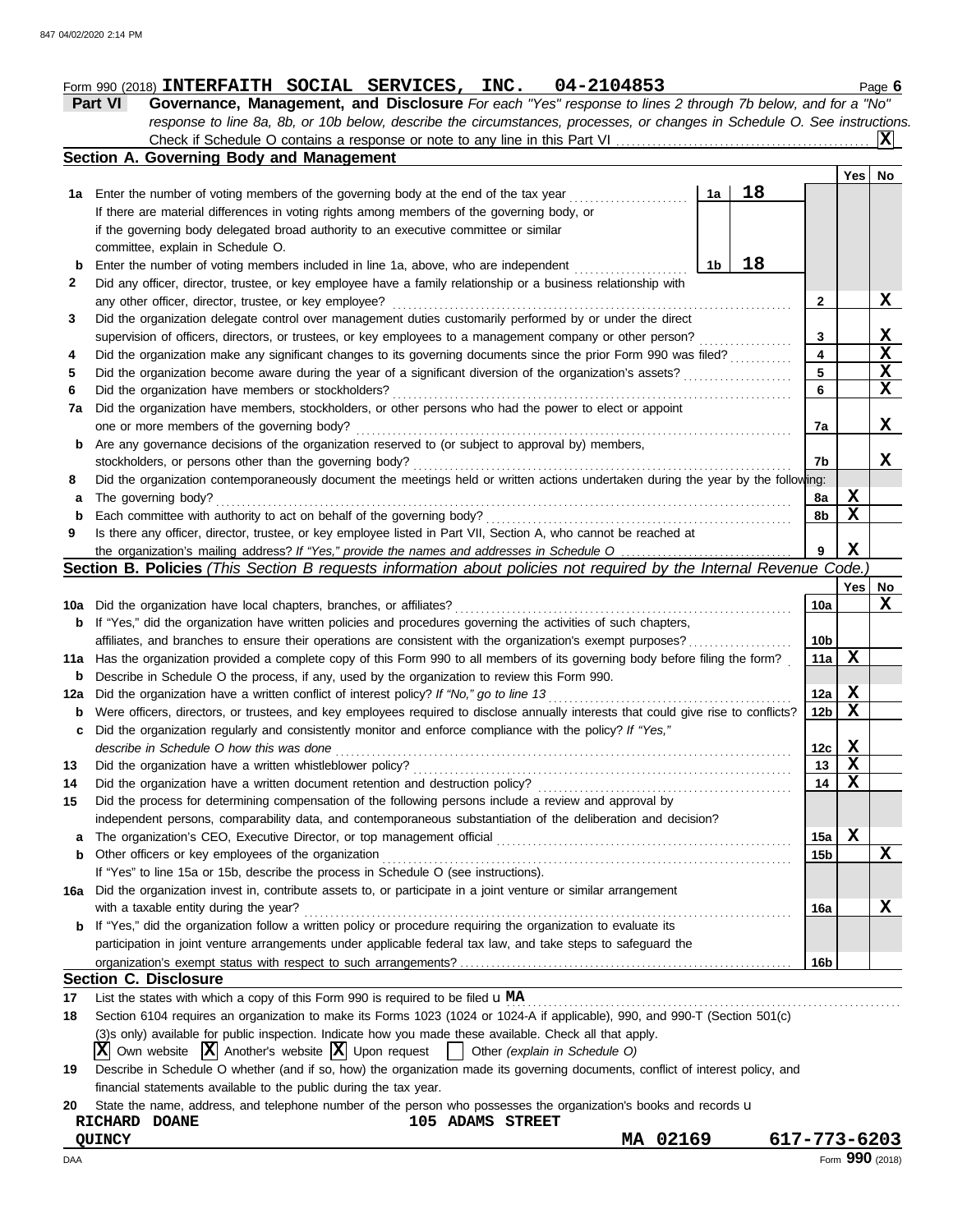## **Form 990 (2018) INTERFAITH SOCIAL SERVICES, INC. 04-2104853** Page 7

**Independent Contractors Part VII Compensation of Officers, Directors, Trustees, Key Employees, Highest Compensated Employees, and**

Check if Schedule O contains a response or note to any line in this Part VII

**Section A. Officers, Directors, Trustees, Key Employees, and Highest Compensated Employees**

**1a** Complete this table for all persons required to be listed. Report compensation for the calendar year ending with or within the organization's tax year.

■ List all of the organization's **current** officers, directors, trustees (whether individuals or organizations), regardless of amount of the organization Enter -0- in columns (D), (E), and (E) if no compensation was paid compensation. Enter -0- in columns (D), (E), and (F) if no compensation was paid.

● List all of the organization's **current** key employees, if any. See instructions for definition of "key employee."

who received reportable compensation (Box 5 of Form W-2 and/or Box 7 of Form 1099-MISC) of more than \$100,000 from the organization and any related organizations. ■ List the organization's five **current** highest compensated employees (other than an officer, director, trustee, or key employee)<br>
a received reportable compensation (Box 5 of Form W-2 and/or Box 7 of Form 1099-MISC) of

■ List all of the organization's **former** officers, key employees, and highest compensated employees who received more than<br>00,000 of reportable compensation from the organization and any related organizations \$100,000 of reportable compensation from the organization and any related organizations.

• List all of the organization's **former directors or trustees** that received, in the capacity as a former director or trustee of the prization more than \$10,000 of reportable compensation from the organization and any rel organization, more than \$10,000 of reportable compensation from the organization and any related organizations.

List persons in the following order: individual trustees or directors; institutional trustees; officers; key employees; highest compensated employees; and former such persons.

Check this box if neither the organization nor any related organization compensated any current officer, director, or trustee.

| (A)<br>Name and Title               | (B)<br>Average<br>hours per<br>week<br>(list any               | (C)<br>(D)<br>(E)<br>Position<br>Reportable<br>Reportable<br>compensation from<br>(do not check more than one<br>compensation<br>box, unless person is both an<br>from<br>related<br>organizations<br>officer and a director/trustee)<br>the<br>(W-2/1099-MISC) |                         |             |                 |                                 |        |                 |   |                                                          |  |  | organization |  |  |  |  |  |
|-------------------------------------|----------------------------------------------------------------|-----------------------------------------------------------------------------------------------------------------------------------------------------------------------------------------------------------------------------------------------------------------|-------------------------|-------------|-----------------|---------------------------------|--------|-----------------|---|----------------------------------------------------------|--|--|--------------|--|--|--|--|--|
|                                     | hours for<br>related<br>organizations<br>below dotted<br>line) | Individual trustee                                                                                                                                                                                                                                              | nstitutional<br>trustee | Officer     | Key<br>employee | Highest compensated<br>employee | Former | (W-2/1099-MISC) |   | from the<br>organization<br>and related<br>organizations |  |  |              |  |  |  |  |  |
| (1) RALPH PALMIERI                  | 1.50                                                           |                                                                                                                                                                                                                                                                 |                         |             |                 |                                 |        |                 |   |                                                          |  |  |              |  |  |  |  |  |
| NOMIMATING COMMITTE                 | 0.00                                                           | $\mathbf x$                                                                                                                                                                                                                                                     |                         |             |                 |                                 |        | 0               | 0 | 0                                                        |  |  |              |  |  |  |  |  |
| (2) MAGGIE<br><b>TRUDEL</b>         |                                                                |                                                                                                                                                                                                                                                                 |                         |             |                 |                                 |        |                 |   |                                                          |  |  |              |  |  |  |  |  |
|                                     | 1.50                                                           |                                                                                                                                                                                                                                                                 |                         |             |                 |                                 |        |                 |   |                                                          |  |  |              |  |  |  |  |  |
| <b>DIRECTOR</b>                     | 0.00                                                           | $\mathbf x$                                                                                                                                                                                                                                                     |                         |             |                 |                                 |        | 0               | 0 | $\mathbf 0$                                              |  |  |              |  |  |  |  |  |
| (3) SANDY JOHNSON                   |                                                                |                                                                                                                                                                                                                                                                 |                         |             |                 |                                 |        |                 |   |                                                          |  |  |              |  |  |  |  |  |
| <b>TREASURER</b>                    | 1.50<br>0.00                                                   | $\mathbf X$                                                                                                                                                                                                                                                     |                         | $\mathbf x$ |                 |                                 |        | 0               | 0 | $\mathbf 0$                                              |  |  |              |  |  |  |  |  |
| (4) CYNTHIA LEE                     |                                                                |                                                                                                                                                                                                                                                                 |                         |             |                 |                                 |        |                 |   |                                                          |  |  |              |  |  |  |  |  |
|                                     | 1.50                                                           |                                                                                                                                                                                                                                                                 |                         |             |                 |                                 |        |                 |   |                                                          |  |  |              |  |  |  |  |  |
| <b>SECRETARY</b>                    | 0.00                                                           | $\mathbf X$                                                                                                                                                                                                                                                     |                         | X           |                 |                                 |        | 0               | 0 | $\mathbf 0$                                              |  |  |              |  |  |  |  |  |
| (5) GABRIEL ARATO                   |                                                                |                                                                                                                                                                                                                                                                 |                         |             |                 |                                 |        |                 |   |                                                          |  |  |              |  |  |  |  |  |
| 1ST ASST PRESIDENT                  | 1.50<br>0.00                                                   | $\mathbf x$                                                                                                                                                                                                                                                     |                         | $\mathbf x$ |                 |                                 |        | 0               | 0 | $\mathbf 0$                                              |  |  |              |  |  |  |  |  |
| (6) BERNARD DASILVA                 |                                                                |                                                                                                                                                                                                                                                                 |                         |             |                 |                                 |        |                 |   |                                                          |  |  |              |  |  |  |  |  |
|                                     | 1.50                                                           |                                                                                                                                                                                                                                                                 |                         |             |                 |                                 |        |                 |   |                                                          |  |  |              |  |  |  |  |  |
| <b>PRESIDENT</b>                    | 0.00                                                           | $\mathbf x$                                                                                                                                                                                                                                                     |                         | $\mathbf x$ |                 |                                 |        | 0               | 0 | $\mathbf 0$                                              |  |  |              |  |  |  |  |  |
| (7) BRIAN MANNING                   |                                                                |                                                                                                                                                                                                                                                                 |                         |             |                 |                                 |        |                 |   |                                                          |  |  |              |  |  |  |  |  |
|                                     | 1.50                                                           |                                                                                                                                                                                                                                                                 |                         |             |                 |                                 |        |                 |   |                                                          |  |  |              |  |  |  |  |  |
| FINANCE COMMITTEE CH<br>(8) STEPHEN | 0.00                                                           | $\mathbf x$                                                                                                                                                                                                                                                     |                         |             |                 |                                 |        | 0               | 0 | $\mathbf 0$                                              |  |  |              |  |  |  |  |  |
| <b>GREENE</b>                       | 1.50                                                           |                                                                                                                                                                                                                                                                 |                         |             |                 |                                 |        |                 |   |                                                          |  |  |              |  |  |  |  |  |
| 2ND ASSISTANT TREASU                | 0.00                                                           | $\mathbf x$                                                                                                                                                                                                                                                     |                         | $\mathbf x$ |                 |                                 |        | 0               | 0 | $\mathbf 0$                                              |  |  |              |  |  |  |  |  |
| (9) PATRICK BUCHANAN                |                                                                |                                                                                                                                                                                                                                                                 |                         |             |                 |                                 |        |                 |   |                                                          |  |  |              |  |  |  |  |  |
|                                     | 1.50                                                           |                                                                                                                                                                                                                                                                 |                         |             |                 |                                 |        |                 |   |                                                          |  |  |              |  |  |  |  |  |
| <b>DIRECTOR</b>                     | 0.00                                                           | $\mathbf x$                                                                                                                                                                                                                                                     |                         |             |                 |                                 |        | 0               | 0 | $\pmb{0}$                                                |  |  |              |  |  |  |  |  |
| (10) LINDA BLAIS                    |                                                                |                                                                                                                                                                                                                                                                 |                         |             |                 |                                 |        |                 |   |                                                          |  |  |              |  |  |  |  |  |
| <b>DIRECTOR</b>                     | 1.50<br>0.00                                                   | $\mathbf x$                                                                                                                                                                                                                                                     |                         |             |                 |                                 |        | 0               | 0 | $\mathbf 0$                                              |  |  |              |  |  |  |  |  |
| (11) DONNA ELIASSON                 |                                                                |                                                                                                                                                                                                                                                                 |                         |             |                 |                                 |        |                 |   |                                                          |  |  |              |  |  |  |  |  |
|                                     | 1.50                                                           |                                                                                                                                                                                                                                                                 |                         |             |                 |                                 |        |                 |   |                                                          |  |  |              |  |  |  |  |  |
| <b>DIRECTOR</b>                     | 0.00                                                           | $\mathbf x$                                                                                                                                                                                                                                                     |                         |             |                 |                                 |        | 0               | 0 |                                                          |  |  |              |  |  |  |  |  |
| DAA                                 |                                                                |                                                                                                                                                                                                                                                                 |                         |             |                 |                                 |        |                 |   | Form 990 (2018)                                          |  |  |              |  |  |  |  |  |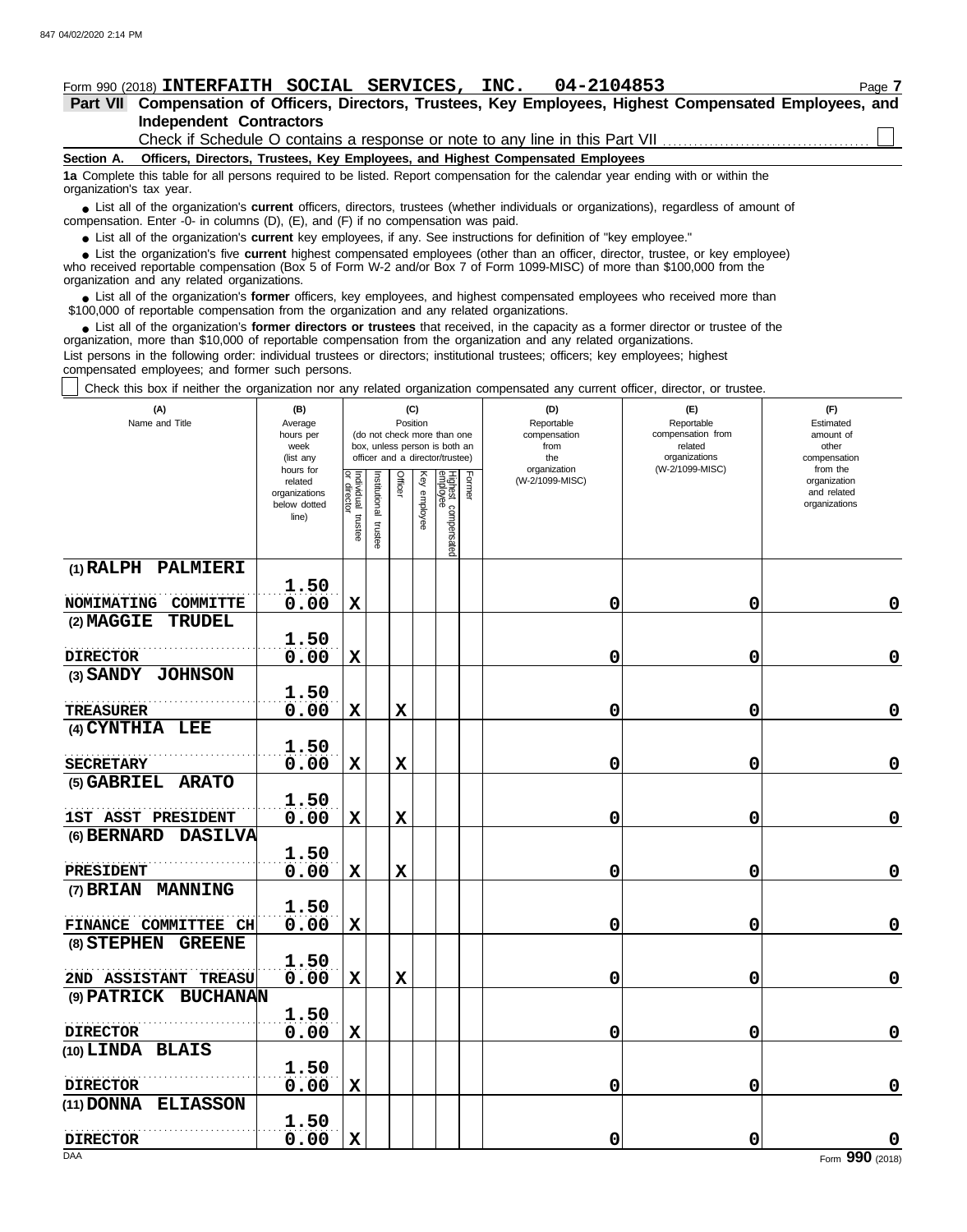| Form 990 (2018) INTERFAITH SOCIAL SERVICES, INC.<br>Part VII                                                                                                                                                                                           |                                                                |                                   |                          |          |                 |                                                                                                 |        | 04-2104853<br>Section A. Officers, Directors, Trustees, Key Employees, and Highest Compensated Employees (continued) |                                                                    |                                                                    | Page 8              |  |
|--------------------------------------------------------------------------------------------------------------------------------------------------------------------------------------------------------------------------------------------------------|----------------------------------------------------------------|-----------------------------------|--------------------------|----------|-----------------|-------------------------------------------------------------------------------------------------|--------|----------------------------------------------------------------------------------------------------------------------|--------------------------------------------------------------------|--------------------------------------------------------------------|---------------------|--|
| (A)<br>Name and title                                                                                                                                                                                                                                  | (B)<br>Average<br>hours per<br>week<br>(list any               |                                   |                          | Position | (C)             | (do not check more than one<br>box, unless person is both an<br>officer and a director/trustee) |        | (D)<br>Reportable<br>compensation<br>from<br>the                                                                     | (E)<br>Reportable<br>compensation from<br>related<br>organizations | (F)<br>Estimated<br>amount of<br>other<br>compensation<br>from the |                     |  |
|                                                                                                                                                                                                                                                        | hours for<br>related<br>organizations<br>below dotted<br>line) | Individual trustee<br>or director | Institutional<br>trustee | Officer  | Ķey<br>employee | Highest compensatec<br>employee                                                                 | Former | organization<br>(W-2/1099-MISC)                                                                                      | (W-2/1099-MISC)                                                    | organization<br>and related<br>organizations                       |                     |  |
| (12)<br>PETER LUNG                                                                                                                                                                                                                                     |                                                                |                                   |                          |          |                 |                                                                                                 |        |                                                                                                                      |                                                                    |                                                                    |                     |  |
| <b>DIRECTOR</b>                                                                                                                                                                                                                                        | 1.50<br>0.00                                                   | $\mathbf x$                       |                          |          |                 |                                                                                                 |        | 0                                                                                                                    | 0                                                                  |                                                                    | 0                   |  |
| (13)<br>BILL<br><b>SWANSON</b>                                                                                                                                                                                                                         | 1.50                                                           |                                   |                          |          |                 |                                                                                                 |        |                                                                                                                      |                                                                    |                                                                    |                     |  |
| <b>DIRECTOR</b><br>(14)<br><b>KASSIE</b><br>PURCELL                                                                                                                                                                                                    | 0.00                                                           | $\mathbf x$                       |                          |          |                 |                                                                                                 |        | 0                                                                                                                    | 0                                                                  |                                                                    | $\mathbf 0$         |  |
| <b>DIRECTOR</b>                                                                                                                                                                                                                                        | 1.50<br>0.00                                                   | $\mathbf x$                       |                          |          |                 |                                                                                                 |        | 0                                                                                                                    | 0                                                                  |                                                                    | $\mathbf 0$         |  |
| (15)<br><b>ALLISON</b><br><b>IDRIS</b>                                                                                                                                                                                                                 |                                                                |                                   |                          |          |                 |                                                                                                 |        |                                                                                                                      |                                                                    |                                                                    |                     |  |
| <b>DIRECTOR</b>                                                                                                                                                                                                                                        | 1.50<br>0.00                                                   | $\mathbf x$                       |                          |          |                 |                                                                                                 |        | 0                                                                                                                    | 0                                                                  |                                                                    | $\mathbf 0$         |  |
| GILLIAN<br>(16)                                                                                                                                                                                                                                        | <b>GROSSMAN</b><br>1.50                                        |                                   |                          |          |                 |                                                                                                 |        |                                                                                                                      |                                                                    |                                                                    |                     |  |
| <b>DIRECTOR</b>                                                                                                                                                                                                                                        | 0.00                                                           | X                                 |                          |          |                 |                                                                                                 |        | 0                                                                                                                    | 0                                                                  |                                                                    | $\mathbf 0$         |  |
| TOM DINEEN<br>(17)                                                                                                                                                                                                                                     | 1.50                                                           |                                   |                          |          |                 |                                                                                                 |        |                                                                                                                      |                                                                    |                                                                    |                     |  |
| 1ST ASSISTANT TREASU                                                                                                                                                                                                                                   | 0.00                                                           | $\mathbf x$                       |                          | X        |                 |                                                                                                 |        | 0                                                                                                                    | 0                                                                  |                                                                    | $\mathbf 0$         |  |
| <b>JAY MARVIN</b><br>(18)<br><b>DIRECTOR</b>                                                                                                                                                                                                           | 1.50<br>0.00                                                   | $\mathbf x$                       |                          |          |                 |                                                                                                 |        | 0                                                                                                                    | 0                                                                  |                                                                    | 0                   |  |
| <b>RICHARD</b><br>(19)<br><b>DOANE</b>                                                                                                                                                                                                                 | 35.00                                                          |                                   |                          |          |                 |                                                                                                 |        |                                                                                                                      |                                                                    |                                                                    |                     |  |
| <b>EXEC DIRECTOR</b>                                                                                                                                                                                                                                   | 0.00                                                           |                                   |                          | X        |                 |                                                                                                 |        | 93,051                                                                                                               | 0                                                                  |                                                                    | 22,864              |  |
| 1b Sub-total<br>c Total from continuation sheets to Part VII, Section A                                                                                                                                                                                |                                                                |                                   |                          |          |                 |                                                                                                 | u<br>u | 93,051                                                                                                               |                                                                    |                                                                    | 22,864              |  |
| d                                                                                                                                                                                                                                                      |                                                                |                                   |                          |          |                 |                                                                                                 | u      | 93,051                                                                                                               |                                                                    |                                                                    | 22,864              |  |
| Total number of individuals (including but not limited to those listed above) who received more than \$100,000 of<br>2<br>reportable compensation from the organization $\mathbf{u}$                                                                   |                                                                |                                   |                          |          |                 |                                                                                                 |        |                                                                                                                      |                                                                    |                                                                    |                     |  |
| Did the organization list any former officer, director, or trustee, key employee, or highest compensated<br>3                                                                                                                                          |                                                                |                                   |                          |          |                 |                                                                                                 |        |                                                                                                                      |                                                                    |                                                                    | Yes<br>No           |  |
| employee on line 1a? If "Yes," complete Schedule J for such individual<br>For any individual listed on line 1a, is the sum of reportable compensation and other compensation from the<br>4                                                             |                                                                |                                   |                          |          |                 |                                                                                                 |        |                                                                                                                      |                                                                    | 3                                                                  | X                   |  |
| organization and related organizations greater than \$150,000? If "Yes," complete Schedule J for such<br>individual                                                                                                                                    |                                                                |                                   |                          |          |                 |                                                                                                 |        |                                                                                                                      |                                                                    | 4                                                                  | X                   |  |
| Did any person listed on line 1a receive or accrue compensation from any unrelated organization or individual<br>5                                                                                                                                     |                                                                |                                   |                          |          |                 |                                                                                                 |        |                                                                                                                      |                                                                    | 5                                                                  | X                   |  |
| Section B. Independent Contractors<br>$\mathbf 1$                                                                                                                                                                                                      |                                                                |                                   |                          |          |                 |                                                                                                 |        |                                                                                                                      |                                                                    |                                                                    |                     |  |
| Complete this table for your five highest compensated independent contractors that received more than \$100,000 of<br>compensation from the organization. Report compensation for the calendar year ending with or within the organization's tax year. |                                                                |                                   |                          |          |                 |                                                                                                 |        |                                                                                                                      |                                                                    |                                                                    |                     |  |
|                                                                                                                                                                                                                                                        | (A)<br>Name and business address                               |                                   |                          |          |                 |                                                                                                 |        |                                                                                                                      | (B)<br>Description of services                                     |                                                                    | (C)<br>Compensation |  |
|                                                                                                                                                                                                                                                        |                                                                |                                   |                          |          |                 |                                                                                                 |        |                                                                                                                      |                                                                    |                                                                    |                     |  |
|                                                                                                                                                                                                                                                        |                                                                |                                   |                          |          |                 |                                                                                                 |        |                                                                                                                      |                                                                    |                                                                    |                     |  |
|                                                                                                                                                                                                                                                        |                                                                |                                   |                          |          |                 |                                                                                                 |        |                                                                                                                      |                                                                    |                                                                    |                     |  |
|                                                                                                                                                                                                                                                        |                                                                |                                   |                          |          |                 |                                                                                                 |        |                                                                                                                      |                                                                    |                                                                    |                     |  |
|                                                                                                                                                                                                                                                        |                                                                |                                   |                          |          |                 |                                                                                                 |        |                                                                                                                      |                                                                    |                                                                    |                     |  |
|                                                                                                                                                                                                                                                        |                                                                |                                   |                          |          |                 |                                                                                                 |        |                                                                                                                      |                                                                    |                                                                    |                     |  |

| Total number of independent contractors (including but not limited to those listed above) who |
|-----------------------------------------------------------------------------------------------|
| received more than \$100,000 of compensation from the organization <b>u</b>                   |

**0**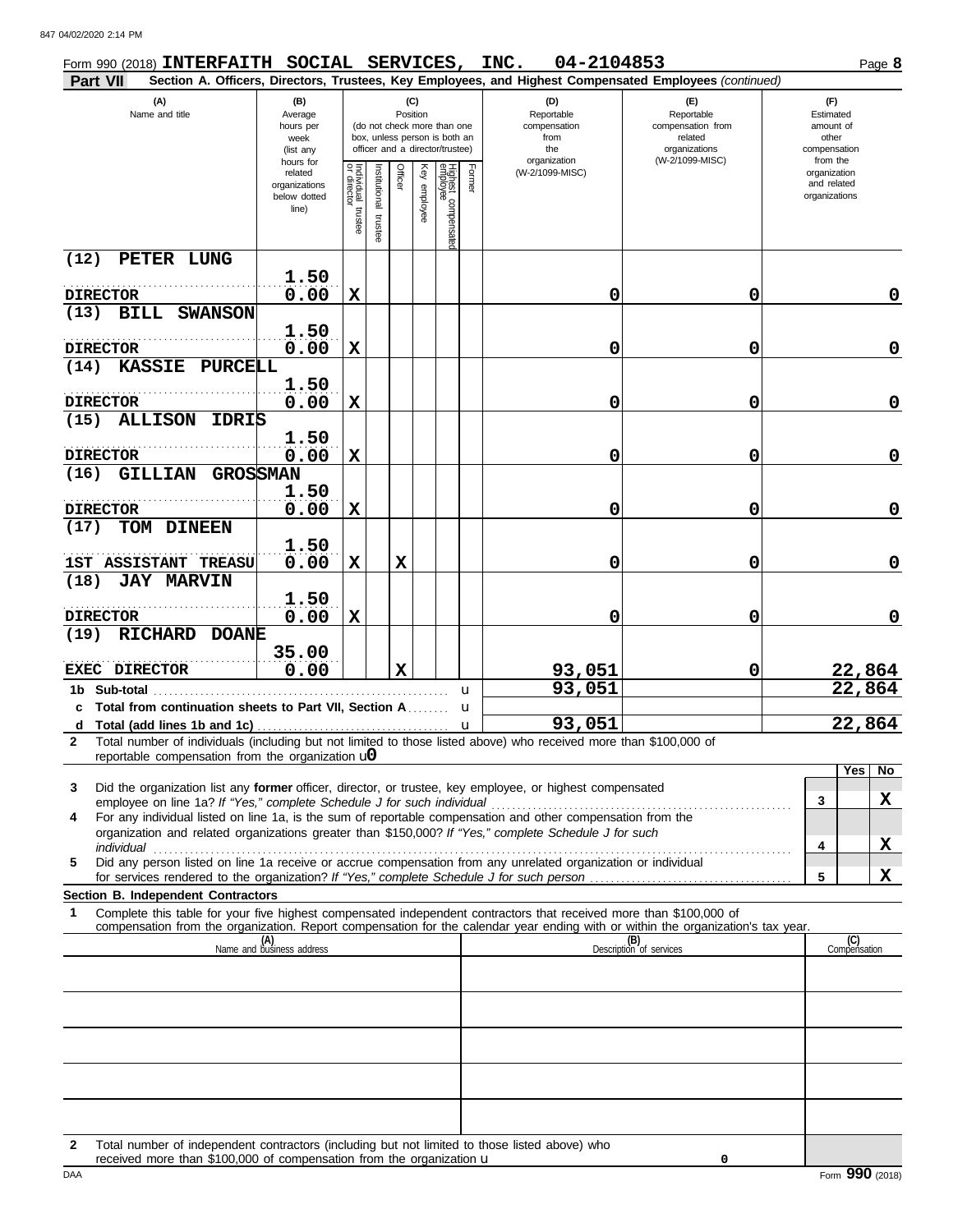#### 847 04/02/2020 2:14 PM**Form 990 (2018) INTERFAITH SOCIAL SERVICES, INC. 04-2104853** Page 9 **Part VIII Statement of Revenue** Check if Schedule O contains a response or note to any line in this Part VIII . . . . . . . . . . . . . . . . . . . . . . . . . . . . . . . . . . . . . **(B) (C) (D)**<br>Related or **Unrelated Revenue** (A)<br>Total revenue exempt excluded from tax business function under sections revenue 512-514 Grants<br>mounts revenue **Program Service RevenueContributions, Gifts, Grants 1a 1a** Federated campaigns ..... **1b b** Membership dues **. . . . . . . 298,995** Revenue Contributions, Gifts, **1c c** Fundraising events . . . . . . . **1d d** Related organizations .... **5,625 1e e** Government grants (contributions) . . **f** All other contributions, gifts, grants, and similar amounts not included above **1f 1,622,398** \$ . . . . . . . . . . . . . . . . . . . . . **1,102,873 g** Noncash contributions included in lines 1a-1f: **1,927,018** u **h Total.** Add lines 1a–1f . . . . . . . . . . . . . . . . . . . . . . . . . . . . . **Busn. Code** . . . . . . . . . . . . . . . . . . . . . . . . . . . . . . . . . . . . . . . . . . . . **2a Client Counseling Fees Co 85,100 85,100** . . . . . . . . . . . . . . . . . . . . . . . . . . . . . . . . . . . . . . . . . . . . **b** Program Service **c** . . . . . . . . . . . . . . . . . . . . . . . . . . . . . . . . . . . . . . . . . . . . **d e f** All other program service revenue . . . . . . . . **85,100 g Total.** Add lines 2a–2f . . . . . . . . . . . . . . . . . . . . . . . . . . . . . u **3** Investment income (including dividends, interest, **5,929 5,929** and other similar amounts)  $\ldots$  . . . . . . . . . . . . . . .  $\mathbf u$ 4 Income from investment of tax-exempt bond proceeds **5** Royalties . . . . . . . . . . . . . . . . . . . . . . . . . . . . . . . . . . . . . . . . . . . u (i) Real (ii) Personal **6a** Gross rents **b** Less: rental exps. **c** Rental inc. or (loss) **d** Net rental income or (loss) . . . . . . . . . . . . . . . . . . . . . . . . . u **7a** Gross amount from (i) Securities (ii) Other sales of assets **17,500** other than inventor **b** Less: cost or other **14,508** basis & sales exps. **2,992 c** Gain or (loss) **2,992 2,992 d** u Net gain or (loss) . . . . . . . . . . . . . . . . . . . . . . . . . . . . . . . . . . . **8a** Gross income from fundraising events Revenue **Other Revenue** (not including \$ . . . . . . . . . . . . . . . . . . . . **298,995** of contributions reported on line 1c). **150,222** See Part IV, line 18 . . . . . . . . . . . . **a Other 115,380 b** Less: direct expenses . . . . . . . . **b 34,842 34,842 c** Net income or (loss) from fundraising events . . . . . **u 9a** Gross income from gaming activities. **8,790** See Part IV, line 19 . . . . . . . . . . . . . . **a b** Less: direct expenses .......... **b 8,790 8,790** Net income or (loss) from gaming activities . . . . . . . **c** u

10a Gross sales of inventory, less

returns and allowances . . . . . . . **a b** Less: cost of goods sold ...... **b** 

**c** . . . . . . . . . . . . . . . . . . . . . . . . . . . . . . . . . . . . . . . . . . . . **d** All other revenue . . . . . . . . . . . . . . . . . . . . . . . . . .

**c** Net income or (loss) from sales of inventory .......

Miscellaneous Revenue **Busn. Code** 

**e Total.** Add lines 11a–11d . . . . . . . . . . . . . . . . . . . . . . . . . . u **Total revenue.** See instructions. . . . . . . . . . . . . . . . . . . **12**

11a Miscellaneous Income **2,544** 2,544 **b** . . . . . . . . . . . . . . . . . . . . . . . . . . . . . . . . . . . . . . . . . . . . **Annual Meeting Income 754 754**

u

u

**3,298**

**2,067,969 97,319 0 43,632**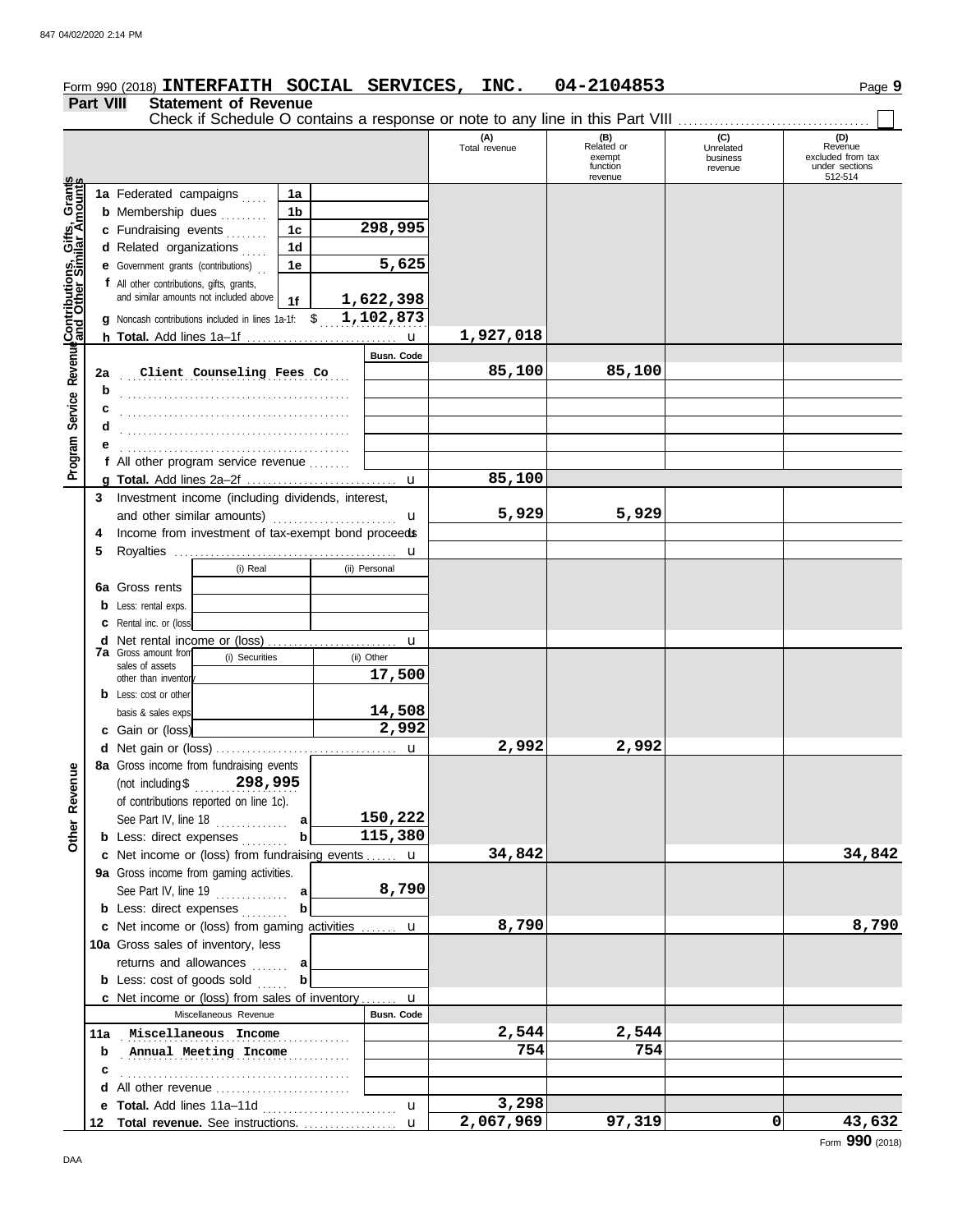# **Form 990 (2018) INTERFAITH SOCIAL SERVICES, INC. 04-2104853** Page 10

**Part IX Statement of Functional Expenses**

*Section 501(c)(3) and 501(c)(4) organizations must complete all columns. All other organizations must complete column (A).*

|              | Check if Schedule O contains a response or note to any line in this Part IX                                                                                                                                                    |                         |                                    |                                           |                                |
|--------------|--------------------------------------------------------------------------------------------------------------------------------------------------------------------------------------------------------------------------------|-------------------------|------------------------------------|-------------------------------------------|--------------------------------|
|              | Do not include amounts reported on lines 6b,<br>7b, 8b, 9b, and 10b of Part VIII.                                                                                                                                              | (A)<br>Total expenses   | (B)<br>Program service<br>expenses | (C)<br>Management and<br>general expenses | (D)<br>Fundraising<br>expenses |
| 1.           | Grants and other assistance to domestic organizations                                                                                                                                                                          |                         |                                    |                                           |                                |
|              | and domestic governments. See Part IV, line 21                                                                                                                                                                                 |                         |                                    |                                           |                                |
| $\mathbf{2}$ | Grants and other assistance to domestic                                                                                                                                                                                        |                         |                                    |                                           |                                |
|              | individuals. See Part IV, line 22                                                                                                                                                                                              | <u>1,156,355</u>        | <u>1,156,355</u>                   |                                           |                                |
| 3            | Grants and other assistance to foreign                                                                                                                                                                                         |                         |                                    |                                           |                                |
|              | organizations, foreign governments, and foreign                                                                                                                                                                                |                         |                                    |                                           |                                |
|              | individuals. See Part IV, lines 15 and 16                                                                                                                                                                                      |                         |                                    |                                           |                                |
| 4            | Benefits paid to or for members                                                                                                                                                                                                |                         |                                    |                                           |                                |
| 5            | Compensation of current officers, directors,                                                                                                                                                                                   |                         |                                    |                                           |                                |
|              | trustees, and key employees                                                                                                                                                                                                    | 120,623                 | 51,378                             | 30,877                                    | 38,368                         |
| 6            | Compensation not included above, to disqualified                                                                                                                                                                               |                         |                                    |                                           |                                |
|              | persons (as defined under section 4958(f)(1)) and                                                                                                                                                                              |                         |                                    |                                           |                                |
|              | persons described in section 4958(c)(3)(B)                                                                                                                                                                                     |                         |                                    |                                           |                                |
| 7            | Other salaries and wages                                                                                                                                                                                                       | 290,935                 | 224,793                            | 19,724                                    | 46,418                         |
|              | Pension plan accruals and contributions (include                                                                                                                                                                               |                         |                                    |                                           |                                |
| 8            |                                                                                                                                                                                                                                |                         |                                    |                                           |                                |
|              | section 401(k) and 403(b) employer contributions)                                                                                                                                                                              | <u>17,258</u><br>10,613 | 12,664                             | <u>1,945</u><br>5,108                     | $\frac{2,649}{776}$            |
| 9            | Other employee benefits                                                                                                                                                                                                        |                         | 4,729                              |                                           | 6,997                          |
| 10           | Payroll taxes                                                                                                                                                                                                                  | 33,863                  | 23,029                             | 3,837                                     |                                |
| 11           | Fees for services (non-employees):                                                                                                                                                                                             |                         |                                    |                                           |                                |
| a            | Management                                                                                                                                                                                                                     |                         |                                    |                                           |                                |
| b            | Legal                                                                                                                                                                                                                          |                         |                                    |                                           |                                |
| c            |                                                                                                                                                                                                                                | 26,100                  |                                    | 26,100                                    |                                |
| d            | Lobbying                                                                                                                                                                                                                       |                         |                                    |                                           |                                |
| е            | Professional fundraising services. See Part IV, line                                                                                                                                                                           | 27,500                  |                                    |                                           | 27,500                         |
| f            | Investment management fees                                                                                                                                                                                                     |                         |                                    |                                           |                                |
| a            | Other. (If line 11g amount exceeds 10% of line 25, column                                                                                                                                                                      |                         |                                    |                                           |                                |
|              | (A) amount, list line 11g expenses on Schedule O.)                                                                                                                                                                             | 91,551                  | 86,385                             | 260                                       | 4,906                          |
| 12           | Advertising and promotion                                                                                                                                                                                                      | 23,585                  | 5,097                              | 842                                       | 17,646                         |
| 13           |                                                                                                                                                                                                                                | 38,899                  | 18,034                             | 3,175                                     | 17,690                         |
| 14           | Information technology                                                                                                                                                                                                         | 1,175                   | 285                                | 595                                       | 295                            |
| 15           |                                                                                                                                                                                                                                |                         |                                    |                                           |                                |
| 16           |                                                                                                                                                                                                                                | 48,168                  | 43,190                             | 3,802                                     | 1,176                          |
| 17           | Travel                                                                                                                                                                                                                         | 12,555                  | 10,140                             | 2,251                                     | 164                            |
| 18           | Payments of travel or entertainment expenses                                                                                                                                                                                   |                         |                                    |                                           |                                |
|              | for any federal, state, or local public officials                                                                                                                                                                              |                         |                                    |                                           |                                |
| 19           | Conferences, conventions, and meetings                                                                                                                                                                                         | 3,511                   | 350                                | 2,992                                     | 169                            |
| 20           | Interest                                                                                                                                                                                                                       |                         |                                    |                                           |                                |
| 21           | Payments to affiliates [11] production of the symmetric state of the symmetric state of the symmetric state of the symmetric state of the symmetric state of the symmetric state of the symmetric state of the symmetric state |                         |                                    |                                           |                                |
| 22           | Depreciation, depletion, and amortization                                                                                                                                                                                      | 39,386                  | 37,069                             | 1,448                                     | 869                            |
| 23           | Insurance with a construction of the state of the state of the state of the state of the state of the state of the state of the state of the state of the state of the state of the state of the state of the state of the sta | 12,164                  | 10,896                             | 1,194                                     | 74                             |
| 24           | Other expenses. Itemize expenses not covered                                                                                                                                                                                   |                         |                                    |                                           |                                |
|              | above (List miscellaneous expenses in line 24e. If                                                                                                                                                                             |                         |                                    |                                           |                                |
|              | line 24e amount exceeds 10% of line 25, column                                                                                                                                                                                 |                         |                                    |                                           |                                |
|              | (A) amount, list line 24e expenses on Schedule O.)                                                                                                                                                                             |                         |                                    |                                           |                                |
|              | Community Expenses                                                                                                                                                                                                             | 7,213                   |                                    | 7,213                                     |                                |
| b            | Diaper Purchases                                                                                                                                                                                                               | 5,137                   | 5,137                              |                                           |                                |
| c            | Misc                                                                                                                                                                                                                           | 5,015                   |                                    | 5,015                                     |                                |
| d            | Bloomerang Conversion fee                                                                                                                                                                                                      | 4,000                   |                                    |                                           | 4,000                          |
| е            | All other expenses                                                                                                                                                                                                             | 27,048                  | 9,552                              | 6,533                                     | 10,963                         |
| 25           | Total functional expenses. Add lines 1 through 24e                                                                                                                                                                             | 2,002,654               | 1,699,083                          | 122,911                                   | 180,660                        |
| 26           | Joint costs. Complete this line only if the                                                                                                                                                                                    |                         |                                    |                                           |                                |
|              | organization reported in column (B) joint costs                                                                                                                                                                                |                         |                                    |                                           |                                |
|              | from a combined educational campaign and                                                                                                                                                                                       |                         |                                    |                                           |                                |
|              | fundraising solicitation. Check here $\mathbf{u}$<br>following SOP 98-2 (ASC 958-720)                                                                                                                                          |                         |                                    |                                           |                                |
| DAA          |                                                                                                                                                                                                                                |                         |                                    |                                           | Form 990 (2018)                |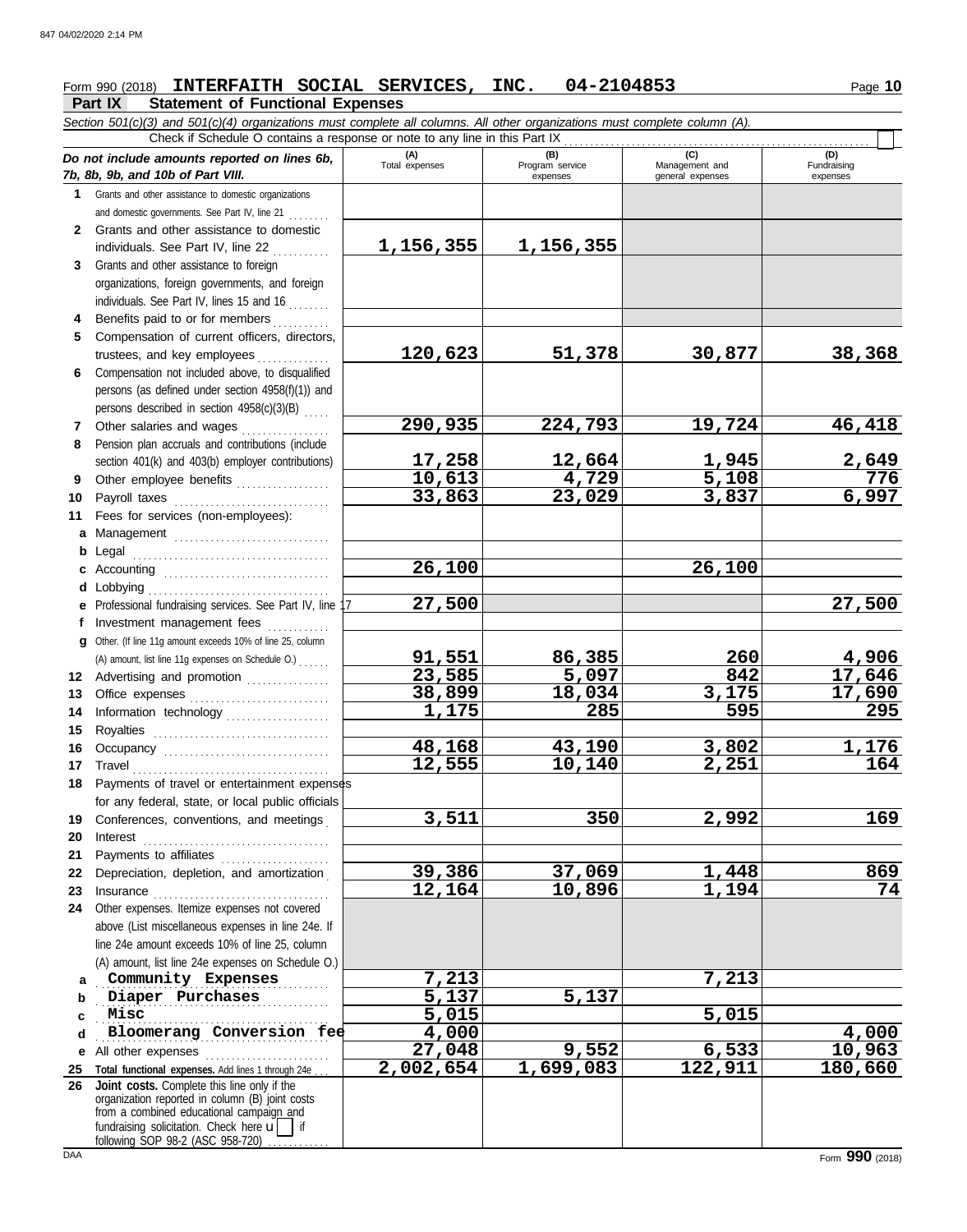#### $F$ orm 990 (2018) INTERFAITH SOCIAL SERVICES, INC.  $04-2104853$  Page 11 **INTERFAITH SOCIAL SERVICES, INC. 04-2104853**

| <b>Balance Sheet</b><br>Part X |
|--------------------------------|
|--------------------------------|

|                         |              |                                                                                              |  |     | (A)<br>Beginning of year |                         | (B)<br>End of year |
|-------------------------|--------------|----------------------------------------------------------------------------------------------|--|-----|--------------------------|-------------------------|--------------------|
|                         | 1            |                                                                                              |  |     | 30,557                   | $\mathbf{1}$            | 34,007             |
|                         | $\mathbf{2}$ |                                                                                              |  |     | 400,321                  | $\overline{2}$          | 407,229            |
|                         | 3            |                                                                                              |  |     |                          | 3                       |                    |
|                         | 4            |                                                                                              |  |     | 73,537                   | $\overline{\mathbf{4}}$ | 4,340              |
|                         | 5            | Loans and other receivables from current and former officers, directors,                     |  |     |                          |                         |                    |
|                         |              | trustees, key employees, and highest compensated employees.                                  |  |     |                          |                         |                    |
|                         |              |                                                                                              |  | 5   |                          |                         |                    |
|                         | 6            | Loans and other receivables from other disqualified persons (as defined under section        |  |     |                          |                         |                    |
|                         |              | $4958(f)(1)$ , persons described in section $4958(c)(3)(B)$ , and contributing employers and |  |     |                          |                         |                    |
|                         |              | sponsoring organizations of section 501(c)(9) voluntary employees' beneficiary               |  |     |                          |                         |                    |
|                         |              | organizations (see instructions). Complete Part II of Schedule L                             |  |     |                          | 6                       |                    |
| Assets                  | 7            |                                                                                              |  |     |                          | $\overline{7}$          |                    |
|                         | 8            |                                                                                              |  |     | 41,081                   | 8                       | 38,359             |
|                         | 9            |                                                                                              |  |     | 33,675                   | 9                       | 34,151             |
|                         |              | 10a Land, buildings, and equipment: cost or                                                  |  |     |                          |                         |                    |
|                         |              | other basis. Complete Part VI of Schedule D    10a   1,096,714                               |  |     |                          |                         |                    |
|                         |              |                                                                                              |  |     | 628,339                  | 10 <sub>c</sub>         | <u>739,828</u>     |
|                         | 11           |                                                                                              |  |     |                          | 11                      |                    |
|                         | 12           |                                                                                              |  |     |                          | $12 \,$                 |                    |
|                         | 13           |                                                                                              |  | 13  |                          |                         |                    |
|                         | 14           |                                                                                              |  | 14  |                          |                         |                    |
|                         | 15           |                                                                                              |  |     | 4,899                    | 15                      | 3,240              |
|                         | 16           |                                                                                              |  |     | 1,212,409                | 16                      | 1,261,154          |
|                         | 17           |                                                                                              |  |     | 14,808                   | 17                      | 20,028             |
|                         | 18           |                                                                                              |  |     | 18                       |                         |                    |
|                         | 19           |                                                                                              |  |     | 40,501                   | 19                      | 11,600             |
|                         | 20           |                                                                                              |  |     |                          | 20                      |                    |
|                         | 21           | Escrow or custodial account liability. Complete Part IV of Schedule D                        |  |     |                          | 21                      |                    |
|                         | 22           | Loans and other payables to current and former officers, directors,                          |  |     |                          |                         |                    |
|                         |              | trustees, key employees, highest compensated employees, and                                  |  |     |                          |                         |                    |
| Liabilities             |              | disqualified persons. Complete Part II of Schedule L <sub></sub>                             |  |     |                          | 22                      |                    |
|                         | 23           | Secured mortgages and notes payable to unrelated third parties                               |  |     |                          | 23                      |                    |
|                         | 24           | Unsecured notes and loans payable to unrelated third parties                                 |  |     |                          | 24                      |                    |
|                         | 25           | Other liabilities (including federal income tax, payables to related third                   |  |     |                          |                         |                    |
|                         |              | parties, and other liabilities not included on lines 17-24). Complete Part X                 |  |     |                          |                         |                    |
|                         |              | of Schedule D                                                                                |  |     | 22,698                   | 25                      | 29,809             |
|                         | 26           | Organizations that follow SFAS 117 (ASC 958), check here $\mathbf{u}[\overline{X}]$ and      |  |     | 78,007                   | 26                      | 61,437             |
|                         |              | complete lines 27 through 29, and lines 33 and 34.                                           |  |     |                          |                         |                    |
|                         | 27           |                                                                                              |  |     | 1,087,327                | 27                      | <u>1,189,717</u>   |
|                         | 28           |                                                                                              |  |     | 47,075                   | 28                      | 10,000             |
|                         | 29           |                                                                                              |  | 29  |                          |                         |                    |
|                         |              | Organizations that do not follow SFAS 117 (ASC 958), check here u                            |  | and |                          |                         |                    |
|                         |              | complete lines 30 through 34.                                                                |  |     |                          |                         |                    |
| Assets or Fund Balances | 30           |                                                                                              |  |     |                          | 30                      |                    |
|                         | 31           |                                                                                              |  |     |                          | 31                      |                    |
| <b>Net</b>              | 32           | Retained earnings, endowment, accumulated income, or other funds                             |  |     |                          | 32                      |                    |
|                         | 33           | Total net assets or fund balances                                                            |  |     | 1,134,402                | 33                      | 1,199,717          |
|                         | 34           |                                                                                              |  |     | 1,212,409                | 34                      | 1,261,154          |

Form **990** (2018)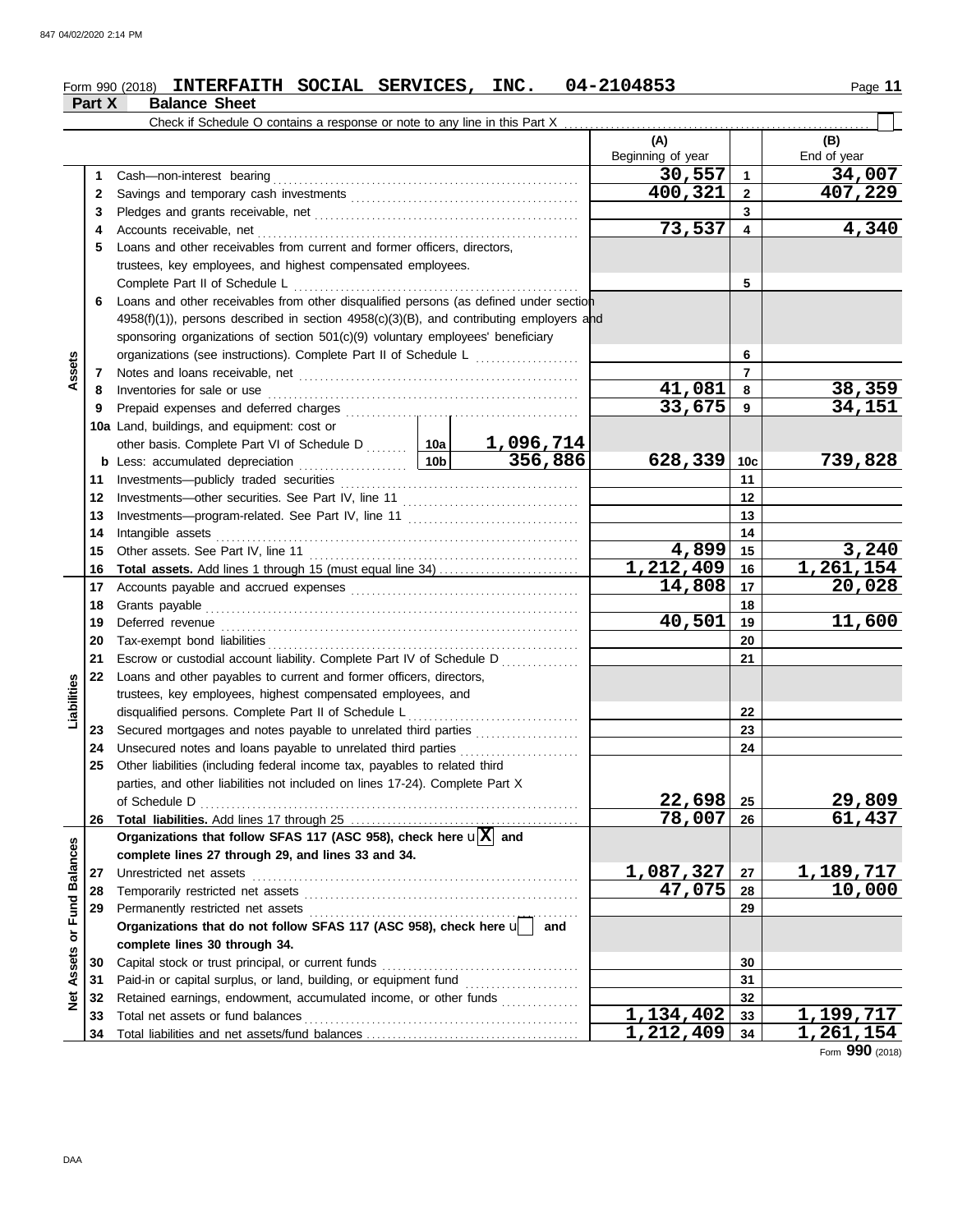| Form 990 (2018) INTERFAITH SOCIAL SERVICES, INC.                                                                                                                                                                                    | 04-2104853 |                                           |                |             | Page 12 |
|-------------------------------------------------------------------------------------------------------------------------------------------------------------------------------------------------------------------------------------|------------|-------------------------------------------|----------------|-------------|---------|
| Part XI<br><b>Reconciliation of Net Assets</b>                                                                                                                                                                                      |            |                                           |                |             |         |
| Check if Schedule O contains a response or note to any line in this Part XI                                                                                                                                                         |            |                                           |                |             |         |
|                                                                                                                                                                                                                                     |            | $\mathbf{1}$                              | 2,067,969      |             |         |
| 2                                                                                                                                                                                                                                   |            | $\overline{2}$                            | 2,002,654      |             |         |
| 3                                                                                                                                                                                                                                   |            | $\overline{\mathbf{3}}$<br>$\overline{4}$ |                | 65,315      |         |
| Net assets or fund balances at beginning of year (must equal Part X, line 33, column (A))<br>4                                                                                                                                      |            |                                           | 1,134,402      |             |         |
| Net unrealized gains (losses) on investments [11] match and the contract of the state of the state of the state of the state of the state of the state of the state of the state of the state of the state of the state of the<br>5 |            | 5                                         |                |             |         |
| 6                                                                                                                                                                                                                                   |            | 6                                         |                |             |         |
| Investment expenses <b>constant expenses</b><br>7<br>8                                                                                                                                                                              |            | $\overline{7}$                            |                |             |         |
| Prior period adjustments [11, 12] and the contract of the contract of the contract of the contract of the contract of the contract of the contract of the contract of the contract of the contract of the contract of the cont      |            | 8                                         |                |             |         |
|                                                                                                                                                                                                                                     |            | 9                                         |                |             |         |
| Net assets or fund balances at end of year. Combine lines 3 through 9 (must equal Part X, line<br>10                                                                                                                                |            |                                           |                |             |         |
| 33, column (B))                                                                                                                                                                                                                     |            | 10                                        | 1,199,717      |             |         |
| <b>Financial Statements and Reporting</b><br><b>Part XII</b>                                                                                                                                                                        |            |                                           |                |             |         |
|                                                                                                                                                                                                                                     |            |                                           |                |             |         |
|                                                                                                                                                                                                                                     |            |                                           |                | Yes   No    |         |
| $ \mathbf{X} $ Accrual<br>Accounting method used to prepare the Form 990:     Cash<br>1.                                                                                                                                            | Other      |                                           |                |             |         |
| If the organization changed its method of accounting from a prior year or checked "Other," explain in                                                                                                                               |            |                                           |                |             |         |
| Schedule O.                                                                                                                                                                                                                         |            |                                           |                |             |         |
| 2a Were the organization's financial statements compiled or reviewed by an independent accountant?                                                                                                                                  |            |                                           | 2a             |             | х       |
| If "Yes," check a box below to indicate whether the financial statements for the year were compiled or                                                                                                                              |            |                                           |                |             |         |
| reviewed on a separate basis, consolidated basis, or both:                                                                                                                                                                          |            |                                           |                |             |         |
| Consolidated basis<br>Separate basis<br>Both consolidated and separate basis                                                                                                                                                        |            |                                           |                |             |         |
| <b>b</b> Were the organization's financial statements audited by an independent accountant?                                                                                                                                         |            |                                           | 2 <sub>b</sub> | $\mathbf x$ |         |
| If "Yes," check a box below to indicate whether the financial statements for the year were audited on a                                                                                                                             |            |                                           |                |             |         |
| separate basis, consolidated basis, or both:                                                                                                                                                                                        |            |                                           |                |             |         |
| IXI<br>Separate basis<br>Consolidated basis<br>Both consolidated and separate basis<br>$\perp$                                                                                                                                      |            |                                           |                |             |         |
| c If "Yes" to line 2a or 2b, does the organization have a committee that assumes responsibility for oversight                                                                                                                       |            |                                           |                |             |         |
| of the audit, review, or compilation of its financial statements and selection of an independent accountant?                                                                                                                        |            |                                           | 2c             | х           |         |
| If the organization changed either its oversight process or selection process during the tax year, explain in                                                                                                                       |            |                                           |                |             |         |
| Schedule O.                                                                                                                                                                                                                         |            |                                           |                |             |         |
| 3a As a result of a federal award, was the organization required to undergo an audit or audits as set forth in                                                                                                                      |            |                                           |                |             |         |
| the Single Audit Act and OMB Circular A-133?                                                                                                                                                                                        |            |                                           | 3a             |             |         |
| b If "Yes," did the organization undergo the required audit or audits? If the organization did not undergo the                                                                                                                      |            |                                           |                |             |         |
| required audit or audits, explain why in Schedule O and describe any steps taken to undergo such audits.                                                                                                                            |            |                                           | 3b             |             |         |
|                                                                                                                                                                                                                                     |            |                                           |                | nnn         |         |

### Form **990** (2018)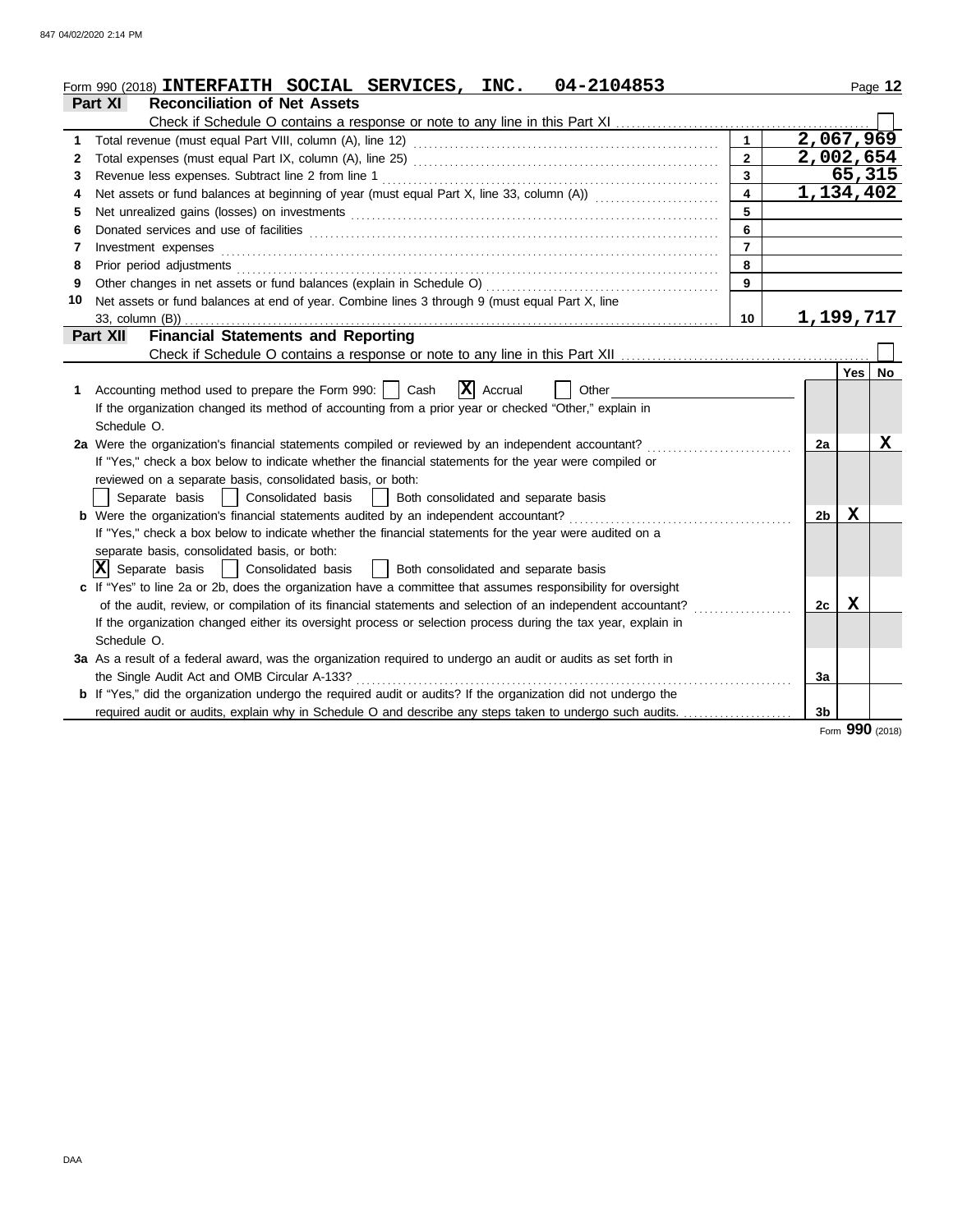| (Form 990 or 990-EZ)<br>018<br>Complete if the organization is a section 501(c)(3) organization or a section 4947(a)(1) nonexempt charitable trust.<br>u Attach to Form 990 or Form 990-EZ.<br>Department of the Treasury<br>Open to Public<br>Internal Revenue Service<br>Inspection<br>u Go to www.irs.gov/Form990 for instructions and the latest information.<br>Name of the organization<br>Employer identification number<br>INTERFAITH SOCIAL SERVICES,<br>INC.<br>04-2104853<br>Part I<br>Reason for Public Charity Status (All organizations must complete this part.) See instructions.<br>The organization is not a private foundation because it is: (For lines 1 through 12, check only one box.)<br>A church, convention of churches, or association of churches described in section 170(b)(1)(A)(i).<br>1<br>A school described in section 170(b)(1)(A)(ii). (Attach Schedule E (Form 990 or 990-EZ).)<br>2<br>3<br>A hospital or a cooperative hospital service organization described in section 170(b)(1)(A)(iii).<br>A medical research organization operated in conjunction with a hospital described in section 170(b)(1)(A)(iii). Enter the hospital's name,<br>4<br>city, and state:<br>An organization operated for the benefit of a college or university owned or operated by a governmental unit described in<br>5<br>section $170(b)(1)(A)(iv)$ . (Complete Part II.) |  | <b>SCHEDULE A</b> |  | <b>Public Charity Status and Public Support</b> |  |  |  |  | OMB No. 1545-0047 |
|----------------------------------------------------------------------------------------------------------------------------------------------------------------------------------------------------------------------------------------------------------------------------------------------------------------------------------------------------------------------------------------------------------------------------------------------------------------------------------------------------------------------------------------------------------------------------------------------------------------------------------------------------------------------------------------------------------------------------------------------------------------------------------------------------------------------------------------------------------------------------------------------------------------------------------------------------------------------------------------------------------------------------------------------------------------------------------------------------------------------------------------------------------------------------------------------------------------------------------------------------------------------------------------------------------------------------------------------------------------------------------------------------|--|-------------------|--|-------------------------------------------------|--|--|--|--|-------------------|
|                                                                                                                                                                                                                                                                                                                                                                                                                                                                                                                                                                                                                                                                                                                                                                                                                                                                                                                                                                                                                                                                                                                                                                                                                                                                                                                                                                                                    |  |                   |  |                                                 |  |  |  |  |                   |
|                                                                                                                                                                                                                                                                                                                                                                                                                                                                                                                                                                                                                                                                                                                                                                                                                                                                                                                                                                                                                                                                                                                                                                                                                                                                                                                                                                                                    |  |                   |  |                                                 |  |  |  |  |                   |
|                                                                                                                                                                                                                                                                                                                                                                                                                                                                                                                                                                                                                                                                                                                                                                                                                                                                                                                                                                                                                                                                                                                                                                                                                                                                                                                                                                                                    |  |                   |  |                                                 |  |  |  |  |                   |
|                                                                                                                                                                                                                                                                                                                                                                                                                                                                                                                                                                                                                                                                                                                                                                                                                                                                                                                                                                                                                                                                                                                                                                                                                                                                                                                                                                                                    |  |                   |  |                                                 |  |  |  |  |                   |
|                                                                                                                                                                                                                                                                                                                                                                                                                                                                                                                                                                                                                                                                                                                                                                                                                                                                                                                                                                                                                                                                                                                                                                                                                                                                                                                                                                                                    |  |                   |  |                                                 |  |  |  |  |                   |
|                                                                                                                                                                                                                                                                                                                                                                                                                                                                                                                                                                                                                                                                                                                                                                                                                                                                                                                                                                                                                                                                                                                                                                                                                                                                                                                                                                                                    |  |                   |  |                                                 |  |  |  |  |                   |
|                                                                                                                                                                                                                                                                                                                                                                                                                                                                                                                                                                                                                                                                                                                                                                                                                                                                                                                                                                                                                                                                                                                                                                                                                                                                                                                                                                                                    |  |                   |  |                                                 |  |  |  |  |                   |
|                                                                                                                                                                                                                                                                                                                                                                                                                                                                                                                                                                                                                                                                                                                                                                                                                                                                                                                                                                                                                                                                                                                                                                                                                                                                                                                                                                                                    |  |                   |  |                                                 |  |  |  |  |                   |
|                                                                                                                                                                                                                                                                                                                                                                                                                                                                                                                                                                                                                                                                                                                                                                                                                                                                                                                                                                                                                                                                                                                                                                                                                                                                                                                                                                                                    |  |                   |  |                                                 |  |  |  |  |                   |
|                                                                                                                                                                                                                                                                                                                                                                                                                                                                                                                                                                                                                                                                                                                                                                                                                                                                                                                                                                                                                                                                                                                                                                                                                                                                                                                                                                                                    |  |                   |  |                                                 |  |  |  |  |                   |
|                                                                                                                                                                                                                                                                                                                                                                                                                                                                                                                                                                                                                                                                                                                                                                                                                                                                                                                                                                                                                                                                                                                                                                                                                                                                                                                                                                                                    |  |                   |  |                                                 |  |  |  |  |                   |
|                                                                                                                                                                                                                                                                                                                                                                                                                                                                                                                                                                                                                                                                                                                                                                                                                                                                                                                                                                                                                                                                                                                                                                                                                                                                                                                                                                                                    |  |                   |  |                                                 |  |  |  |  |                   |
| A federal, state, or local government or governmental unit described in section 170(b)(1)(A)(v).<br>6                                                                                                                                                                                                                                                                                                                                                                                                                                                                                                                                                                                                                                                                                                                                                                                                                                                                                                                                                                                                                                                                                                                                                                                                                                                                                              |  |                   |  |                                                 |  |  |  |  |                   |
| X<br>7<br>An organization that normally receives a substantial part of its support from a governmental unit or from the general public<br>described in section 170(b)(1)(A)(vi). (Complete Part II.)                                                                                                                                                                                                                                                                                                                                                                                                                                                                                                                                                                                                                                                                                                                                                                                                                                                                                                                                                                                                                                                                                                                                                                                               |  |                   |  |                                                 |  |  |  |  |                   |
| A community trust described in section 170(b)(1)(A)(vi). (Complete Part II.)<br>8                                                                                                                                                                                                                                                                                                                                                                                                                                                                                                                                                                                                                                                                                                                                                                                                                                                                                                                                                                                                                                                                                                                                                                                                                                                                                                                  |  |                   |  |                                                 |  |  |  |  |                   |
| 9<br>An agricultural research organization described in section 170(b)(1)(A)(ix) operated in conjunction with a land-grant college<br>or university or a non-land-grant college of agriculture (see instructions). Enter the name, city, and state of the college or                                                                                                                                                                                                                                                                                                                                                                                                                                                                                                                                                                                                                                                                                                                                                                                                                                                                                                                                                                                                                                                                                                                               |  |                   |  |                                                 |  |  |  |  |                   |
| university:<br>An organization that normally receives: (1) more than 33 1/3% of its support from contributions, membership fees, and gross<br>10                                                                                                                                                                                                                                                                                                                                                                                                                                                                                                                                                                                                                                                                                                                                                                                                                                                                                                                                                                                                                                                                                                                                                                                                                                                   |  |                   |  |                                                 |  |  |  |  |                   |
| receipts from activities related to its exempt functions—subject to certain exceptions, and (2) no more than 33 1/3% of its<br>support from gross investment income and unrelated business taxable income (less section 511 tax) from businesses                                                                                                                                                                                                                                                                                                                                                                                                                                                                                                                                                                                                                                                                                                                                                                                                                                                                                                                                                                                                                                                                                                                                                   |  |                   |  |                                                 |  |  |  |  |                   |
| acquired by the organization after June 30, 1975. See section 509(a)(2). (Complete Part III.)<br>11<br>An organization organized and operated exclusively to test for public safety. See section 509(a)(4).                                                                                                                                                                                                                                                                                                                                                                                                                                                                                                                                                                                                                                                                                                                                                                                                                                                                                                                                                                                                                                                                                                                                                                                        |  |                   |  |                                                 |  |  |  |  |                   |
| An organization organized and operated exclusively for the benefit of, to perform the functions of, or to carry out the purposes<br>12                                                                                                                                                                                                                                                                                                                                                                                                                                                                                                                                                                                                                                                                                                                                                                                                                                                                                                                                                                                                                                                                                                                                                                                                                                                             |  |                   |  |                                                 |  |  |  |  |                   |
| of one or more publicly supported organizations described in section 509(a)(1) or section 509(a)(2). See section 509(a)(3).<br>Check the box in lines 12a through 12d that describes the type of supporting organization and complete lines 12e, 12f, and 12g.                                                                                                                                                                                                                                                                                                                                                                                                                                                                                                                                                                                                                                                                                                                                                                                                                                                                                                                                                                                                                                                                                                                                     |  |                   |  |                                                 |  |  |  |  |                   |
| Type I. A supporting organization operated, supervised, or controlled by its supported organization(s), typically by giving<br>a                                                                                                                                                                                                                                                                                                                                                                                                                                                                                                                                                                                                                                                                                                                                                                                                                                                                                                                                                                                                                                                                                                                                                                                                                                                                   |  |                   |  |                                                 |  |  |  |  |                   |
| the supported organization(s) the power to regularly appoint or elect a majority of the directors or trustees of the<br>supporting organization. You must complete Part IV, Sections A and B.                                                                                                                                                                                                                                                                                                                                                                                                                                                                                                                                                                                                                                                                                                                                                                                                                                                                                                                                                                                                                                                                                                                                                                                                      |  |                   |  |                                                 |  |  |  |  |                   |
| Type II. A supporting organization supervised or controlled in connection with its supported organization(s), by having<br>b<br>control or management of the supporting organization vested in the same persons that control or manage the supported                                                                                                                                                                                                                                                                                                                                                                                                                                                                                                                                                                                                                                                                                                                                                                                                                                                                                                                                                                                                                                                                                                                                               |  |                   |  |                                                 |  |  |  |  |                   |
| organization(s). You must complete Part IV, Sections A and C.<br>Type III functionally integrated. A supporting organization operated in connection with, and functionally integrated with,<br>c<br>its supported organization(s) (see instructions). You must complete Part IV, Sections A, D, and E.                                                                                                                                                                                                                                                                                                                                                                                                                                                                                                                                                                                                                                                                                                                                                                                                                                                                                                                                                                                                                                                                                             |  |                   |  |                                                 |  |  |  |  |                   |
| d<br>Type III non-functionally integrated. A supporting organization operated in connection with its supported organization(s)<br>that is not functionally integrated. The organization generally must satisfy a distribution requirement and an attentiveness                                                                                                                                                                                                                                                                                                                                                                                                                                                                                                                                                                                                                                                                                                                                                                                                                                                                                                                                                                                                                                                                                                                                     |  |                   |  |                                                 |  |  |  |  |                   |
| requirement (see instructions). You must complete Part IV, Sections A and D, and Part V.                                                                                                                                                                                                                                                                                                                                                                                                                                                                                                                                                                                                                                                                                                                                                                                                                                                                                                                                                                                                                                                                                                                                                                                                                                                                                                           |  |                   |  |                                                 |  |  |  |  |                   |
| Check this box if the organization received a written determination from the IRS that it is a Type I, Type II, Type III<br>е<br>functionally integrated, or Type III non-functionally integrated supporting organization.                                                                                                                                                                                                                                                                                                                                                                                                                                                                                                                                                                                                                                                                                                                                                                                                                                                                                                                                                                                                                                                                                                                                                                          |  |                   |  |                                                 |  |  |  |  |                   |
| Enter the number of supported organizations<br>f                                                                                                                                                                                                                                                                                                                                                                                                                                                                                                                                                                                                                                                                                                                                                                                                                                                                                                                                                                                                                                                                                                                                                                                                                                                                                                                                                   |  |                   |  |                                                 |  |  |  |  |                   |
| Provide the following information about the supported organization(s).<br>g                                                                                                                                                                                                                                                                                                                                                                                                                                                                                                                                                                                                                                                                                                                                                                                                                                                                                                                                                                                                                                                                                                                                                                                                                                                                                                                        |  |                   |  |                                                 |  |  |  |  |                   |
| (iv) Is the organization<br>(v) Amount of monetary<br>(vi) Amount of<br>(i) Name of supported<br>$(ii)$ EIN<br>(iii) Type of organization<br>listed in your governing<br>organization<br>(described on lines 1-10<br>support (see<br>other support (see                                                                                                                                                                                                                                                                                                                                                                                                                                                                                                                                                                                                                                                                                                                                                                                                                                                                                                                                                                                                                                                                                                                                            |  |                   |  |                                                 |  |  |  |  |                   |
| document?<br>above (see instructions))<br>instructions)<br>instructions)<br>Yes<br>No                                                                                                                                                                                                                                                                                                                                                                                                                                                                                                                                                                                                                                                                                                                                                                                                                                                                                                                                                                                                                                                                                                                                                                                                                                                                                                              |  |                   |  |                                                 |  |  |  |  |                   |
| (A)                                                                                                                                                                                                                                                                                                                                                                                                                                                                                                                                                                                                                                                                                                                                                                                                                                                                                                                                                                                                                                                                                                                                                                                                                                                                                                                                                                                                |  |                   |  |                                                 |  |  |  |  |                   |
| (B)                                                                                                                                                                                                                                                                                                                                                                                                                                                                                                                                                                                                                                                                                                                                                                                                                                                                                                                                                                                                                                                                                                                                                                                                                                                                                                                                                                                                |  |                   |  |                                                 |  |  |  |  |                   |
| (C)                                                                                                                                                                                                                                                                                                                                                                                                                                                                                                                                                                                                                                                                                                                                                                                                                                                                                                                                                                                                                                                                                                                                                                                                                                                                                                                                                                                                |  |                   |  |                                                 |  |  |  |  |                   |
| (D)                                                                                                                                                                                                                                                                                                                                                                                                                                                                                                                                                                                                                                                                                                                                                                                                                                                                                                                                                                                                                                                                                                                                                                                                                                                                                                                                                                                                |  |                   |  |                                                 |  |  |  |  |                   |
|                                                                                                                                                                                                                                                                                                                                                                                                                                                                                                                                                                                                                                                                                                                                                                                                                                                                                                                                                                                                                                                                                                                                                                                                                                                                                                                                                                                                    |  |                   |  |                                                 |  |  |  |  |                   |
| (E)                                                                                                                                                                                                                                                                                                                                                                                                                                                                                                                                                                                                                                                                                                                                                                                                                                                                                                                                                                                                                                                                                                                                                                                                                                                                                                                                                                                                |  |                   |  |                                                 |  |  |  |  |                   |
| Total                                                                                                                                                                                                                                                                                                                                                                                                                                                                                                                                                                                                                                                                                                                                                                                                                                                                                                                                                                                                                                                                                                                                                                                                                                                                                                                                                                                              |  |                   |  |                                                 |  |  |  |  |                   |

**For Paperwork Reduction Act Notice, see the Instructions for Form 990 or 990-EZ.**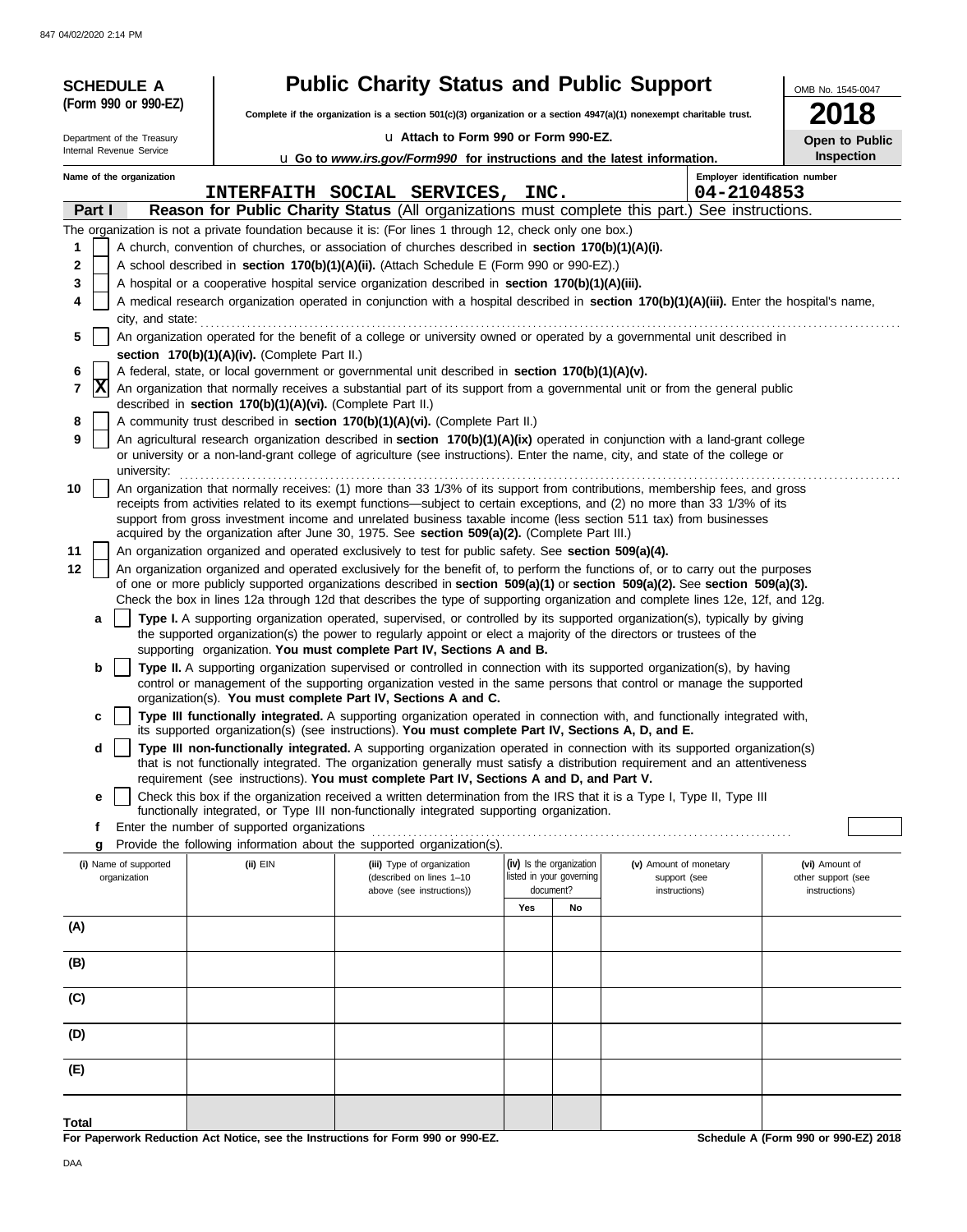Schedule A (Form 990 or 990-EZ) 2018 **INTERFAITH SOCIAL SERVICES, INC. 04-2104853** Page 2 **Part II Support Schedule for Organizations Described in Sections 170(b)(1)(A)(iv) and 170(b)(1)(A)(vi)** (Complete only if you checked the box on line 5, 7, or 8 of Part I or if the organization failed to qualify under Part III. If the organization fails to qualify under the tests listed below, please complete Part III.) **Section A. Public Support (a)** 2014 **(b)** 2015 **(c)** 2016 **(d)** 2017 **(e)** 2018 Calendar year (or fiscal year beginning in) **\u** | (a) 2014 | (b) 2015 | (c) 2016 | (d) 2017 | (e) 2018 | (f) Total **1** Gifts, grants, contributions, and membership fees received. (Do not **1,968,821 1,872,465 1,636,471 1,955,112 1,927,018 9,359,887** include any "unusual grants.") . . . . . . . . **2** Tax revenues levied for the organization's benefit and either paid to or expended on its behalf ......... The value of services or facilities **3** furnished by a governmental unit to the organization without charge **Total.** Add lines 1 through 3 .......... **4 1,968,821 1,872,465 1,636,471 1,955,112 1,927,018 9,359,887 5** The portion of total contributions by each person (other than a governmental unit or publicly supported organization) included on line 1 that exceeds 2% of the amount **2,163,828** shown on line 11, column (f)  $\ldots$ Public support. Subtract line 5 from line 4 **7,196,059 6 Section B. Total Support** Calendar year (or fiscal year beginning in)  $\mathbf{u}$  (a) 2014 (b) 2015 (c) 2016 (d) 2017 (e) 2018 (f) Total **(a)** 2014 u **(b)** 2015 **(c)** 2016 **(d)** 2017 **(e)** 2018 Amounts from line 4 **7 1,968,821 1,872,465 1,636,471 1,955,112 1,927,018 9,359,887 8** Gross income from interest, dividends, payments received on securities loans, rents, royalties, and income from similar sources **731 1,106 444 1,733 5,929 9,943 9** Net income from unrelated business activities, whether or not the business is regularly carried on . . . . . . . . . . . . . . . Other income. Do not include gain or **10** loss from the sale of capital assets (Explain in Part VI.) . . . . . . . . . . . . . . . . . . . **-35,941 30,631 55,258 188,872 165,302 404,122 Total support.** Add lines 7 through 10 **11 9,773,952 12 12 358,559** Gross receipts from related activities, etc. (see instructions) . . . . . . . . . . . . . . . . . . . . . . . . . . . . . . . . . . . . . . . . . . . . . . . . . . . . . . . . . . . . . . . First five years. If the Form 990 is for the organization's first, second, third, fourth, or fifth tax year as a section 501(c)(3) **13** ▶ Γ organization, check this box and stop here **Section C. Computation of Public Support Percentage 14** Public support percentage for 2018 (line 6, column (f) divided by line 11, column (f)) . . . . . . . . . . . . . . . . . . . . . . . . . . . . . . . . . . . . . . **14 % 73.62** Public support percentage from 2017 Schedule A, Part II, line 14 . . . . . . . . . . . . . . . . . . . . . . . . . . . . . . . . . . . . . . . . . . . . . . . . . . . . . . . . . . **15 15 % 65.93 16a 33 1/3% support test—2018.** If the organization did not check the box on line 13, and line 14 is 33 1/3% or more, check this box and stop here. The organization qualifies as a publicly supported organization .............. **X b 33 1/3% support test—2017.** If the organization did not check a box on line 13 or 16a, and line 15 is 33 1/3% or more, check this box and stop here. The organization qualifies as a publicly supported organization ......................... **17a 10%-facts-and-circumstances test—2018.** If the organization did not check a box on line 13, 16a, or 16b, and line 14 is 10% or more, and if the organization meets the "facts-and-circumstances" test, check this box and **stop here.** Explain in Part VI how the organization meets the "facts-and-circumstances" test. The organization qualifies as a publicly supported organization . . . . . . . . . . . . . . . . . . . . . . . . . . . . . . . . . . . . . . . . . . . . . . . . . . . . . . . . . . . . . . . . . . . . . . . . . . . . . . . . . . . . . . . . . . . . . . . . . . . . . . . . . . . . . . . . . . . . . . . . . . . . . . . . . . . . . . **b 10%-facts-and-circumstances test—2017.** If the organization did not check a box on line 13, 16a, 16b, or 17a, and line 15 is 10% or more, and if the organization meets the "facts-and-circumstances" test, check this box and **stop here.** Explain in Part VI how the organization meets the "facts-and-circumstances" test. The organization qualifies as a publicly supported organization . . . . . . . . . . . . . . . . . . . . . . . . . . . . . . . . . . . . . . . . . . . . . . . . . . . . . . . . . . . . . . . . . . . . . . . . . . . . . . . . . . . . . . . . . . . . . . . . . . . . . . . . . . . . . . . . . . . . . . . . . . **18 Private foundation.** If the organization did not check a box on line 13, 16a, 16b, 17a, or 17b, check this box and see instructions . . . . . . . . . . . . . . . . . . . . . . . . . . . . . . . . . . . . . . . . . . . . . . . . . . . . . . . . . . . . . . . . . . . . . . . . . . . . . . . . . . . . . . . . . . . . . . . . . . . . . . . . . . . . . . . . . . . . . . . . . . . . . . . . . . . . . . .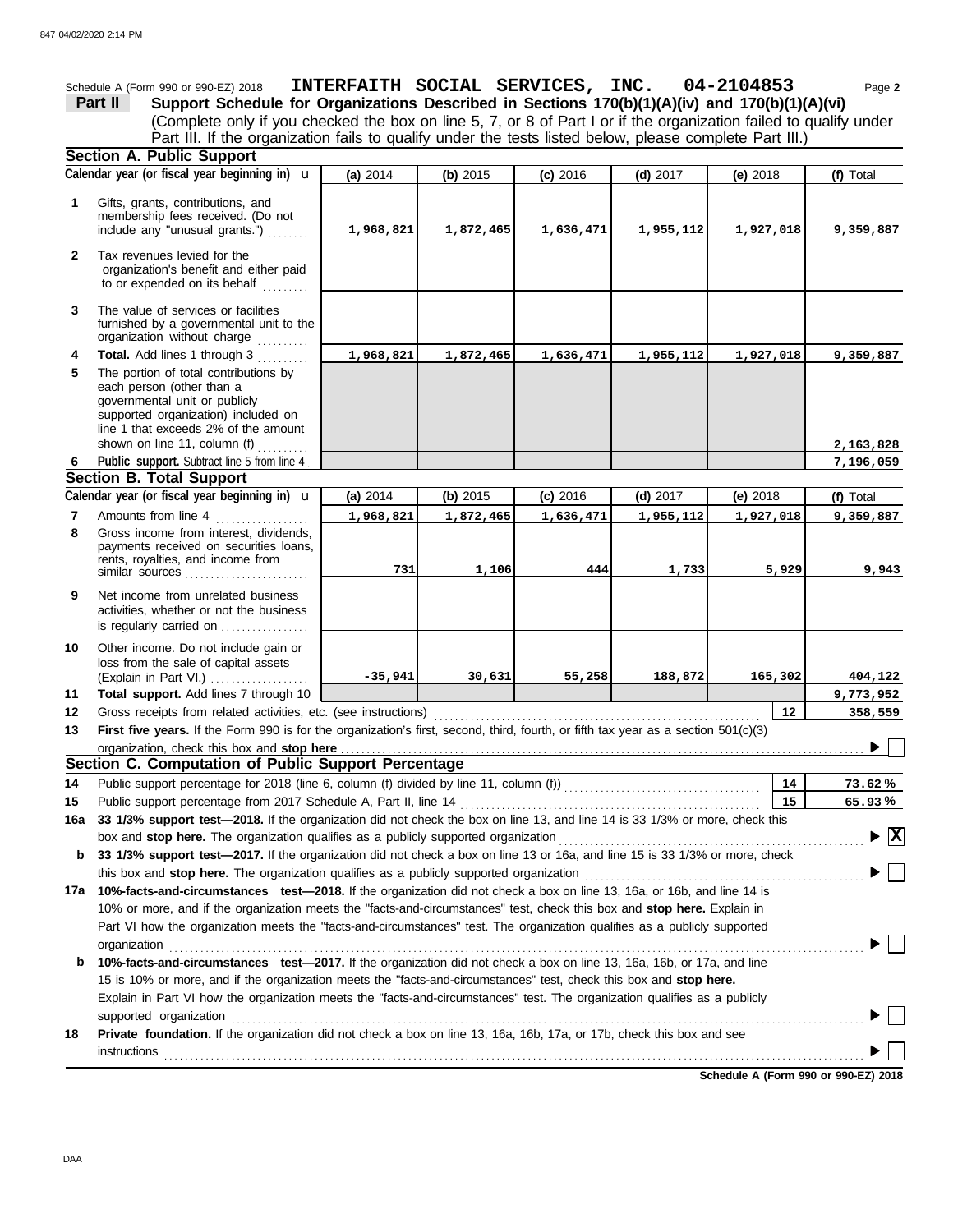|              | Schedule A (Form 990 or 990-EZ) 2018                                                                                                                                              |            |          | INTERFAITH SOCIAL SERVICES, INC. |            | 04-2104853 |    | Page 3    |
|--------------|-----------------------------------------------------------------------------------------------------------------------------------------------------------------------------------|------------|----------|----------------------------------|------------|------------|----|-----------|
|              | Support Schedule for Organizations Described in Section 509(a)(2)<br>Part III                                                                                                     |            |          |                                  |            |            |    |           |
|              | (Complete only if you checked the box on line 10 of Part I or if the organization failed to qualify under Part II.                                                                |            |          |                                  |            |            |    |           |
|              | If the organization fails to qualify under the tests listed below, please complete Part II.)                                                                                      |            |          |                                  |            |            |    |           |
|              | <b>Section A. Public Support</b>                                                                                                                                                  |            |          |                                  |            |            |    |           |
|              | Calendar year (or fiscal year beginning in) $\mathbf u$                                                                                                                           | (a) 2014   | (b) 2015 | $(c)$ 2016                       | $(d)$ 2017 | (e) $2018$ |    | (f) Total |
| 1            | Gifts, grants, contributions, and membership<br>fees received. (Do not include any "unusual grants.")                                                                             |            |          |                                  |            |            |    |           |
| $\mathbf{2}$ | Gross receipts from admissions, merchandise<br>sold or services performed, or facilities<br>furnished in any activity that is related to the<br>organization's tax-exempt purpose |            |          |                                  |            |            |    |           |
| 3            | Gross receipts from activities that are not an<br>unrelated trade or business under section 513                                                                                   |            |          |                                  |            |            |    |           |
| 4            | Tax revenues levied for the<br>organization's benefit and either paid<br>to or expended on its behalf                                                                             |            |          |                                  |            |            |    |           |
| 5            | The value of services or facilities<br>furnished by a governmental unit to the<br>organization without charge                                                                     |            |          |                                  |            |            |    |           |
| 6            | Total. Add lines 1 through 5<br><u>.</u><br>. <b>.</b> .                                                                                                                          |            |          |                                  |            |            |    |           |
|              | 7a Amounts included on lines 1, 2, and 3<br>received from disqualified persons                                                                                                    |            |          |                                  |            |            |    |           |
| b            | Amounts included on lines 2 and 3<br>received from other than disqualified<br>persons that exceed the greater of \$5,000<br>or 1% of the amount on line 13 for the year           |            |          |                                  |            |            |    |           |
| c            | Add lines 7a and 7b<br>.                                                                                                                                                          |            |          |                                  |            |            |    |           |
| 8            | Public support. (Subtract line 7c from<br>line 6.) $\ldots$ $\ldots$ $\ldots$ $\ldots$ $\ldots$ $\ldots$ $\ldots$                                                                 |            |          |                                  |            |            |    |           |
|              | <b>Section B. Total Support</b>                                                                                                                                                   |            |          |                                  |            |            |    |           |
|              | Calendar year (or fiscal year beginning in) $\mathbf u$                                                                                                                           | (a) $2014$ | (b) 2015 | $(c)$ 2016                       | $(d)$ 2017 | (e) $2018$ |    | (f) Total |
| 9            | Amounts from line 6                                                                                                                                                               |            |          |                                  |            |            |    |           |
| 10a          | Gross income from interest, dividends,<br>payments received on securities loans, rents,<br>royalties, and income from similar sources.                                            |            |          |                                  |            |            |    |           |
|              | Unrelated business taxable income (less<br>section 511 taxes) from businesses<br>acquired after June 30, 1975                                                                     |            |          |                                  |            |            |    |           |
|              | c Add lines 10a and 10b<br>.                                                                                                                                                      |            |          |                                  |            |            |    |           |
| 11           | Net income from unrelated business<br>activities not included in line 10b, whether<br>or not the business is regularly carried on                                                 |            |          |                                  |            |            |    |           |
| 12           | Other income. Do not include gain or<br>loss from the sale of capital assets<br>(Explain in Part VI.)                                                                             |            |          |                                  |            |            |    |           |
| 13           | Total support. (Add lines 9, 10c, 11,<br>and 12.)                                                                                                                                 |            |          |                                  |            |            |    |           |
| 14           | First five years. If the Form 990 is for the organization's first, second, third, fourth, or fifth tax year as a section 501(c)(3)<br>organization, check this box and stop here  |            |          |                                  |            |            |    |           |
|              | Section C. Computation of Public Support Percentage                                                                                                                               |            |          |                                  |            |            |    |           |
| 15           |                                                                                                                                                                                   |            |          |                                  |            |            | 15 | %         |
| 16           |                                                                                                                                                                                   |            |          |                                  |            |            | 16 | %         |
|              | Section D. Computation of Investment Income Percentage                                                                                                                            |            |          |                                  |            |            |    |           |
| 17           |                                                                                                                                                                                   |            |          |                                  |            |            | 17 | %         |
| 18           | Investment income percentage from 2017 Schedule A, Part III, line 17                                                                                                              |            |          |                                  |            |            | 18 | %         |
| 19a          | 33 1/3% support tests—2018. If the organization did not check the box on line 14, and line 15 is more than 33 1/3%, and line                                                      |            |          |                                  |            |            |    |           |
|              | 17 is not more than 33 1/3%, check this box and stop here. The organization qualifies as a publicly supported organization.                                                       |            |          |                                  |            |            |    |           |
| b            | 33 1/3% support tests—2017. If the organization did not check a box on line 14 or line 19a, and line 16 is more than 33 1/3%, and                                                 |            |          |                                  |            |            |    |           |
| 20           | line 18 is not more than 33 1/3%, check this box and stop here. The organization qualifies as a publicly supported organization                                                   |            |          |                                  |            |            |    |           |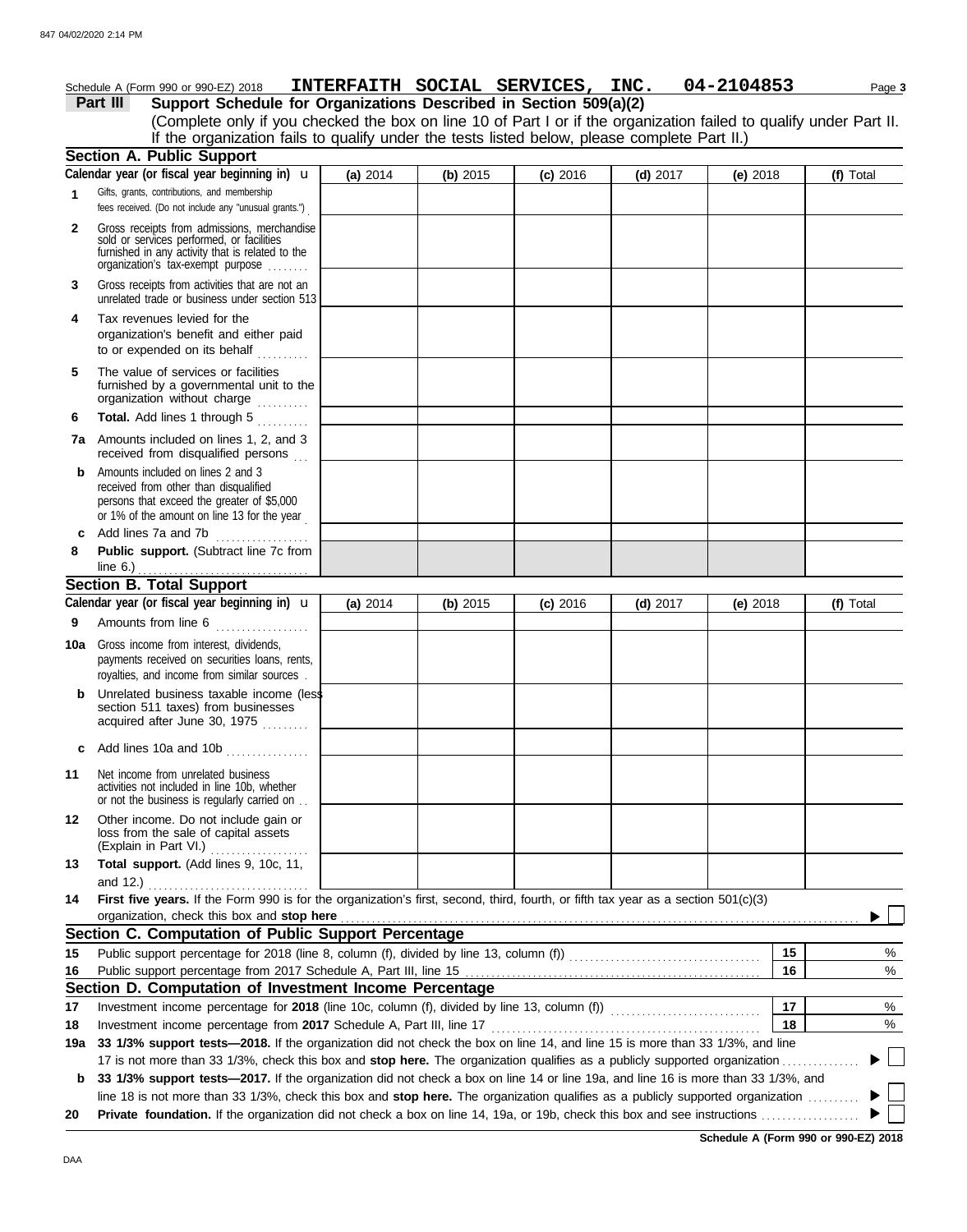|     | 04-2104853<br>INTERFAITH SOCIAL SERVICES, INC.<br>Schedule A (Form 990 or 990-EZ) 2018                                                                                                                             |                 |     | Page 4 |
|-----|--------------------------------------------------------------------------------------------------------------------------------------------------------------------------------------------------------------------|-----------------|-----|--------|
|     | Part IV<br><b>Supporting Organizations</b>                                                                                                                                                                         |                 |     |        |
|     | (Complete only if you checked a box in line 12 on Part I. If you checked 12a of Part I, complete Sections A                                                                                                        |                 |     |        |
|     | and B. If you checked 12b of Part I, complete Sections A and C. If you checked 12c of Part I, complete                                                                                                             |                 |     |        |
|     | Sections A, D, and E. If you checked 12d of Part I, complete Sections A and D, and complete Part V.)                                                                                                               |                 |     |        |
|     | Section A. All Supporting Organizations                                                                                                                                                                            |                 |     |        |
|     |                                                                                                                                                                                                                    |                 | Yes | No     |
| 1   | Are all of the organization's supported organizations listed by name in the organization's governing                                                                                                               |                 |     |        |
|     | documents? If "No," describe in Part VI how the supported organizations are designated. If designated by                                                                                                           |                 |     |        |
|     | class or purpose, describe the designation. If historic and continuing relationship, explain.                                                                                                                      | 1               |     |        |
| 2   | Did the organization have any supported organization that does not have an IRS determination of status                                                                                                             |                 |     |        |
|     | under section 509(a)(1) or (2)? If "Yes," explain in Part VI how the organization determined that the supported                                                                                                    |                 |     |        |
|     | organization was described in section 509(a)(1) or (2).                                                                                                                                                            | $\mathbf{2}$    |     |        |
| За  | Did the organization have a supported organization described in section $501(c)(4)$ , (5), or (6)? If "Yes," answer                                                                                                |                 |     |        |
|     | $(b)$ and $(c)$ below.                                                                                                                                                                                             | 3a              |     |        |
| b   | Did the organization confirm that each supported organization qualified under section $501(c)(4)$ , (5), or (6) and                                                                                                |                 |     |        |
|     | satisfied the public support tests under section 509(a)(2)? If "Yes," describe in Part VI when and how the                                                                                                         |                 |     |        |
|     | organization made the determination.                                                                                                                                                                               | 3b              |     |        |
| c   | Did the organization ensure that all support to such organizations was used exclusively for section $170(c)(2)(B)$                                                                                                 | 3c              |     |        |
| 4a  | purposes? If "Yes," explain in Part VI what controls the organization put in place to ensure such use.<br>Was any supported organization not organized in the United States ("foreign supported organization")? If |                 |     |        |
|     | "Yes," and if you checked 12a or 12b in Part I, answer (b) and (c) below.                                                                                                                                          | 4a              |     |        |
| b   | Did the organization have ultimate control and discretion in deciding whether to make grants to the foreign                                                                                                        |                 |     |        |
|     | supported organization? If "Yes," describe in Part VI how the organization had such control and discretion                                                                                                         |                 |     |        |
|     | despite being controlled or supervised by or in connection with its supported organizations.                                                                                                                       | 4b              |     |        |
| c   | Did the organization support any foreign supported organization that does not have an IRS determination                                                                                                            |                 |     |        |
|     | under sections $501(c)(3)$ and $509(a)(1)$ or (2)? If "Yes," explain in Part VI what controls the organization used                                                                                                |                 |     |        |
|     | to ensure that all support to the foreign supported organization was used exclusively for section 170(c)(2)(B)                                                                                                     |                 |     |        |
|     | purposes.                                                                                                                                                                                                          | 4с              |     |        |
| 5a  | Did the organization add, substitute, or remove any supported organizations during the tax year? If "Yes,"                                                                                                         |                 |     |        |
|     | answer (b) and (c) below (if applicable). Also, provide detail in Part VI, including (i) the names and EIN                                                                                                         |                 |     |        |
|     | numbers of the supported organizations added, substituted, or removed; (ii) the reasons for each such action;                                                                                                      |                 |     |        |
|     | (iii) the authority under the organization's organizing document authorizing such action; and (iv) how the action                                                                                                  |                 |     |        |
|     | was accomplished (such as by amendment to the organizing document).                                                                                                                                                | 5a              |     |        |
| b   | Type I or Type II only. Was any added or substituted supported organization part of a class already                                                                                                                |                 |     |        |
|     | designated in the organization's organizing document?                                                                                                                                                              | 5b              |     |        |
|     | Substitutions only. Was the substitution the result of an event beyond the organization's control?                                                                                                                 | 5c              |     |        |
|     | Did the organization provide support (whether in the form of grants or the provision of services or facilities) to                                                                                                 |                 |     |        |
|     | anyone other than (i) its supported organizations, (ii) individuals that are part of the charitable class benefited                                                                                                |                 |     |        |
|     | by one or more of its supported organizations, or (iii) other supporting organizations that also support or                                                                                                        |                 |     |        |
|     | benefit one or more of the filing organization's supported organizations? If "Yes," provide detail in Part VI.                                                                                                     | 6               |     |        |
| 7   | Did the organization provide a grant, loan, compensation, or other similar payment to a substantial contributor                                                                                                    |                 |     |        |
|     | (as defined in section 4958(c)(3)(C)), a family member of a substantial contributor, or a 35% controlled entity                                                                                                    |                 |     |        |
|     | with regard to a substantial contributor? If "Yes," complete Part I of Schedule L (Form 990 or 990-EZ).                                                                                                            | 7               |     |        |
| 8   | Did the organization make a loan to a disqualified person (as defined in section 4958) not described in line 7?                                                                                                    |                 |     |        |
|     | If "Yes," complete Part I of Schedule L (Form 990 or 990-EZ).                                                                                                                                                      | 8               |     |        |
| 9a  | Was the organization controlled directly or indirectly at any time during the tax year by one or more                                                                                                              |                 |     |        |
|     | disqualified persons as defined in section 4946 (other than foundation managers and organizations described                                                                                                        |                 |     |        |
|     | in section 509(a)(1) or (2))? If "Yes," provide detail in Part VI.                                                                                                                                                 | 9а              |     |        |
| b   | Did one or more disqualified persons (as defined in line 9a) hold a controlling interest in any entity in which                                                                                                    |                 |     |        |
|     | the supporting organization had an interest? If "Yes," provide detail in Part VI.                                                                                                                                  | 9b              |     |        |
| c   | Did a disqualified person (as defined in line 9a) have an ownership interest in, or derive any personal benefit                                                                                                    |                 |     |        |
|     | from, assets in which the supporting organization also had an interest? If "Yes," provide detail in Part VI.                                                                                                       | 9с              |     |        |
| 10a | Was the organization subject to the excess business holdings rules of section 4943 because of section                                                                                                              |                 |     |        |
|     | 4943(f) (regarding certain Type II supporting organizations, and all Type III non-functionally integrated<br>supporting organizations)? If "Yes," answer 10b below.                                                | 10a             |     |        |
| b   | Did the organization have any excess business holdings in the tax year? (Use Schedule C, Form 4720, to                                                                                                             |                 |     |        |
|     | determine whether the organization had excess business holdings.)                                                                                                                                                  | 10 <sub>b</sub> |     |        |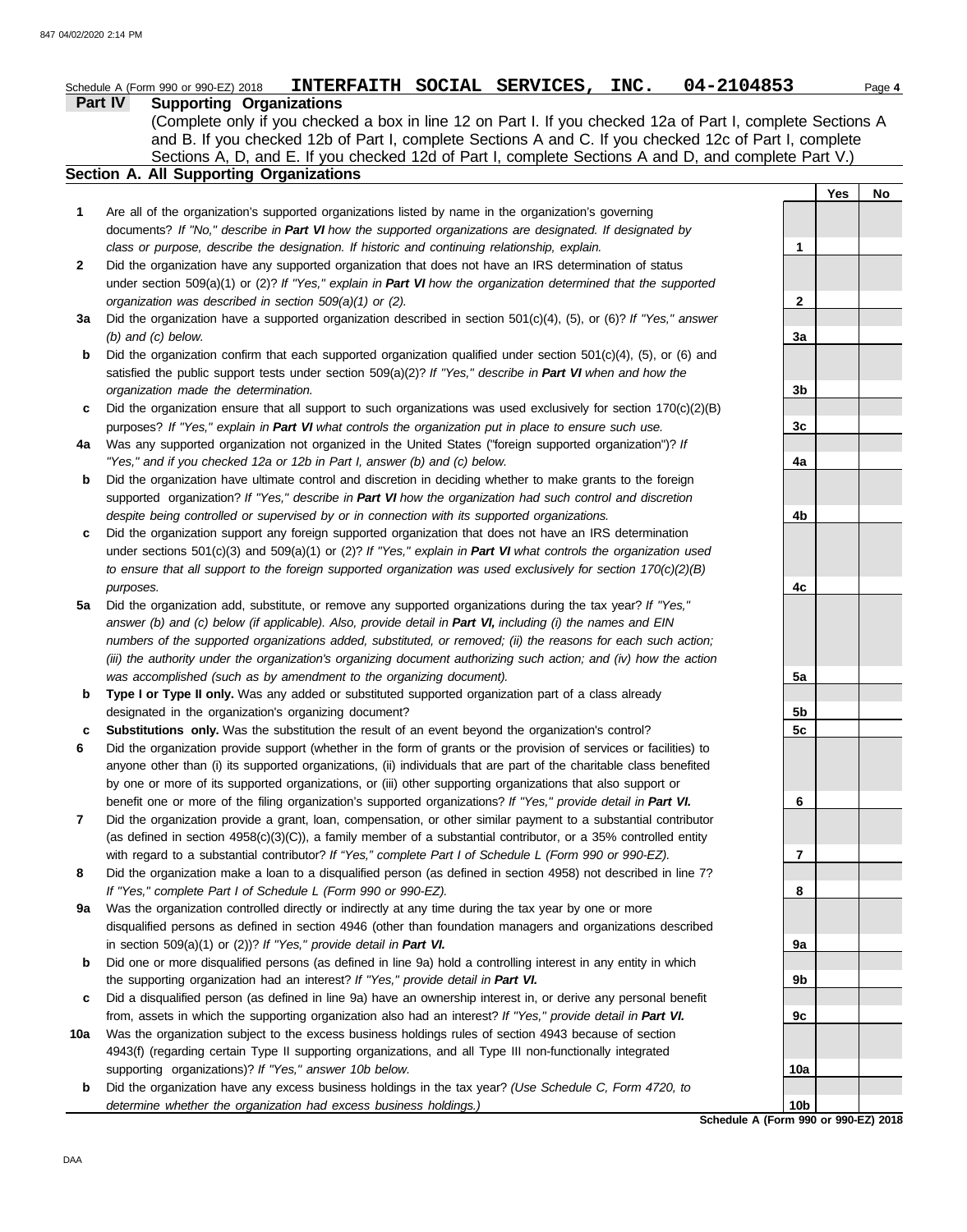|              | 04-2104853<br>INTERFAITH SOCIAL SERVICES,<br>INC.<br>Schedule A (Form 990 or 990-EZ) 2018<br><b>Supporting Organizations (continued)</b><br>Part IV |                 |     | Page 5 |
|--------------|-----------------------------------------------------------------------------------------------------------------------------------------------------|-----------------|-----|--------|
|              |                                                                                                                                                     |                 |     |        |
|              |                                                                                                                                                     |                 | Yes | No     |
| 11           | Has the organization accepted a gift or contribution from any of the following persons?                                                             |                 |     |        |
| a            | A person who directly or indirectly controls, either alone or together with persons described in (b) and (c)                                        |                 |     |        |
|              | below, the governing body of a supported organization?                                                                                              | 11a             |     |        |
|              | <b>b</b> A family member of a person described in (a) above?                                                                                        | 11 <sub>b</sub> |     |        |
|              | c A 35% controlled entity of a person described in (a) or (b) above? If "Yes" to a, b, or c, provide detail in Part VI.                             | 11c             |     |        |
|              | <b>Section B. Type I Supporting Organizations</b>                                                                                                   |                 |     |        |
|              |                                                                                                                                                     |                 | Yes | No     |
| 1            | Did the directors, trustees, or membership of one or more supported organizations have the power to                                                 |                 |     |        |
|              | regularly appoint or elect at least a majority of the organization's directors or trustees at all times during the                                  |                 |     |        |
|              | tax year? If "No," describe in Part VI how the supported organization(s) effectively operated, supervised, or                                       |                 |     |        |
|              | controlled the organization's activities. If the organization had more than one supported organization,                                             |                 |     |        |
|              | describe how the powers to appoint and/or remove directors or trustees were allocated among the supported                                           |                 |     |        |
|              | organizations and what conditions or restrictions, if any, applied to such powers during the tax year.                                              | 1               |     |        |
| $\mathbf{2}$ | Did the organization operate for the benefit of any supported organization other than the supported                                                 |                 |     |        |
|              | organization(s) that operated, supervised, or controlled the supporting organization? If "Yes," explain in Part                                     |                 |     |        |
|              | VI how providing such benefit carried out the purposes of the supported organization(s) that operated,                                              |                 |     |        |
|              | supervised, or controlled the supporting organization.                                                                                              | 2               |     |        |
|              | <b>Section C. Type II Supporting Organizations</b>                                                                                                  |                 |     |        |
|              |                                                                                                                                                     |                 |     |        |
|              |                                                                                                                                                     |                 | Yes | No     |
| 1            | Were a majority of the organization's directors or trustees during the tax year also a majority of the directors                                    |                 |     |        |
|              | or trustees of each of the organization's supported organization(s)? If "No," describe in Part VI how control                                       |                 |     |        |
|              | or management of the supporting organization was vested in the same persons that controlled or managed                                              |                 |     |        |
|              | the supported organization(s).                                                                                                                      | $\mathbf 1$     |     |        |
|              | Section D. All Type III Supporting Organizations                                                                                                    |                 |     |        |
|              |                                                                                                                                                     |                 | Yes | No     |
| 1            | Did the organization provide to each of its supported organizations, by the last day of the fifth month of the                                      |                 |     |        |
|              | organization's tax year, (i) a written notice describing the type and amount of support provided during the prior tax                               |                 |     |        |
|              | year, (ii) a copy of the Form 990 that was most recently filed as of the date of notification, and (iii) copies of the                              |                 |     |        |
|              | organization's governing documents in effect on the date of notification, to the extent not previously provided?                                    | 1               |     |        |
| $\mathbf{2}$ | Were any of the organization's officers, directors, or trustees either (i) appointed or elected by the supported                                    |                 |     |        |
|              | organization(s) or (ii) serving on the governing body of a supported organization? If "No," explain in Part VI how                                  |                 |     |        |
|              | the organization maintained a close and continuous working relationship with the supported organization(s).                                         | 2               |     |        |
| 3            | By reason of the relationship described in (2), did the organization's supported organizations have a                                               |                 |     |        |
|              | significant voice in the organization's investment policies and in directing the use of the organization's                                          |                 |     |        |
|              | income or assets at all times during the tax year? If "Yes," describe in Part VI the role the organization's                                        |                 |     |        |
|              |                                                                                                                                                     |                 |     |        |
|              | supported organizations played in this regard.<br>Section E. Type III Functionally-Integrated Supporting Organizations                              | 3               |     |        |
|              |                                                                                                                                                     |                 |     |        |
| 1            | Check the box next to the method that the organization used to satisfy the Integral Part Test during the year (see instructions).                   |                 |     |        |
| а            | The organization satisfied the Activities Test. Complete line 2 below.                                                                              |                 |     |        |
| b            | The organization is the parent of each of its supported organizations. Complete line 3 below.                                                       |                 |     |        |
| c            | The organization supported a governmental entity. Describe in Part VI how you supported a government entity (see instructions).                     |                 |     |        |
|              |                                                                                                                                                     |                 |     |        |
| $\mathbf{2}$ | Activities Test. Answer (a) and (b) below.                                                                                                          |                 | Yes | No     |
| a            | Did substantially all of the organization's activities during the tax year directly further the exempt purposes of                                  |                 |     |        |
|              | the supported organization(s) to which the organization was responsive? If "Yes," then in Part VI identify                                          |                 |     |        |
|              | those supported organizations and explain how these activities directly furthered their exempt purposes,                                            |                 |     |        |
|              | how the organization was responsive to those supported organizations, and how the organization determined                                           |                 |     |        |
|              | that these activities constituted substantially all of its activities.                                                                              | 2a              |     |        |
| b            | Did the activities described in (a) constitute activities that, but for the organization's involvement, one or more                                 |                 |     |        |
|              | of the organization's supported organization(s) would have been engaged in? If "Yes," explain in Part VI the                                        |                 |     |        |

**a** Did the organization have the power to regularly appoint or elect a majority of the officers, directors, or trustees of each of the supported organizations? *Provide details in Part VI.*

*reasons for the organization's position that its supported organization(s) would have engaged in these* 

**b** Did the organization exercise a substantial degree of direction over the policies, programs, and activities of each of its supported organizations? *If "Yes," describe in Part VI the role played by the organization in this regard.*

DAA **SChedule A (Form 990 or 990-EZ) 2018 3b**

**2b**

**3a**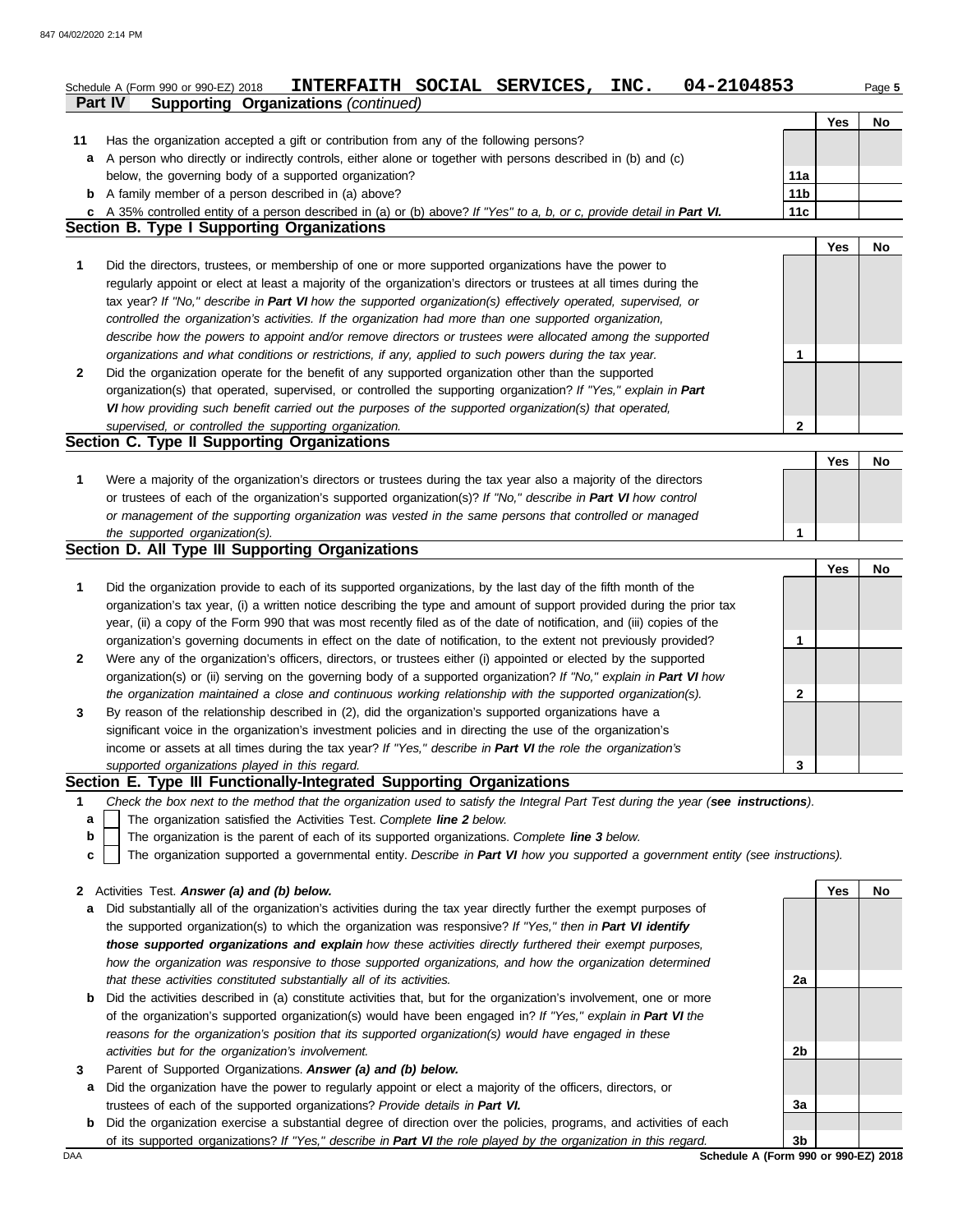| INTERFAITH SOCIAL SERVICES, INC. 04-2104853<br>Schedule A (Form 990 or 990-EZ) 2018                                                              |                |                | Page 6                         |  |  |  |  |
|--------------------------------------------------------------------------------------------------------------------------------------------------|----------------|----------------|--------------------------------|--|--|--|--|
| Type III Non-Functionally Integrated 509(a)(3) Supporting Organizations<br><b>Part V</b>                                                         |                |                |                                |  |  |  |  |
| Check here if the organization satisfied the Integral Part Test as a qualifying trust on Nov. 20, 1970 (explain in Part VI). See<br>$\mathbf{1}$ |                |                |                                |  |  |  |  |
| instructions. All other Type III non-functionally integrated supporting organizations must complete Sections A through E                         |                |                |                                |  |  |  |  |
| Section A - Adjusted Net Income                                                                                                                  |                | (A) Prior Year | (B) Current Year<br>(optional) |  |  |  |  |
| Net short-term capital gain<br>1.                                                                                                                | $\mathbf{1}$   |                |                                |  |  |  |  |
| $\mathbf{2}$<br>Recoveries of prior-year distributions                                                                                           | $\mathbf{2}$   |                |                                |  |  |  |  |
| 3<br>Other gross income (see instructions)                                                                                                       | 3              |                |                                |  |  |  |  |
| Add lines 1 through 3.<br>4                                                                                                                      | 4              |                |                                |  |  |  |  |
| 5<br>Depreciation and depletion                                                                                                                  | 5              |                |                                |  |  |  |  |
| Portion of operating expenses paid or incurred for production or<br>6                                                                            |                |                |                                |  |  |  |  |
| collection of gross income or for management, conservation, or                                                                                   |                |                |                                |  |  |  |  |
| maintenance of property held for production of income (see instructions)                                                                         | 6              |                |                                |  |  |  |  |
| Other expenses (see instructions)<br>$\mathbf{7}$                                                                                                | $\overline{7}$ |                |                                |  |  |  |  |
| Adjusted Net Income (subtract lines 5, 6, and 7 from line 4)<br>8                                                                                | 8              |                |                                |  |  |  |  |
| <b>Section B - Minimum Asset Amount</b>                                                                                                          |                | (A) Prior Year | (B) Current Year<br>(optional) |  |  |  |  |
| Aggregate fair market value of all non-exempt-use assets (see<br>1                                                                               |                |                |                                |  |  |  |  |
| instructions for short tax year or assets held for part of year):                                                                                |                |                |                                |  |  |  |  |
| <b>a</b> Average monthly value of securities                                                                                                     | 1a             |                |                                |  |  |  |  |
| <b>b</b> Average monthly cash balances                                                                                                           | 1b             |                |                                |  |  |  |  |
| <b>c</b> Fair market value of other non-exempt-use assets                                                                                        | 1 <sub>c</sub> |                |                                |  |  |  |  |
| <b>Total</b> (add lines 1a, 1b, and 1c)<br>d                                                                                                     | 1d             |                |                                |  |  |  |  |
| <b>Discount</b> claimed for blockage or other<br>е                                                                                               |                |                |                                |  |  |  |  |
| factors (explain in detail in <b>Part VI)</b> :                                                                                                  |                |                |                                |  |  |  |  |
| $\mathbf{2}$<br>Acquisition indebtedness applicable to non-exempt-use assets                                                                     | 2              |                |                                |  |  |  |  |
| 3<br>Subtract line 2 from line 1d.                                                                                                               | 3              |                |                                |  |  |  |  |
| Cash deemed held for exempt use. Enter 1-1/2% of line 3 (for greater amount,<br>4                                                                |                |                |                                |  |  |  |  |
| see instructions)                                                                                                                                | 4              |                |                                |  |  |  |  |
| 5<br>Net value of non-exempt-use assets (subtract line 4 from line 3)                                                                            | 5              |                |                                |  |  |  |  |
| 6<br>Multiply line 5 by .035.                                                                                                                    | 6              |                |                                |  |  |  |  |
| $\mathbf{7}$<br>Recoveries of prior-year distributions                                                                                           | $\overline{7}$ |                |                                |  |  |  |  |
| 8<br>Minimum Asset Amount (add line 7 to line 6)                                                                                                 | 8              |                |                                |  |  |  |  |
| Section C - Distributable Amount                                                                                                                 |                |                | <b>Current Year</b>            |  |  |  |  |
| Adjusted net income for prior year (from Section A, line 8, Column A)<br>1.                                                                      | 1              |                |                                |  |  |  |  |
| Enter 85% of line 1.<br>2                                                                                                                        | 2              |                |                                |  |  |  |  |
| 3<br>Minimum asset amount for prior year (from Section B, line 8, Column A)                                                                      | 3              |                |                                |  |  |  |  |
| Enter greater of line 2 or line 3.<br>4                                                                                                          | 4              |                |                                |  |  |  |  |
| 5<br>Income tax imposed in prior year                                                                                                            | 5              |                |                                |  |  |  |  |
| Distributable Amount. Subtract line 5 from line 4, unless subject to<br>6                                                                        |                |                |                                |  |  |  |  |
| emergency temporary reduction (see instructions).                                                                                                | 6              |                |                                |  |  |  |  |
| 7<br>Check here if the current year is the organization's first as a non-functionally integrated Type III supporting organization (see           |                |                |                                |  |  |  |  |
| instructions).                                                                                                                                   |                |                |                                |  |  |  |  |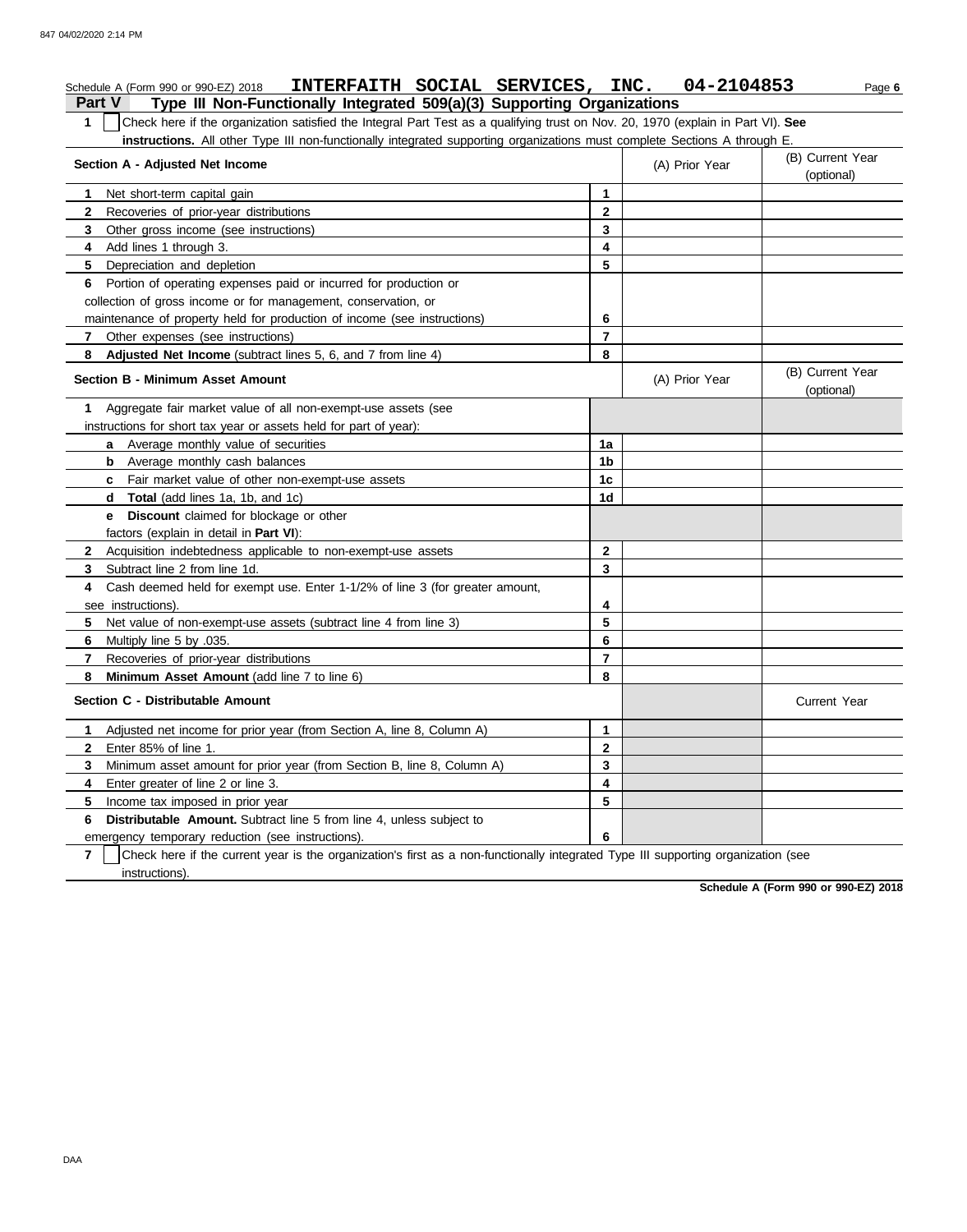| <b>Part V</b> | INTERFAITH SOCIAL SERVICES, INC.<br>Schedule A (Form 990 or 990-EZ) 2018<br>Type III Non-Functionally Integrated 509(a)(3) Supporting Organizations (continued) |                             | 04-2104853                            | Page 7                                  |
|---------------|-----------------------------------------------------------------------------------------------------------------------------------------------------------------|-----------------------------|---------------------------------------|-----------------------------------------|
|               | <b>Section D - Distributions</b>                                                                                                                                |                             |                                       | <b>Current Year</b>                     |
| 1             | Amounts paid to supported organizations to accomplish exempt purposes                                                                                           |                             |                                       |                                         |
| $\mathbf{2}$  | Amounts paid to perform activity that directly furthers exempt purposes of supported                                                                            |                             |                                       |                                         |
|               | organizations, in excess of income from activity                                                                                                                |                             |                                       |                                         |
| 3             | Administrative expenses paid to accomplish exempt purposes of supported organizations                                                                           |                             |                                       |                                         |
| 4             | Amounts paid to acquire exempt-use assets                                                                                                                       |                             |                                       |                                         |
| 5             | Qualified set-aside amounts (prior IRS approval required)                                                                                                       |                             |                                       |                                         |
| 6             | Other distributions (describe in Part VI). See instructions.                                                                                                    |                             |                                       |                                         |
| 7             | Total annual distributions. Add lines 1 through 6.                                                                                                              |                             |                                       |                                         |
| 8             | Distributions to attentive supported organizations to which the organization is responsive                                                                      |                             |                                       |                                         |
|               | (provide details in Part VI). See instructions.                                                                                                                 |                             |                                       |                                         |
| 9             | Distributable amount for 2018 from Section C, line 6                                                                                                            |                             |                                       |                                         |
| 10            | Line 8 amount divided by line 9 amount                                                                                                                          |                             |                                       |                                         |
|               |                                                                                                                                                                 | (i)                         | (ii)                                  | (iii)                                   |
|               | Section E - Distribution Allocations (see instructions)                                                                                                         | <b>Excess Distributions</b> | <b>Underdistributions</b><br>Pre-2018 | <b>Distributable</b><br>Amount for 2018 |
| 1.            | Distributable amount for 2018 from Section C, line 6                                                                                                            |                             |                                       |                                         |
| $\mathbf{2}$  | Underdistributions, if any, for years prior to 2018                                                                                                             |                             |                                       |                                         |
|               | (reasonable cause required-explain in Part VI). See                                                                                                             |                             |                                       |                                         |
|               | instructions.                                                                                                                                                   |                             |                                       |                                         |
| 3             | Excess distributions carryover, if any, to 2018                                                                                                                 |                             |                                       |                                         |
|               |                                                                                                                                                                 |                             |                                       |                                         |
|               |                                                                                                                                                                 |                             |                                       |                                         |
|               |                                                                                                                                                                 |                             |                                       |                                         |
|               |                                                                                                                                                                 |                             |                                       |                                         |
|               |                                                                                                                                                                 |                             |                                       |                                         |
|               | f Total of lines 3a through e                                                                                                                                   |                             |                                       |                                         |
|               | g Applied to underdistributions of prior years                                                                                                                  |                             |                                       |                                         |
|               | h Applied to 2018 distributable amount                                                                                                                          |                             |                                       |                                         |
|               | <i>i</i> Carryover from 2013 not applied (see instructions)                                                                                                     |                             |                                       |                                         |
|               | Remainder. Subtract lines 3g, 3h, and 3i from 3f.                                                                                                               |                             |                                       |                                         |
| 4             | Distributions for 2018 from                                                                                                                                     |                             |                                       |                                         |
|               | Section D, line 7:<br>\$                                                                                                                                        |                             |                                       |                                         |
|               | a Applied to underdistributions of prior years                                                                                                                  |                             |                                       |                                         |
|               | <b>b</b> Applied to 2018 distributable amount                                                                                                                   |                             |                                       |                                         |
|               | c Remainder. Subtract lines 4a and 4b from 4.                                                                                                                   |                             |                                       |                                         |
| 5             | Remaining underdistributions for years prior to 2018, if                                                                                                        |                             |                                       |                                         |
|               | any. Subtract lines 3g and 4a from line 2. For result                                                                                                           |                             |                                       |                                         |
|               | greater than zero, explain in Part VI. See instructions.                                                                                                        |                             |                                       |                                         |
| 6             | Remaining underdistributions for 2018. Subtract lines 3h                                                                                                        |                             |                                       |                                         |
|               | and 4b from line 1. For result greater than zero, explain in                                                                                                    |                             |                                       |                                         |
|               | Part VI. See instructions.                                                                                                                                      |                             |                                       |                                         |
| 7             | Excess distributions carryover to 2019. Add lines 3j                                                                                                            |                             |                                       |                                         |
|               | and 4c.                                                                                                                                                         |                             |                                       |                                         |
| 8             | Breakdown of line 7:                                                                                                                                            |                             |                                       |                                         |
|               |                                                                                                                                                                 |                             |                                       |                                         |
|               |                                                                                                                                                                 |                             |                                       |                                         |
|               |                                                                                                                                                                 |                             |                                       |                                         |
|               |                                                                                                                                                                 |                             |                                       |                                         |
|               | e Excess from 2018                                                                                                                                              |                             |                                       |                                         |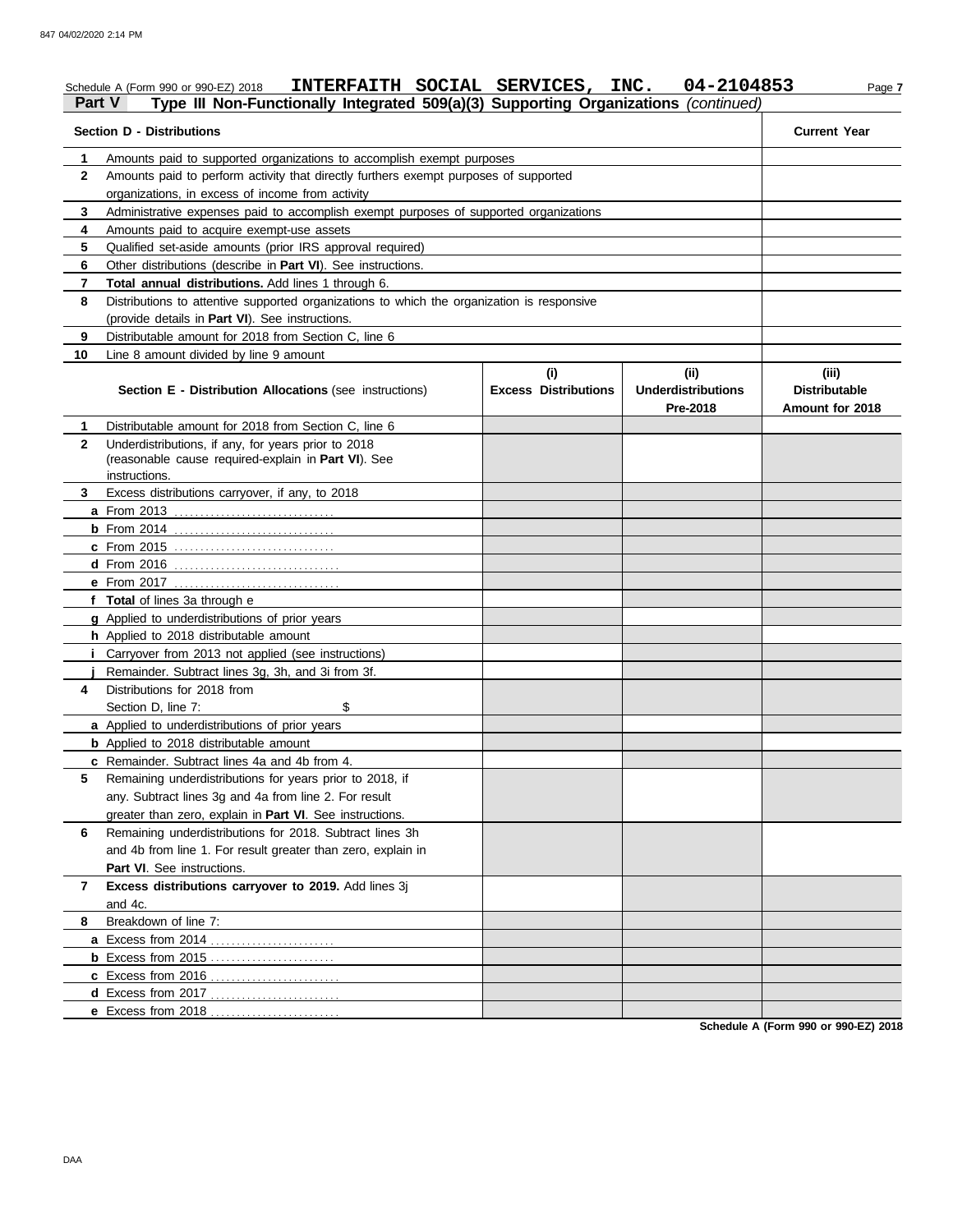| Schedule A (Form 990 or 990-EZ) 2018<br>Part VI<br>lines 2, 5, and 6. Also complete this part for any additional information. (See instructions.) | INTERFAITH SOCIAL SERVICES, INC. 04-2104853<br>Page 8<br>Supplemental Information. Provide the explanations required by Part II, line 10; Part II, line 17a or 17b; Part<br>III, line 12; Part IV, Section A, lines 1, 2, 3b, 3c, 4b, 4c, 5a, 6, 9a, 9b, 9c, 11a, 11b, and 11c; Part IV, Section<br>B, lines 1 and 2; Part IV, Section C, line 1; Part IV, Section D, lines 2 and 3; Part IV, Section E, lines 1c, 2a, 2b,<br>3a, and 3b; Part V, line 1; Part V, Section B, line 1e; Part V, Section D, lines 5, 6, and 8; and Part V, Section E, |
|---------------------------------------------------------------------------------------------------------------------------------------------------|----------------------------------------------------------------------------------------------------------------------------------------------------------------------------------------------------------------------------------------------------------------------------------------------------------------------------------------------------------------------------------------------------------------------------------------------------------------------------------------------------------------------------------------------------|
| Part II, Line 10 - Other Income Detail                                                                                                            |                                                                                                                                                                                                                                                                                                                                                                                                                                                                                                                                                    |
| <b>MISCELLANEOUS</b>                                                                                                                              | \$<br>196,299                                                                                                                                                                                                                                                                                                                                                                                                                                                                                                                                      |
| FUNDRAISING EVENTS                                                                                                                                | \$<br>196,138                                                                                                                                                                                                                                                                                                                                                                                                                                                                                                                                      |
| <b>GAMING</b>                                                                                                                                     | \$<br>11,685                                                                                                                                                                                                                                                                                                                                                                                                                                                                                                                                       |
|                                                                                                                                                   |                                                                                                                                                                                                                                                                                                                                                                                                                                                                                                                                                    |
|                                                                                                                                                   |                                                                                                                                                                                                                                                                                                                                                                                                                                                                                                                                                    |
|                                                                                                                                                   |                                                                                                                                                                                                                                                                                                                                                                                                                                                                                                                                                    |
|                                                                                                                                                   |                                                                                                                                                                                                                                                                                                                                                                                                                                                                                                                                                    |
|                                                                                                                                                   |                                                                                                                                                                                                                                                                                                                                                                                                                                                                                                                                                    |
|                                                                                                                                                   |                                                                                                                                                                                                                                                                                                                                                                                                                                                                                                                                                    |
|                                                                                                                                                   |                                                                                                                                                                                                                                                                                                                                                                                                                                                                                                                                                    |
|                                                                                                                                                   |                                                                                                                                                                                                                                                                                                                                                                                                                                                                                                                                                    |
|                                                                                                                                                   |                                                                                                                                                                                                                                                                                                                                                                                                                                                                                                                                                    |
|                                                                                                                                                   |                                                                                                                                                                                                                                                                                                                                                                                                                                                                                                                                                    |
|                                                                                                                                                   |                                                                                                                                                                                                                                                                                                                                                                                                                                                                                                                                                    |
|                                                                                                                                                   |                                                                                                                                                                                                                                                                                                                                                                                                                                                                                                                                                    |
|                                                                                                                                                   |                                                                                                                                                                                                                                                                                                                                                                                                                                                                                                                                                    |
|                                                                                                                                                   |                                                                                                                                                                                                                                                                                                                                                                                                                                                                                                                                                    |
|                                                                                                                                                   |                                                                                                                                                                                                                                                                                                                                                                                                                                                                                                                                                    |
|                                                                                                                                                   |                                                                                                                                                                                                                                                                                                                                                                                                                                                                                                                                                    |
|                                                                                                                                                   |                                                                                                                                                                                                                                                                                                                                                                                                                                                                                                                                                    |
|                                                                                                                                                   |                                                                                                                                                                                                                                                                                                                                                                                                                                                                                                                                                    |
|                                                                                                                                                   |                                                                                                                                                                                                                                                                                                                                                                                                                                                                                                                                                    |
|                                                                                                                                                   |                                                                                                                                                                                                                                                                                                                                                                                                                                                                                                                                                    |
|                                                                                                                                                   |                                                                                                                                                                                                                                                                                                                                                                                                                                                                                                                                                    |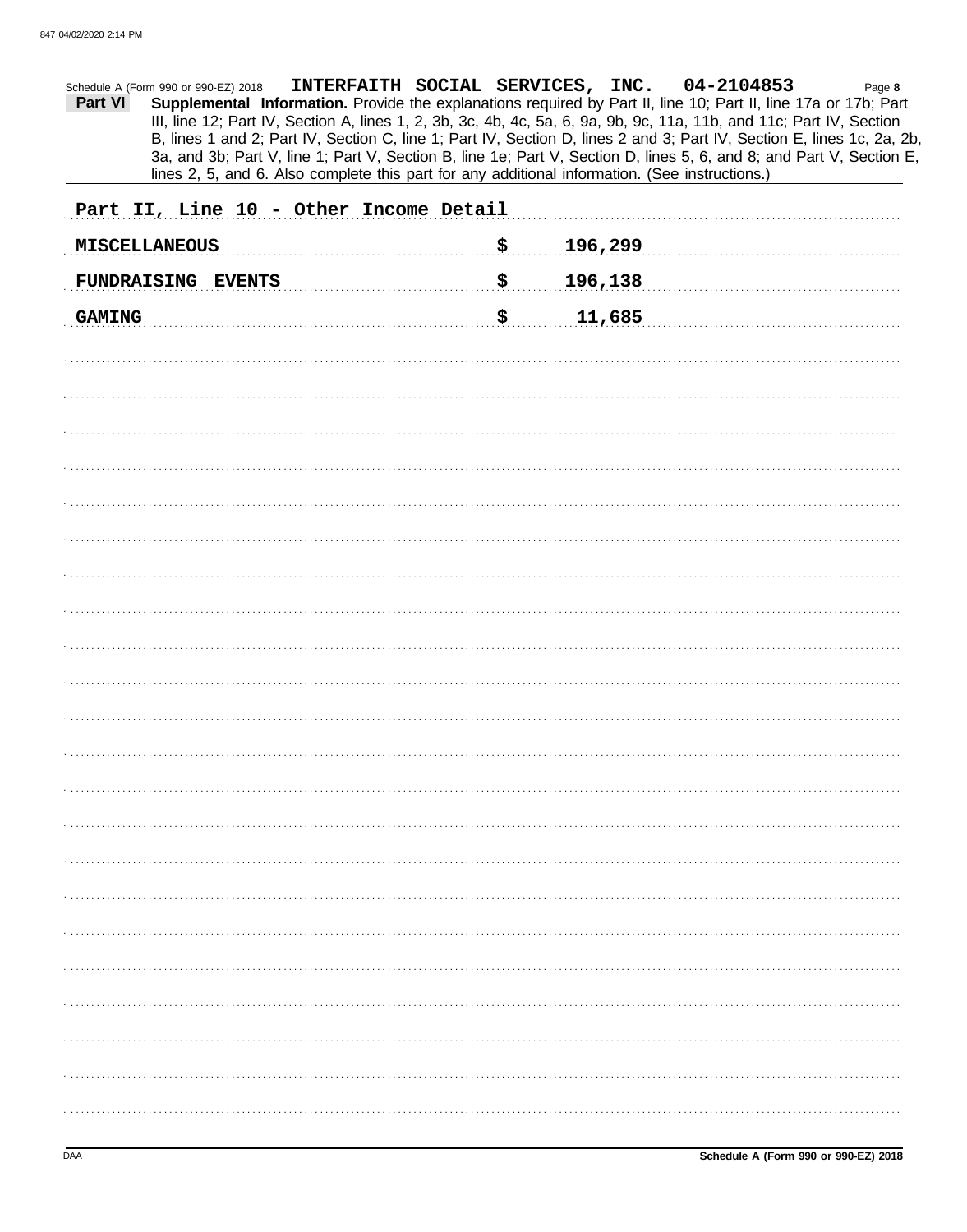|   | <b>SCHEDULE D</b>                         |                                                                                                                                                                                                                                                           | Supplemental Financial Statements                                                                 |    | OMB No. 1545-0047               |
|---|-------------------------------------------|-----------------------------------------------------------------------------------------------------------------------------------------------------------------------------------------------------------------------------------------------------------|---------------------------------------------------------------------------------------------------|----|---------------------------------|
|   | (Form 990)                                |                                                                                                                                                                                                                                                           | u Complete if the organization answered "Yes" on Form 990,                                        |    |                                 |
|   | Department of the Treasury                |                                                                                                                                                                                                                                                           | Part IV, line 6, 7, 8, 9, 10, 11a, 11b, 11c, 11d, 11e, 11f, 12a, or 12b.<br>u Attach to Form 990. |    | <b>Open to Public</b>           |
|   | Internal Revenue Service                  |                                                                                                                                                                                                                                                           | <b>u</b> Go to <i>www.irs.gov/Form990</i> for instructions and the latest information.            |    | <b>Inspection</b>               |
|   | Name of the organization                  |                                                                                                                                                                                                                                                           |                                                                                                   |    | Employer identification number  |
|   |                                           |                                                                                                                                                                                                                                                           |                                                                                                   |    |                                 |
|   |                                           | INTERFAITH SOCIAL SERVICES, INC.<br>Organizations Maintaining Donor Advised Funds or Other Similar Funds or Accounts.                                                                                                                                     |                                                                                                   |    | 04-2104853                      |
|   | Part I                                    | Complete if the organization answered "Yes" on Form 990, Part IV, line 6.                                                                                                                                                                                 |                                                                                                   |    |                                 |
|   |                                           |                                                                                                                                                                                                                                                           | (a) Donor advised funds                                                                           |    | (b) Funds and other accounts    |
| 1 | Total number at end of year               |                                                                                                                                                                                                                                                           |                                                                                                   |    |                                 |
| 2 |                                           | Aggregate value of contributions to (during year)                                                                                                                                                                                                         |                                                                                                   |    |                                 |
| 3 |                                           | Aggregate value of grants from (during year)                                                                                                                                                                                                              | the control of the control of the control of the control of the control of                        |    |                                 |
| 4 |                                           |                                                                                                                                                                                                                                                           |                                                                                                   |    |                                 |
| 5 |                                           | Did the organization inform all donors and donor advisors in writing that the assets held in donor advised                                                                                                                                                |                                                                                                   |    |                                 |
|   |                                           |                                                                                                                                                                                                                                                           |                                                                                                   |    | Yes<br>No                       |
| 6 |                                           | Did the organization inform all grantees, donors, and donor advisors in writing that grant funds can be used                                                                                                                                              |                                                                                                   |    |                                 |
|   |                                           | only for charitable purposes and not for the benefit of the donor or donor advisor, or for any other purpose                                                                                                                                              |                                                                                                   |    |                                 |
|   | Part II                                   | <b>Conservation Easements.</b>                                                                                                                                                                                                                            |                                                                                                   |    | <b>Yes</b><br>No                |
|   |                                           | Complete if the organization answered "Yes" on Form 990, Part IV, line 7.                                                                                                                                                                                 |                                                                                                   |    |                                 |
| 1 |                                           | Purpose(s) of conservation easements held by the organization (check all that apply).                                                                                                                                                                     |                                                                                                   |    |                                 |
|   |                                           | Preservation of land for public use (e.g., recreation or education)                                                                                                                                                                                       | Preservation of a historically important land area                                                |    |                                 |
|   | Protection of natural habitat             |                                                                                                                                                                                                                                                           | Preservation of a certified historic structure                                                    |    |                                 |
|   | Preservation of open space                |                                                                                                                                                                                                                                                           |                                                                                                   |    |                                 |
| 2 |                                           | Complete lines 2a through 2d if the organization held a qualified conservation contribution in the form of a conservation                                                                                                                                 |                                                                                                   |    |                                 |
|   | easement on the last day of the tax year. |                                                                                                                                                                                                                                                           |                                                                                                   |    | Held at the End of the Tax Year |
|   |                                           |                                                                                                                                                                                                                                                           |                                                                                                   | 2a |                                 |
| b |                                           |                                                                                                                                                                                                                                                           |                                                                                                   | 2b |                                 |
|   |                                           |                                                                                                                                                                                                                                                           |                                                                                                   | 2c |                                 |
|   |                                           | d Number of conservation easements included in (c) acquired after 7/25/06, and not on a                                                                                                                                                                   |                                                                                                   |    |                                 |
|   |                                           |                                                                                                                                                                                                                                                           |                                                                                                   | 2d |                                 |
| 3 |                                           | Number of conservation easements modified, transferred, released, extinguished, or terminated by the organization during the                                                                                                                              |                                                                                                   |    |                                 |
| 4 | tax year <b>u</b>                         | Number of states where property subject to conservation easement is located u                                                                                                                                                                             |                                                                                                   |    |                                 |
| 5 |                                           | Does the organization have a written policy regarding the periodic monitoring, inspection, handling of                                                                                                                                                    |                                                                                                   |    |                                 |
|   |                                           |                                                                                                                                                                                                                                                           |                                                                                                   |    | Yes $\lfloor$<br>No             |
| 6 |                                           | Staff and volunteer hours devoted to monitoring, inspecting, handling of violations, and enforcing conservation easements during the year                                                                                                                 |                                                                                                   |    |                                 |
|   | u <sub></sub> .                           |                                                                                                                                                                                                                                                           |                                                                                                   |    |                                 |
| 7 |                                           | Amount of expenses incurred in monitoring, inspecting, handling of violations, and enforcing conservation easements during the year                                                                                                                       |                                                                                                   |    |                                 |
|   |                                           |                                                                                                                                                                                                                                                           |                                                                                                   |    |                                 |
| 8 |                                           | Does each conservation easement reported on line 2(d) above satisfy the requirements of section 170(h)(4)(B)(i)                                                                                                                                           |                                                                                                   |    |                                 |
|   |                                           |                                                                                                                                                                                                                                                           |                                                                                                   |    | Yes<br>No                       |
| 9 |                                           | In Part XIII, describe how the organization reports conservation easements in its revenue and expense statement, and<br>balance sheet, and include, if applicable, the text of the footnote to the organization's financial statements that describes the |                                                                                                   |    |                                 |
|   |                                           | organization's accounting for conservation easements.                                                                                                                                                                                                     |                                                                                                   |    |                                 |
|   | Part III                                  | Organizations Maintaining Collections of Art, Historical Treasures, or Other Similar Assets.<br>Complete if the organization answered "Yes" on Form 990, Part IV, line 8.                                                                                 |                                                                                                   |    |                                 |
|   |                                           | 1a If the organization elected, as permitted under SFAS 116 (ASC 958), not to report in its revenue statement and balance sheet                                                                                                                           |                                                                                                   |    |                                 |
|   |                                           | works of art, historical treasures, or other similar assets held for public exhibition, education, or research in furtherance of                                                                                                                          |                                                                                                   |    |                                 |
|   |                                           | public service, provide, in Part XIII, the text of the footnote to its financial statements that describes these items.                                                                                                                                   |                                                                                                   |    |                                 |
|   |                                           | <b>b</b> If the organization elected, as permitted under SFAS 116 (ASC 958), to report in its revenue statement and balance sheet                                                                                                                         |                                                                                                   |    |                                 |
|   |                                           | works of art, historical treasures, or other similar assets held for public exhibition, education, or research in furtherance of                                                                                                                          |                                                                                                   |    |                                 |
|   |                                           | public service, provide the following amounts relating to these items:                                                                                                                                                                                    |                                                                                                   |    |                                 |
|   |                                           |                                                                                                                                                                                                                                                           |                                                                                                   |    | $\mathbf{u}$ , \$               |
|   |                                           |                                                                                                                                                                                                                                                           |                                                                                                   |    |                                 |
| 2 |                                           | If the organization received or held works of art, historical treasures, or other similar assets for financial gain, provide the                                                                                                                          |                                                                                                   |    |                                 |
|   |                                           | following amounts required to be reported under SFAS 116 (ASC 958) relating to these items:                                                                                                                                                               |                                                                                                   |    |                                 |
|   |                                           |                                                                                                                                                                                                                                                           |                                                                                                   |    |                                 |
|   |                                           |                                                                                                                                                                                                                                                           |                                                                                                   |    |                                 |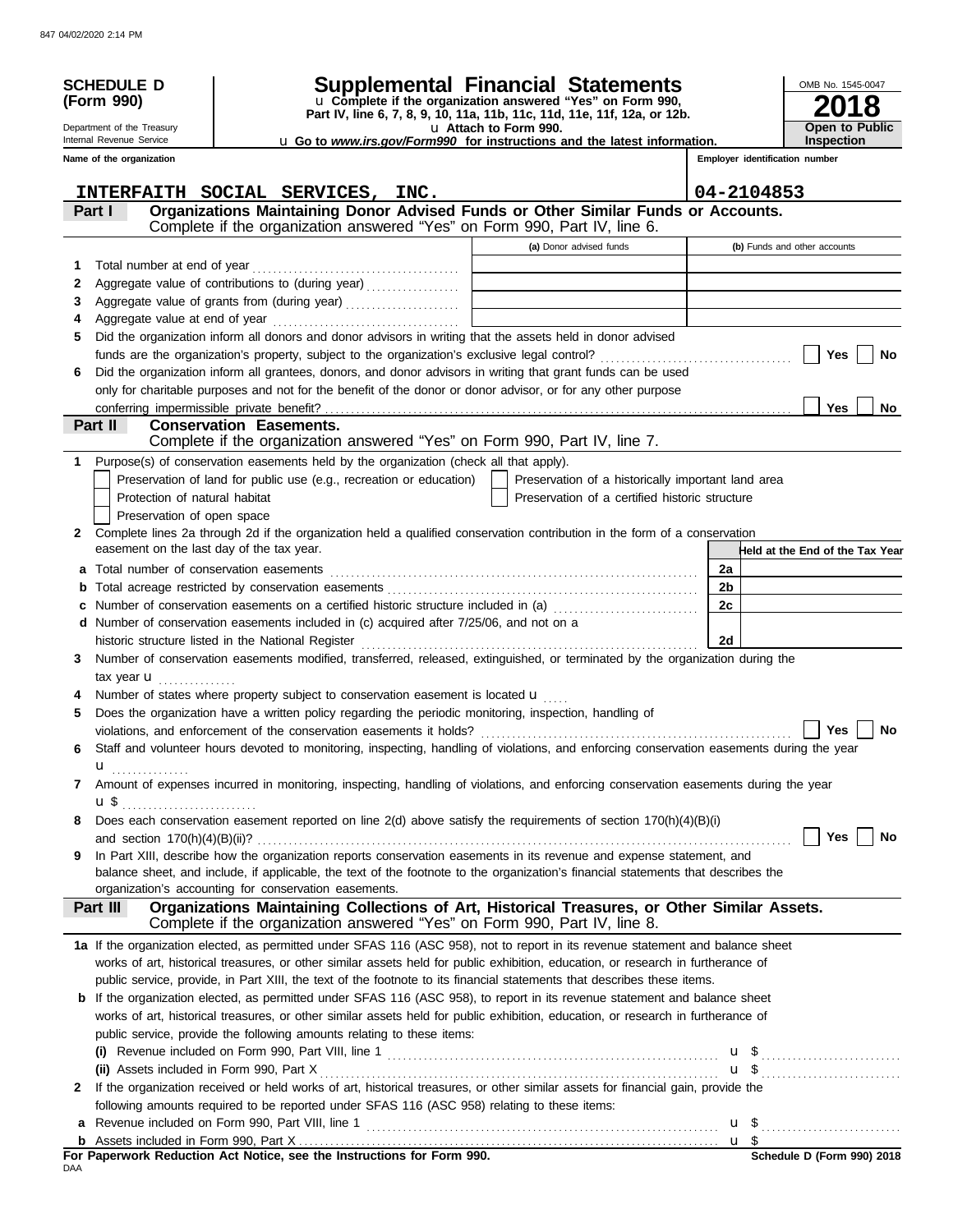|    | Schedule D (Form 990) 2018 INTERFAITH SOCIAL SERVICES, INC. $04-2104853$                                                                                                     |   |                                         |                           |                                    |                                 |                      |                     |        | Page 2    |
|----|------------------------------------------------------------------------------------------------------------------------------------------------------------------------------|---|-----------------------------------------|---------------------------|------------------------------------|---------------------------------|----------------------|---------------------|--------|-----------|
|    | Organizations Maintaining Collections of Art, Historical Treasures, or Other Similar Assets (continued)<br>Part III                                                          |   |                                         |                           |                                    |                                 |                      |                     |        |           |
| 3. | Using the organization's acquisition, accession, and other records, check any of the following that are a significant use of its<br>collection items (check all that apply): |   |                                         |                           |                                    |                                 |                      |                     |        |           |
| a  | Public exhibition                                                                                                                                                            |   | d                                       | Loan or exchange programs |                                    |                                 |                      |                     |        |           |
| b  | Scholarly research                                                                                                                                                           |   | е                                       |                           |                                    |                                 |                      |                     |        |           |
| c  | Preservation for future generations                                                                                                                                          |   |                                         |                           |                                    |                                 |                      |                     |        |           |
|    | Provide a description of the organization's collections and explain how they further the organization's exempt purpose in Part                                               |   |                                         |                           |                                    |                                 |                      |                     |        |           |
|    | XIII.                                                                                                                                                                        |   |                                         |                           |                                    |                                 |                      |                     |        |           |
| 5  | During the year, did the organization solicit or receive donations of art, historical treasures, or other similar                                                            |   |                                         |                           |                                    |                                 |                      |                     |        |           |
|    |                                                                                                                                                                              |   |                                         |                           |                                    |                                 |                      | Yes                 |        | No        |
|    | <b>Escrow and Custodial Arrangements.</b><br><b>Part IV</b>                                                                                                                  |   |                                         |                           |                                    |                                 |                      |                     |        |           |
|    | Complete if the organization answered "Yes" on Form 990, Part IV, line 9, or reported an amount on Form                                                                      |   |                                         |                           |                                    |                                 |                      |                     |        |           |
|    | 990, Part X, line 21.                                                                                                                                                        |   |                                         |                           |                                    |                                 |                      |                     |        |           |
|    | 1a Is the organization an agent, trustee, custodian or other intermediary for contributions or other assets not                                                              |   |                                         |                           |                                    |                                 |                      |                     |        |           |
|    | included on Form 990, Part X?                                                                                                                                                |   |                                         |                           |                                    |                                 |                      | Yes                 |        | No        |
|    | <b>b</b> If "Yes," explain the arrangement in Part XIII and complete the following table:                                                                                    |   |                                         |                           |                                    |                                 |                      |                     |        |           |
|    |                                                                                                                                                                              |   |                                         |                           |                                    |                                 |                      | Amount              |        |           |
| C  | Beginning balance                                                                                                                                                            |   |                                         |                           |                                    |                                 | 1c                   |                     |        |           |
|    |                                                                                                                                                                              |   |                                         |                           |                                    |                                 | 1d                   |                     |        |           |
|    |                                                                                                                                                                              |   |                                         |                           |                                    |                                 | 1e                   |                     |        |           |
|    |                                                                                                                                                                              |   |                                         |                           |                                    |                                 | 1f                   |                     |        |           |
|    | 2a Did the organization include an amount on Form 990, Part X, line 21, for escrow or custodial account liability?                                                           |   |                                         |                           |                                    |                                 |                      | Yes                 |        | <b>No</b> |
|    |                                                                                                                                                                              |   |                                         |                           |                                    |                                 |                      |                     |        |           |
|    | <b>Endowment Funds.</b><br>Part V                                                                                                                                            |   |                                         |                           |                                    |                                 |                      |                     |        |           |
|    | Complete if the organization answered "Yes" on Form 990, Part IV, line 10.                                                                                                   |   |                                         |                           |                                    |                                 |                      |                     |        |           |
|    |                                                                                                                                                                              |   | (a) Current year                        | (b) Prior year            | (c) Two years back                 |                                 | (d) Three years back | (e) Four years back |        |           |
|    | 1a Beginning of year balance                                                                                                                                                 |   |                                         |                           |                                    |                                 |                      |                     |        |           |
|    | <b>b</b> Contributions <b>contributions</b>                                                                                                                                  |   |                                         |                           |                                    |                                 |                      |                     |        |           |
|    | c Net investment earnings, gains, and                                                                                                                                        |   |                                         |                           |                                    |                                 |                      |                     |        |           |
|    | losses                                                                                                                                                                       |   |                                         |                           |                                    |                                 |                      |                     |        |           |
|    | d Grants or scholarships                                                                                                                                                     |   |                                         |                           |                                    |                                 |                      |                     |        |           |
|    | e Other expenditures for facilities and                                                                                                                                      |   |                                         |                           |                                    |                                 |                      |                     |        |           |
|    |                                                                                                                                                                              |   |                                         |                           |                                    |                                 |                      |                     |        |           |
|    | f Administrative expenses                                                                                                                                                    |   |                                         |                           |                                    |                                 |                      |                     |        |           |
|    | End of year balance                                                                                                                                                          |   |                                         |                           |                                    |                                 |                      |                     |        |           |
|    | 2 Provide the estimated percentage of the current year end balance (line 1g, column (a)) held as:                                                                            |   |                                         |                           |                                    |                                 |                      |                     |        |           |
|    | a Board designated or quasi-endowment <b>u</b> %                                                                                                                             |   |                                         |                           |                                    |                                 |                      |                     |        |           |
|    | <b>b</b> Permanent endowment <b>u</b> %                                                                                                                                      |   |                                         |                           |                                    |                                 |                      |                     |        |           |
|    | c Temporarily restricted endowment u                                                                                                                                         |   | ℅                                       |                           |                                    |                                 |                      |                     |        |           |
|    | The percentages on lines 2a, 2b, and 2c should equal 100%.                                                                                                                   | . |                                         |                           |                                    |                                 |                      |                     |        |           |
|    | 3a Are there endowment funds not in the possession of the organization that are held and administered for the                                                                |   |                                         |                           |                                    |                                 |                      |                     |        |           |
|    |                                                                                                                                                                              |   |                                         |                           |                                    |                                 |                      |                     | Yes    | No.       |
|    | organization by:<br>(i) unrelated organizations                                                                                                                              |   |                                         |                           |                                    |                                 |                      |                     |        |           |
|    |                                                                                                                                                                              |   |                                         |                           |                                    |                                 |                      | 3a(i)               |        |           |
|    | (ii) related organizations                                                                                                                                                   |   |                                         |                           |                                    |                                 |                      | 3a(ii)              |        |           |
|    | <b>b</b> If "Yes" on line 3a(ii), are the related organizations listed as required on Schedule R? [[[[[[[[[[[[[[[[[[]]]]]]                                                   |   |                                         |                           |                                    |                                 |                      | 3b                  |        |           |
|    | Describe in Part XIII the intended uses of the organization's endowment funds.                                                                                               |   |                                         |                           |                                    |                                 |                      |                     |        |           |
|    | Land, Buildings, and Equipment.<br>Part VI                                                                                                                                   |   |                                         |                           |                                    |                                 |                      |                     |        |           |
|    | Complete if the organization answered "Yes" on Form 990, Part IV, line 11a. See Form 990, Part X, line 10.                                                                   |   |                                         |                           |                                    |                                 |                      |                     |        |           |
|    | Description of property                                                                                                                                                      |   | (a) Cost or other basis<br>(investment) |                           | (b) Cost or other basis<br>(other) | (c) Accumulated<br>depreciation |                      | (d) Book value      |        |           |
|    |                                                                                                                                                                              |   |                                         |                           |                                    |                                 |                      |                     |        |           |
|    |                                                                                                                                                                              |   |                                         |                           | 50,000                             |                                 |                      |                     | 50,000 |           |
|    | <b>b</b> Buildings                                                                                                                                                           |   |                                         |                           | 902,936                            |                                 | 303,112              | 599,824             |        |           |
|    | c Leasehold improvements                                                                                                                                                     |   |                                         |                           |                                    |                                 |                      |                     |        |           |
|    | d Equipment                                                                                                                                                                  |   |                                         |                           | 143,778                            |                                 | 53,774               |                     | 90,004 |           |
|    |                                                                                                                                                                              |   |                                         |                           |                                    |                                 |                      |                     |        |           |
|    |                                                                                                                                                                              |   |                                         |                           |                                    |                                 | $\mathbf u$          | 739,828             |        |           |

**Schedule D (Form 990) 2018**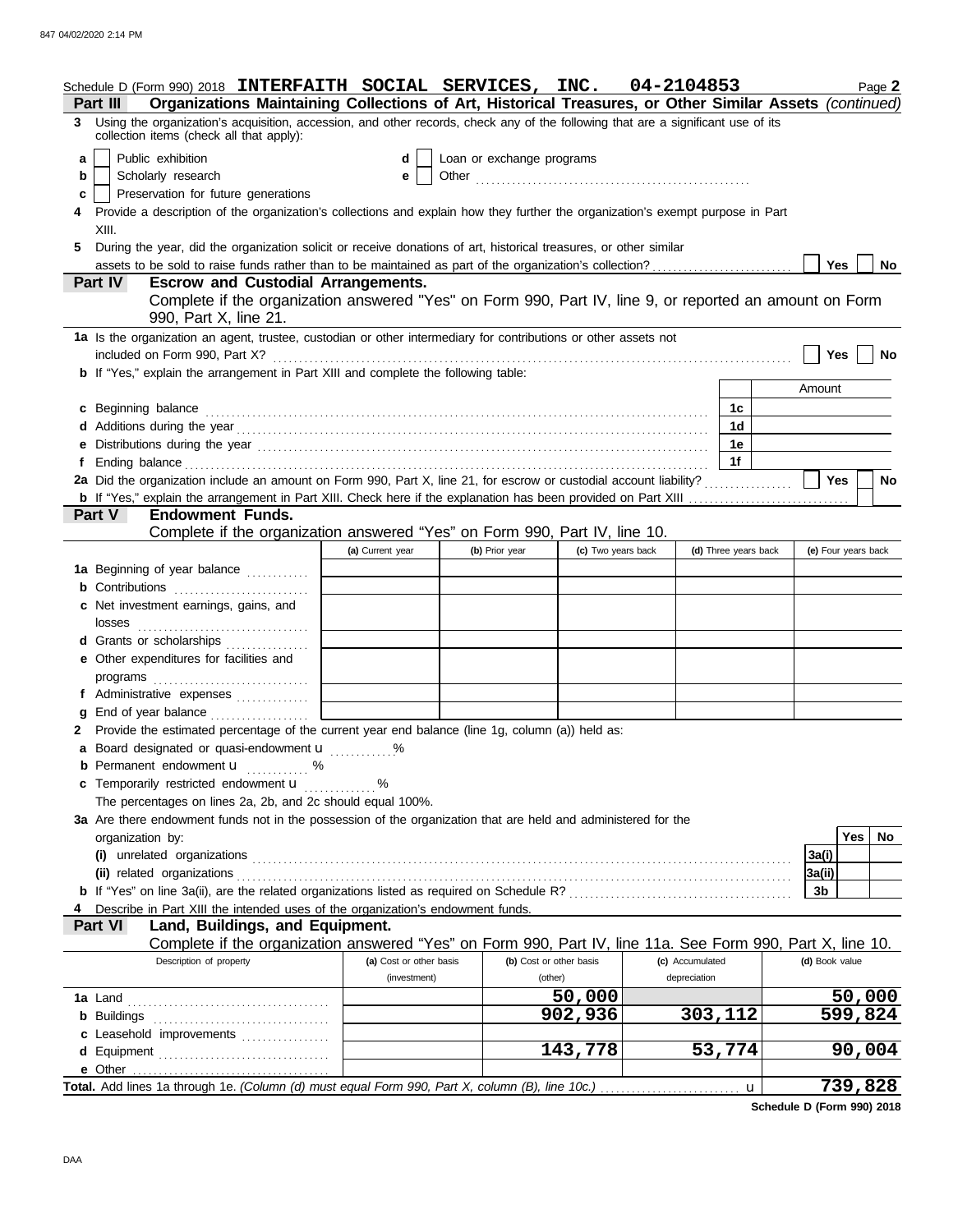|                           | Schedule D (Form 990) 2018 INTERFAITH SOCIAL SERVICES, INC.                                                                                          |                |        | 04-2104853 | Page 3                                                       |
|---------------------------|------------------------------------------------------------------------------------------------------------------------------------------------------|----------------|--------|------------|--------------------------------------------------------------|
| Part VII                  | <b>Investments-Other Securities.</b>                                                                                                                 |                |        |            |                                                              |
|                           | Complete if the organization answered "Yes" on Form 990, Part IV, line 11b. See Form 990, Part X, line 12.                                           |                |        |            |                                                              |
|                           | (a) Description of security or category<br>(including name of security)                                                                              | (b) Book value |        |            | (c) Method of valuation:<br>Cost or end-of-year market value |
|                           |                                                                                                                                                      |                |        |            |                                                              |
| (1) Financial derivatives |                                                                                                                                                      |                |        |            |                                                              |
|                           |                                                                                                                                                      |                |        |            |                                                              |
|                           | $(3)$ Other $\ldots$ and $\ldots$ and $\ldots$ and $\ldots$ and $\ldots$ and $\ldots$ and $\ldots$                                                   |                |        |            |                                                              |
|                           |                                                                                                                                                      |                |        |            |                                                              |
|                           |                                                                                                                                                      |                |        |            |                                                              |
|                           |                                                                                                                                                      |                |        |            |                                                              |
|                           |                                                                                                                                                      |                |        |            |                                                              |
|                           |                                                                                                                                                      |                |        |            |                                                              |
| (G)                       |                                                                                                                                                      |                |        |            |                                                              |
| (H)                       |                                                                                                                                                      |                |        |            |                                                              |
|                           | Total. (Column (b) must equal Form 990, Part X, col. (B) line 12.) $\mathbf u$                                                                       |                |        |            |                                                              |
| <b>Part VIII</b>          | Investments-Program Related.                                                                                                                         |                |        |            |                                                              |
|                           | Complete if the organization answered "Yes" on Form 990, Part IV, line 11c. See Form 990, Part X, line 13.                                           |                |        |            |                                                              |
|                           | (a) Description of investment                                                                                                                        | (b) Book value |        |            | (c) Method of valuation:                                     |
|                           |                                                                                                                                                      |                |        |            | Cost or end-of-year market value                             |
| (1)                       |                                                                                                                                                      |                |        |            |                                                              |
| (2)                       |                                                                                                                                                      |                |        |            |                                                              |
| (3)                       |                                                                                                                                                      |                |        |            |                                                              |
| (4)                       |                                                                                                                                                      |                |        |            |                                                              |
| (5)                       |                                                                                                                                                      |                |        |            |                                                              |
| (6)                       |                                                                                                                                                      |                |        |            |                                                              |
| (7)                       |                                                                                                                                                      |                |        |            |                                                              |
| (8)                       |                                                                                                                                                      |                |        |            |                                                              |
| (9)                       |                                                                                                                                                      |                |        |            |                                                              |
|                           | Total. (Column (b) must equal Form 990, Part X, col. (B) line 13.) $\mathbf u$                                                                       |                |        |            |                                                              |
| Part IX                   | Other Assets.                                                                                                                                        |                |        |            |                                                              |
|                           | Complete if the organization answered "Yes" on Form 990, Part IV, line 11d. See Form 990, Part X, line 15.                                           |                |        |            | (b) Book value                                               |
|                           | (a) Description                                                                                                                                      |                |        |            |                                                              |
| (1)<br>(2)                |                                                                                                                                                      |                |        |            |                                                              |
| (3)                       |                                                                                                                                                      |                |        |            |                                                              |
| (4)                       |                                                                                                                                                      |                |        |            |                                                              |
| (5)                       |                                                                                                                                                      |                |        |            |                                                              |
| (6)                       |                                                                                                                                                      |                |        |            |                                                              |
| (7)                       |                                                                                                                                                      |                |        |            |                                                              |
| (8)                       |                                                                                                                                                      |                |        |            |                                                              |
| (9)                       |                                                                                                                                                      |                |        |            |                                                              |
|                           | Total. (Column (b) must equal Form 990, Part X, col. (B) line 15.)                                                                                   |                |        | u          |                                                              |
| Part X                    | Other Liabilities.                                                                                                                                   |                |        |            |                                                              |
|                           | Complete if the organization answered "Yes" on Form 990, Part IV, line 11e or 11f. See Form 990, Part X,                                             |                |        |            |                                                              |
|                           | line 25.                                                                                                                                             |                |        |            |                                                              |
| 1.                        | (a) Description of liability                                                                                                                         | (b) Book value |        |            |                                                              |
| (1)                       | Federal income taxes                                                                                                                                 |                |        |            |                                                              |
| (2)                       | Accrued Vacation                                                                                                                                     |                | 29,144 |            |                                                              |
| (3)                       | CORE W/held                                                                                                                                          |                | 494    |            |                                                              |
| (4)                       | Accrued Sales Tax Payable                                                                                                                            |                | 171    |            |                                                              |
| (5)                       |                                                                                                                                                      |                |        |            |                                                              |
| (6)                       |                                                                                                                                                      |                |        |            |                                                              |
| (7)                       |                                                                                                                                                      |                |        |            |                                                              |
| (8)                       |                                                                                                                                                      |                |        |            |                                                              |
| (9)                       |                                                                                                                                                      |                |        |            |                                                              |
|                           | Total. (Column (b) must equal Form 990, Part X, col. (B) line 25.) $\mathbf u$                                                                       |                | 29,809 |            |                                                              |
|                           | 2. Liability for uncertain tax positions. In Part XIII, provide the text of the footnote to the organization's financial statements that reports the |                |        |            |                                                              |

organization's liability for uncertain tax positions under FIN 48 (ASC 740). Check here if the text of the footnote has been provided in Part XIII ....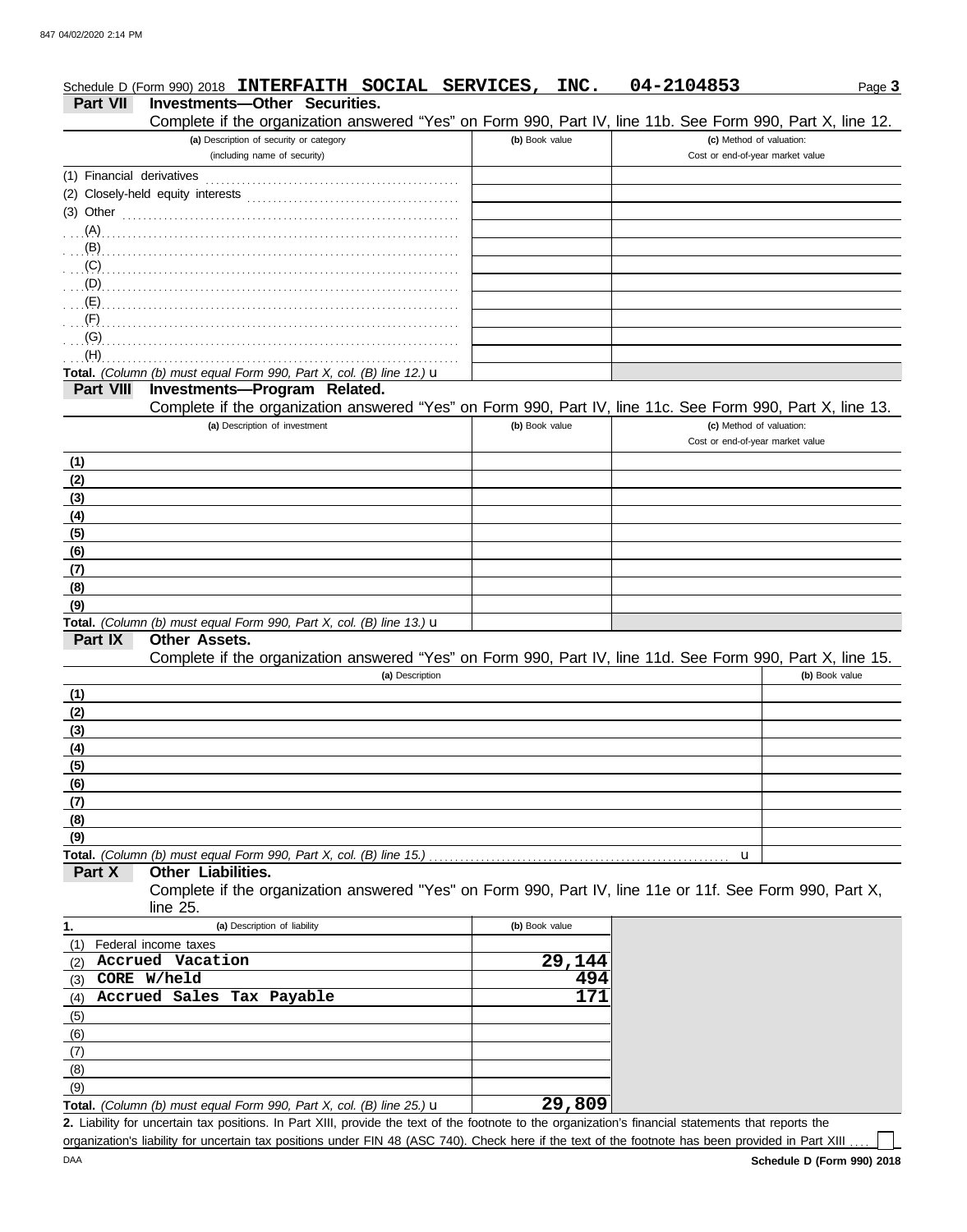|    | Schedule D (Form 990) 2018 INTERFAITH SOCIAL SERVICES, INC. 04-2104853                                                                                                          |                |              | Page 4    |
|----|---------------------------------------------------------------------------------------------------------------------------------------------------------------------------------|----------------|--------------|-----------|
|    | Reconciliation of Revenue per Audited Financial Statements With Revenue per Return.<br><b>Part XI</b>                                                                           |                |              |           |
|    | Complete if the organization answered "Yes" on Form 990, Part IV, line 12a.                                                                                                     |                |              |           |
| 1. | Total revenue, gains, and other support per audited financial statements                                                                                                        |                | 1            | 2,067,969 |
| 2  | Amounts included on line 1 but not on Form 990, Part VIII, line 12:                                                                                                             |                |              |           |
|    |                                                                                                                                                                                 | 2a             |              |           |
|    |                                                                                                                                                                                 | 2 <sub>b</sub> |              |           |
| c  |                                                                                                                                                                                 | 2c             |              |           |
| d  |                                                                                                                                                                                 | 2d             |              |           |
| е  |                                                                                                                                                                                 |                | 2e           |           |
| 3  |                                                                                                                                                                                 |                | 3            | 2,067,969 |
| 4  | Amounts included on Form 990, Part VIII, line 12, but not on line 1:                                                                                                            |                |              |           |
|    | Investment expenses not included on Form 990, Part VIII, line 7b                                                                                                                | 4а             |              |           |
|    |                                                                                                                                                                                 | 4b             |              |           |
| 5  | c Add lines 4a and 4b<br>Total revenue. Add lines 3 and 4c. (This must equal Form 990, Part I, line 12.)                                                                        |                | 4c<br>5      | 2,067,969 |
|    | Reconciliation of Expenses per Audited Financial Statements With Expenses per Return.<br><b>Part XII</b>                                                                        |                |              |           |
|    | Complete if the organization answered "Yes" on Form 990, Part IV, line 12a.                                                                                                     |                |              |           |
| 1. | Total expenses and losses per audited financial statements                                                                                                                      |                | 1            | 2,002,654 |
| 2  | Amounts included on line 1 but not on Form 990, Part IX, line 25:                                                                                                               |                |              |           |
|    |                                                                                                                                                                                 | 2a             |              |           |
|    |                                                                                                                                                                                 | 2 <sub>b</sub> |              |           |
|    | Other losses                                                                                                                                                                    | 2c             |              |           |
| d  |                                                                                                                                                                                 | 2d             |              |           |
| е  |                                                                                                                                                                                 |                | 2e           |           |
| 3  |                                                                                                                                                                                 |                | $\mathbf{3}$ | 2,002,654 |
| 4  | Amounts included on Form 990, Part IX, line 25, but not on line 1:                                                                                                              |                |              |           |
|    | Investment expenses not included on Form 990, Part VIII, line 7b<br>and a straightful and a straightful and a straightful and a straightful and a straightful and a straightful | 4a             |              |           |
|    |                                                                                                                                                                                 | 4 <sub>b</sub> |              |           |
| b  |                                                                                                                                                                                 |                |              |           |
|    |                                                                                                                                                                                 |                | 4с           |           |
| 5  | c Add lines 4a and 4b                                                                                                                                                           |                | 5            | 2,002,654 |
|    | Part XIII Supplemental Information.                                                                                                                                             |                |              |           |
|    | Provide the descriptions required for Part II, lines 3, 5, and 9; Part III, lines 1a and 4; Part IV, lines 1b and 2b; Part V, line 4; Part X, line                              |                |              |           |
|    | 2; Part XI, lines 2d and 4b; and Part XII, lines 2d and 4b. Also complete this part to provide any additional information.                                                      |                |              |           |
|    |                                                                                                                                                                                 |                |              |           |
|    |                                                                                                                                                                                 |                |              |           |
|    |                                                                                                                                                                                 |                |              |           |
|    |                                                                                                                                                                                 |                |              |           |
|    |                                                                                                                                                                                 |                |              |           |
|    |                                                                                                                                                                                 |                |              |           |
|    |                                                                                                                                                                                 |                |              |           |
|    |                                                                                                                                                                                 |                |              |           |
|    |                                                                                                                                                                                 |                |              |           |
|    |                                                                                                                                                                                 |                |              |           |
|    |                                                                                                                                                                                 |                |              |           |
|    |                                                                                                                                                                                 |                |              |           |
|    |                                                                                                                                                                                 |                |              |           |
|    |                                                                                                                                                                                 |                |              |           |
|    |                                                                                                                                                                                 |                |              |           |
|    |                                                                                                                                                                                 |                |              |           |
|    |                                                                                                                                                                                 |                |              |           |
|    |                                                                                                                                                                                 |                |              |           |
|    |                                                                                                                                                                                 |                |              |           |
|    |                                                                                                                                                                                 |                |              |           |
|    |                                                                                                                                                                                 |                |              |           |
|    |                                                                                                                                                                                 |                |              |           |
|    |                                                                                                                                                                                 |                |              |           |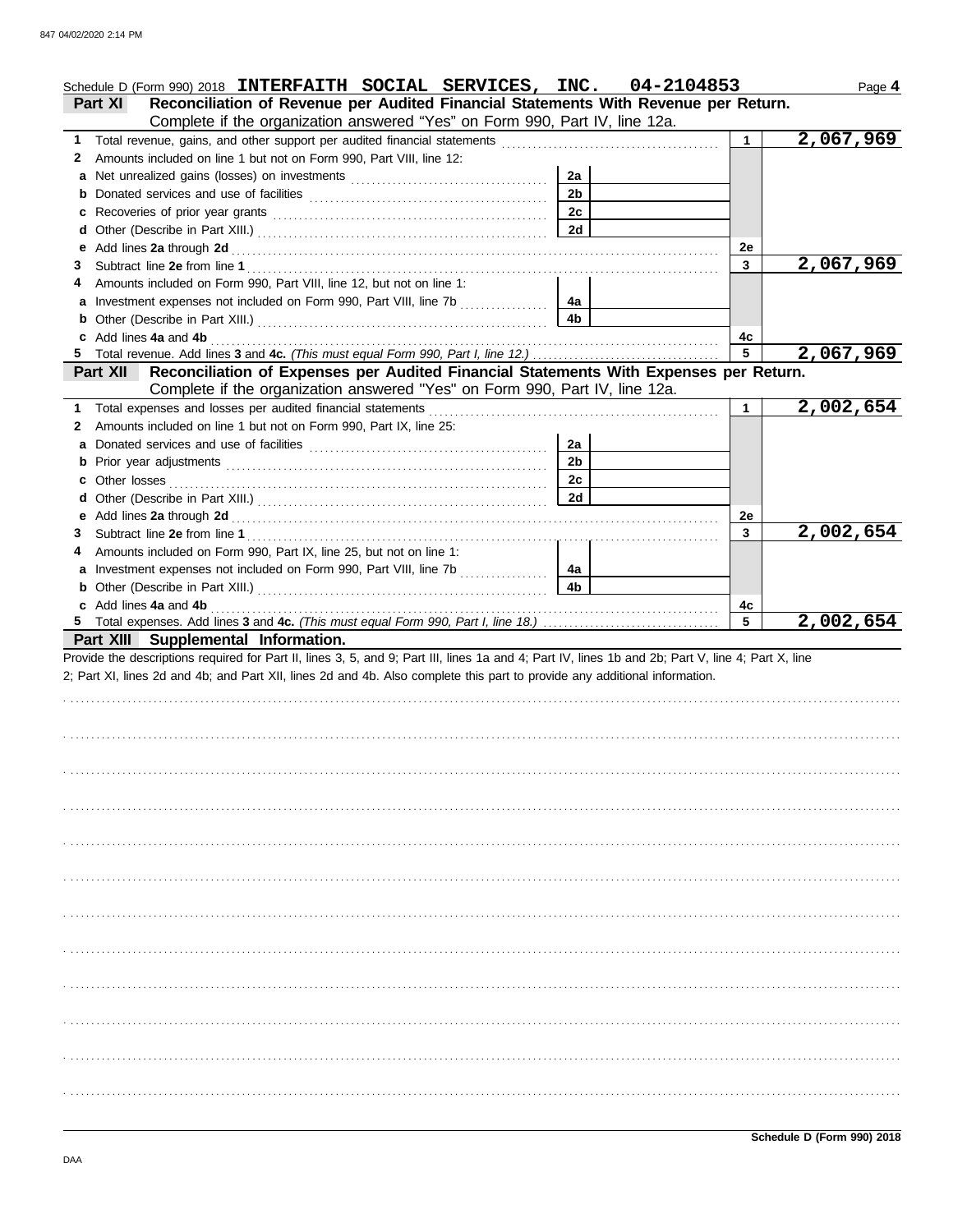|  |                                                                                                               |  | 04-2104853 | Page 5 |
|--|---------------------------------------------------------------------------------------------------------------|--|------------|--------|
|  | Schedule D (Form 990) 2018 INTERFAITH SOCIAL SERVICES, INC.<br>Part XIII Supplemental Information (continued) |  |            |        |
|  |                                                                                                               |  |            |        |
|  |                                                                                                               |  |            |        |
|  |                                                                                                               |  |            |        |
|  |                                                                                                               |  |            |        |
|  |                                                                                                               |  |            |        |
|  |                                                                                                               |  |            |        |
|  |                                                                                                               |  |            |        |
|  |                                                                                                               |  |            |        |
|  |                                                                                                               |  |            |        |
|  |                                                                                                               |  |            |        |
|  |                                                                                                               |  |            |        |
|  |                                                                                                               |  |            |        |
|  |                                                                                                               |  |            |        |
|  |                                                                                                               |  |            |        |
|  |                                                                                                               |  |            |        |
|  |                                                                                                               |  |            |        |
|  |                                                                                                               |  |            |        |
|  |                                                                                                               |  |            |        |
|  |                                                                                                               |  |            |        |
|  |                                                                                                               |  |            |        |
|  |                                                                                                               |  |            |        |
|  |                                                                                                               |  |            |        |
|  |                                                                                                               |  |            |        |
|  |                                                                                                               |  |            |        |
|  |                                                                                                               |  |            |        |
|  |                                                                                                               |  |            |        |
|  |                                                                                                               |  |            |        |
|  |                                                                                                               |  |            |        |
|  |                                                                                                               |  |            |        |
|  |                                                                                                               |  |            |        |
|  |                                                                                                               |  |            |        |
|  |                                                                                                               |  |            |        |
|  |                                                                                                               |  |            |        |
|  |                                                                                                               |  |            |        |
|  |                                                                                                               |  |            |        |
|  |                                                                                                               |  |            |        |
|  |                                                                                                               |  |            |        |
|  |                                                                                                               |  |            |        |
|  |                                                                                                               |  |            |        |
|  |                                                                                                               |  |            |        |
|  |                                                                                                               |  |            |        |
|  |                                                                                                               |  |            |        |
|  |                                                                                                               |  |            |        |
|  |                                                                                                               |  |            |        |
|  |                                                                                                               |  |            |        |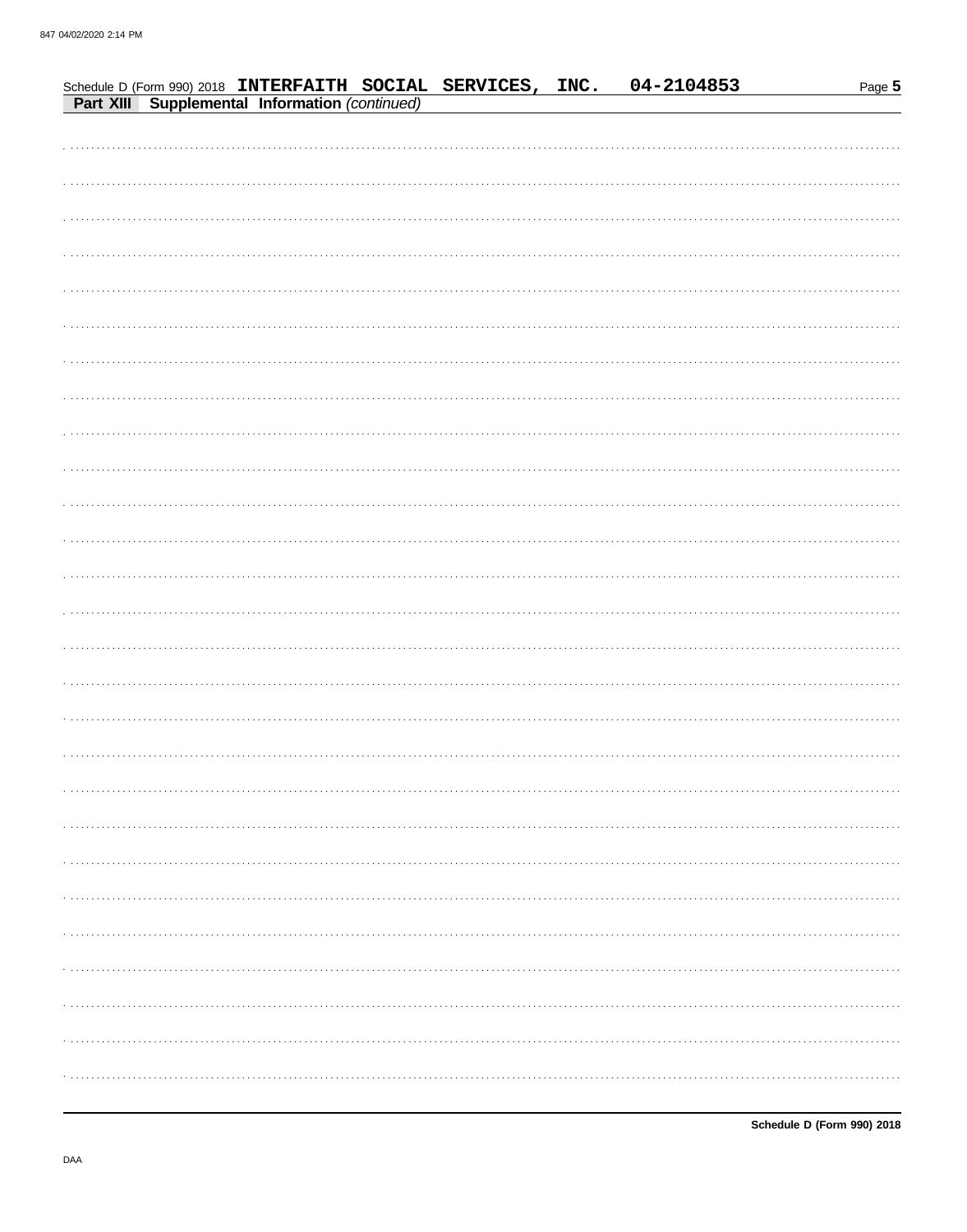| <b>SCHEDULE G</b><br>(Form 990 or 990-EZ)                                                                                                                                                                                                |                                  |   |               |                                       |        |                                | Supplemental Information Regarding Fundraising or Gaming Activities<br>Complete if the organization answered "Yes" on Form 990, Part IV, line 17, 18, or 19, or if the<br>organization entered more than \$15,000 on Form 990-EZ, line 6a. |                                          |   | OMB No. 1545-0047                |         |
|------------------------------------------------------------------------------------------------------------------------------------------------------------------------------------------------------------------------------------------|----------------------------------|---|---------------|---------------------------------------|--------|--------------------------------|--------------------------------------------------------------------------------------------------------------------------------------------------------------------------------------------------------------------------------------------|------------------------------------------|---|----------------------------------|---------|
| Department of the Treasury<br>Internal Revenue Service                                                                                                                                                                                   |                                  |   |               | LI Attach to Form 990 or Form 990-EZ. |        |                                | U Go to www.irs.gov/Form990 for instructions and the latest information.                                                                                                                                                                   |                                          |   | Open to Public<br>Inspection     |         |
| Name of the organization                                                                                                                                                                                                                 |                                  |   |               |                                       |        |                                |                                                                                                                                                                                                                                            | Employer identification number           |   |                                  |         |
|                                                                                                                                                                                                                                          | INTERFAITH SOCIAL SERVICES, INC. |   |               |                                       |        |                                |                                                                                                                                                                                                                                            | 04-2104853                               |   |                                  |         |
| Part I<br>Form 990-EZ filers are not required to complete this part.                                                                                                                                                                     |                                  |   |               |                                       |        |                                | Fundraising Activities. Complete if the organization answered "Yes" on Form 990, Part IV, line 17.                                                                                                                                         |                                          |   |                                  |         |
| 1 Indicate whether the organization raised funds through any of the following activities. Check all that apply.                                                                                                                          |                                  |   |               |                                       |        |                                |                                                                                                                                                                                                                                            |                                          |   |                                  |         |
| Mail solicitations<br>a                                                                                                                                                                                                                  |                                  |   |               |                                       |        |                                | $\mathbf{e}$ $\mathbf{X}$ Solicitation of non-government grants                                                                                                                                                                            |                                          |   |                                  |         |
| Internet and email solicitations<br>b                                                                                                                                                                                                    |                                  | f |               |                                       |        |                                | X Solicitation of government grants                                                                                                                                                                                                        |                                          |   |                                  |         |
| Phone solicitations                                                                                                                                                                                                                      |                                  | q |               | X Special fundraising events          |        |                                |                                                                                                                                                                                                                                            |                                          |   |                                  |         |
| $ {\bf X} $<br>In-person solicitations<br>d                                                                                                                                                                                              |                                  |   |               |                                       |        |                                |                                                                                                                                                                                                                                            |                                          |   |                                  |         |
| 2a Did the organization have a written or oral agreement with any individual (including officers, directors, trustees,<br>or key employees listed in Form 990, Part VII) or entity in connection with professional fundraising services? |                                  |   |               |                                       |        |                                |                                                                                                                                                                                                                                            |                                          | X | Yes                              | No      |
| <b>b</b> If "Yes," list the 10 highest paid individuals or entities (fundraisers) pursuant to agreements under which the fundraiser is to be<br>compensated at least \$5,000 by the organization.                                        |                                  |   |               |                                       |        |                                |                                                                                                                                                                                                                                            |                                          |   |                                  |         |
|                                                                                                                                                                                                                                          |                                  |   |               |                                       |        | (iii) Did fund-<br>raiser have |                                                                                                                                                                                                                                            | (v) Amount paid to                       |   | (vi) Amount paid to              |         |
| (i) Name and address of individual<br>or entity (fundraiser)                                                                                                                                                                             |                                  |   | (ii) Activity |                                       |        | custody or<br>control of       | (iv) Gross receipts<br>from activity                                                                                                                                                                                                       | (or retained by)<br>fundraiser listed in |   | (or retained by)<br>organization |         |
|                                                                                                                                                                                                                                          |                                  |   |               |                                       |        | contributions?                 |                                                                                                                                                                                                                                            | col. (i)                                 |   |                                  |         |
| DAVINE VENTURES                                                                                                                                                                                                                          |                                  |   |               |                                       | Yes No |                                |                                                                                                                                                                                                                                            |                                          |   |                                  |         |
| <sub>1</sub> 16 JAY STREET<br><b>SOMERVILLE</b>                                                                                                                                                                                          | MA 02144                         |   |               | EVENT MNGR                            |        | x                              | 369,320                                                                                                                                                                                                                                    | 25,470                                   |   |                                  | 343,850 |
| $\mathbf{2}$                                                                                                                                                                                                                             |                                  |   |               |                                       |        |                                |                                                                                                                                                                                                                                            |                                          |   |                                  |         |
|                                                                                                                                                                                                                                          |                                  |   |               |                                       |        |                                |                                                                                                                                                                                                                                            |                                          |   |                                  |         |
|                                                                                                                                                                                                                                          |                                  |   |               |                                       |        |                                |                                                                                                                                                                                                                                            |                                          |   |                                  |         |
| 3                                                                                                                                                                                                                                        |                                  |   |               |                                       |        |                                |                                                                                                                                                                                                                                            |                                          |   |                                  |         |
|                                                                                                                                                                                                                                          |                                  |   |               |                                       |        |                                |                                                                                                                                                                                                                                            |                                          |   |                                  |         |
| 4                                                                                                                                                                                                                                        |                                  |   |               |                                       |        |                                |                                                                                                                                                                                                                                            |                                          |   |                                  |         |
|                                                                                                                                                                                                                                          |                                  |   |               |                                       |        |                                |                                                                                                                                                                                                                                            |                                          |   |                                  |         |
| 5                                                                                                                                                                                                                                        |                                  |   |               |                                       |        |                                |                                                                                                                                                                                                                                            |                                          |   |                                  |         |
|                                                                                                                                                                                                                                          |                                  |   |               |                                       |        |                                |                                                                                                                                                                                                                                            |                                          |   |                                  |         |
|                                                                                                                                                                                                                                          |                                  |   |               |                                       |        |                                |                                                                                                                                                                                                                                            |                                          |   |                                  |         |
| 6                                                                                                                                                                                                                                        |                                  |   |               |                                       |        |                                |                                                                                                                                                                                                                                            |                                          |   |                                  |         |
|                                                                                                                                                                                                                                          |                                  |   |               |                                       |        |                                |                                                                                                                                                                                                                                            |                                          |   |                                  |         |
| 7                                                                                                                                                                                                                                        |                                  |   |               |                                       |        |                                |                                                                                                                                                                                                                                            |                                          |   |                                  |         |
|                                                                                                                                                                                                                                          |                                  |   |               |                                       |        |                                |                                                                                                                                                                                                                                            |                                          |   |                                  |         |
| 8                                                                                                                                                                                                                                        |                                  |   |               |                                       |        |                                |                                                                                                                                                                                                                                            |                                          |   |                                  |         |
|                                                                                                                                                                                                                                          |                                  |   |               |                                       |        |                                |                                                                                                                                                                                                                                            |                                          |   |                                  |         |
|                                                                                                                                                                                                                                          |                                  |   |               |                                       |        |                                |                                                                                                                                                                                                                                            |                                          |   |                                  |         |
| 9                                                                                                                                                                                                                                        |                                  |   |               |                                       |        |                                |                                                                                                                                                                                                                                            |                                          |   |                                  |         |
|                                                                                                                                                                                                                                          |                                  |   |               |                                       |        |                                |                                                                                                                                                                                                                                            |                                          |   |                                  |         |
| 10                                                                                                                                                                                                                                       |                                  |   |               |                                       |        |                                |                                                                                                                                                                                                                                            |                                          |   |                                  |         |
|                                                                                                                                                                                                                                          |                                  |   |               |                                       |        |                                |                                                                                                                                                                                                                                            |                                          |   |                                  |         |
|                                                                                                                                                                                                                                          |                                  |   |               |                                       |        |                                | 369,320                                                                                                                                                                                                                                    | 25,470                                   |   |                                  | 343,850 |
| Total<br>List all states in which the organization is registered or licensed to solicit contributions or has been notified it is exempt from<br>3                                                                                        |                                  |   |               |                                       |        |                                |                                                                                                                                                                                                                                            |                                          |   |                                  |         |
| registration or licensing.<br>Massachusetts                                                                                                                                                                                              |                                  |   |               |                                       |        |                                |                                                                                                                                                                                                                                            |                                          |   |                                  |         |
|                                                                                                                                                                                                                                          |                                  |   |               |                                       |        |                                |                                                                                                                                                                                                                                            |                                          |   |                                  |         |
|                                                                                                                                                                                                                                          |                                  |   |               |                                       |        |                                |                                                                                                                                                                                                                                            |                                          |   |                                  |         |
|                                                                                                                                                                                                                                          |                                  |   |               |                                       |        |                                |                                                                                                                                                                                                                                            |                                          |   |                                  |         |
|                                                                                                                                                                                                                                          |                                  |   |               |                                       |        |                                |                                                                                                                                                                                                                                            |                                          |   |                                  |         |
| For Paperwork Reduction Act Notice, see the Instructions for Form 990 or 990-EZ.<br><b>DAA</b>                                                                                                                                           |                                  |   |               |                                       |        |                                |                                                                                                                                                                                                                                            | Schedule G (Form 990 or 990-EZ) 2018     |   |                                  |         |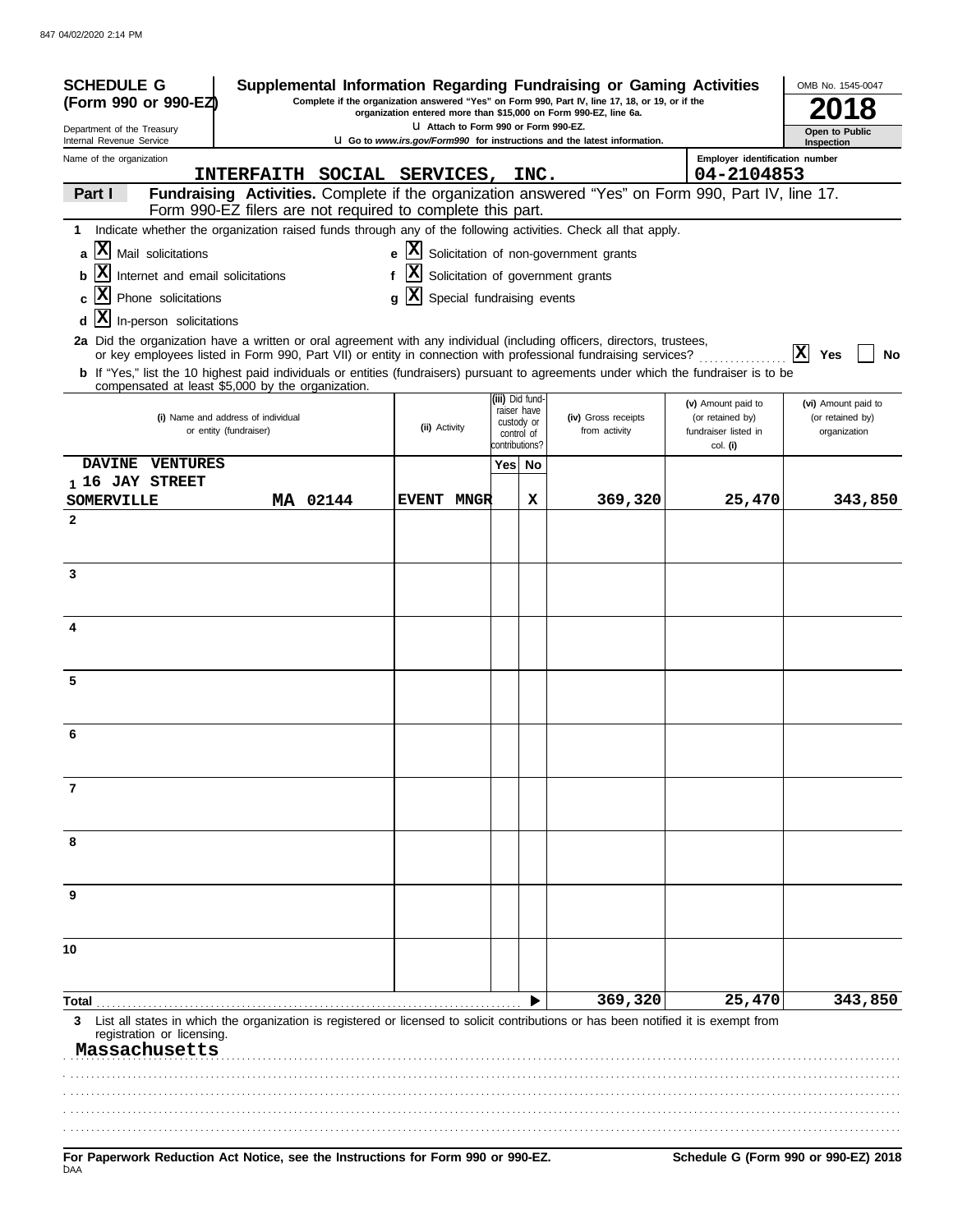Schedule G (Form 990 or 990-EZ) 2018 **INTERFAITH SOCIAL SERVICES, INC.** 04-2104853 Page 2 **Part II Fundraising Events.** Complete if the organization answered "Yes" on Form 990, Part IV, line 18, or reported more than \$15,000 of fundraising event contributions and gross income on Form 990-EZ, lines 1 and 6b. List events with gross receipts greater than \$5,000. 

|                 |                              | (a) Event $#1$                                                                                      | (b) Event $#2$ | (c) Other events |                       |
|-----------------|------------------------------|-----------------------------------------------------------------------------------------------------|----------------|------------------|-----------------------|
|                 |                              |                                                                                                     |                |                  | (d) Total events      |
|                 |                              | Gala                                                                                                | <b>5K</b>      | $\mathbf{2}$     | (add col. (a) through |
|                 |                              | (event type)                                                                                        | (event type)   | (total number)   | col. (c)              |
| Revenue         | 1 Gross receipts             | 369,620                                                                                             | 54,680         | 24,917           | 449,217               |
|                 | 2 Less: Contributions        | 253, 143                                                                                            | 34,718         | 11,134           | 298,995               |
|                 | 3 Gross income (line 1 minus | 116,477                                                                                             | 19,962         | 13,783           | 150,222               |
|                 | 4 Cash prizes                |                                                                                                     |                |                  |                       |
|                 | 5 Noncash prizes             |                                                                                                     |                |                  |                       |
|                 | 6 Rent/facility costs        | 29,237                                                                                              |                |                  | 29,237                |
| Direct Expenses | 7 Food and beverages         | 30,343                                                                                              |                |                  | 30,343                |
|                 | 8 Entertainment              | 8,274                                                                                               |                |                  | 8,274                 |
|                 | 9 Other direct expenses      | 34,049                                                                                              | 13,477         |                  | 47,526                |
|                 |                              | 10 Direct expense summary. Add lines 4 through 9 in column (d)                                      |                |                  | 115,380<br>34,842     |
|                 | Part III                     | Gaming. Complete if the organization answered "Yes" on Form 990, Part IV, line 19, or reported more |                |                  |                       |
|                 |                              | than \$15,000 on Form 990-EZ, line 6a.                                                              |                |                  |                       |
|                 |                              |                                                                                                     |                |                  |                       |

| Revenue  |                             | (a) Bingo | (b) Pull tabs/instant<br>bingo/progressive bingo | (c) Other gaming              | (d) Total gaming (add<br>col. (a) through col. (c)) |
|----------|-----------------------------|-----------|--------------------------------------------------|-------------------------------|-----------------------------------------------------|
|          | 1 Gross revenue             |           |                                                  |                               |                                                     |
|          | 2 Cash prizes               |           |                                                  |                               |                                                     |
| Expenses | 3 Noncash prizes            |           |                                                  |                               |                                                     |
| Direct   | 4 Rent/facility costs       |           |                                                  |                               |                                                     |
|          | 5 Other direct expenses     |           |                                                  |                               |                                                     |
|          | 6 Volunteer labor           | %<br>No   | Yes<br>%<br>No                                   | <b>Yes</b> <u></u><br>%<br>No |                                                     |
|          |                             |           |                                                  |                               |                                                     |
|          |                             |           |                                                  |                               |                                                     |
| 9        | <b>b</b> If "No," explain:  |           |                                                  |                               | Yes<br><b>No</b>                                    |
|          | <b>b</b> If "Yes," explain: |           |                                                  |                               | Yes<br><b>No</b>                                    |
|          |                             |           |                                                  |                               |                                                     |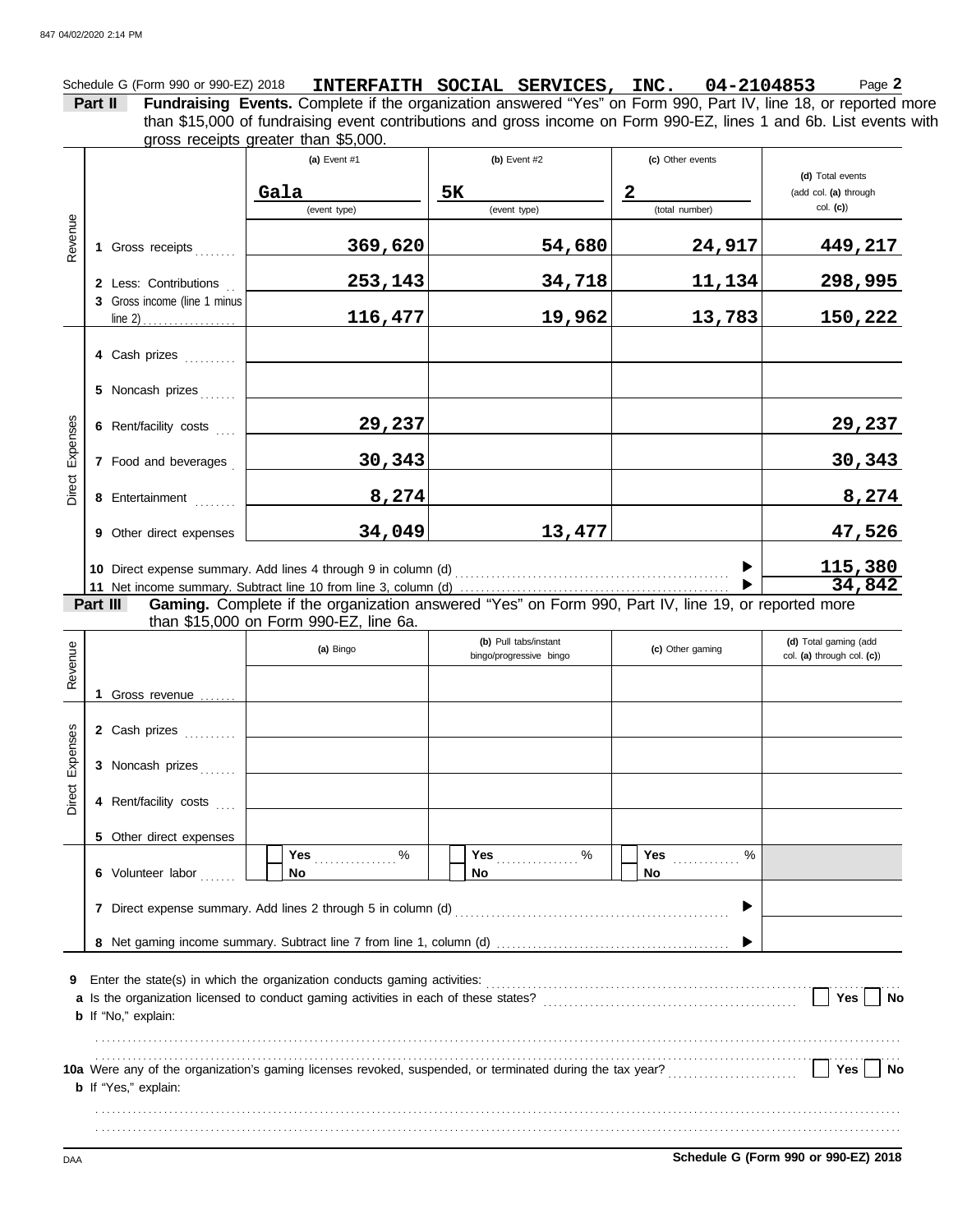|         | Schedule G (Form 990 or 990-EZ) 2018 INTERFAITH SOCIAL SERVICES, INC. 04-2104853                                                                                                                                                          |                        |     | Page 3     |
|---------|-------------------------------------------------------------------------------------------------------------------------------------------------------------------------------------------------------------------------------------------|------------------------|-----|------------|
| 11      |                                                                                                                                                                                                                                           |                        | Yes | $\vert$ No |
| 12      | Is the organization a grantor, beneficiary or trustee of a trust, or a member of a partnership or other entity                                                                                                                            |                        |     |            |
|         |                                                                                                                                                                                                                                           |                        | Yes | No         |
| 13      | Indicate the percentage of gaming activity conducted in:                                                                                                                                                                                  |                        |     |            |
| a       |                                                                                                                                                                                                                                           | 13a<br>13 <sub>b</sub> |     | %          |
| b<br>14 | Enter the name and address of the person who prepares the organization's gaming/special events books and                                                                                                                                  |                        |     | %          |
|         | records:                                                                                                                                                                                                                                  |                        |     |            |
|         |                                                                                                                                                                                                                                           |                        |     |            |
|         |                                                                                                                                                                                                                                           |                        |     |            |
|         |                                                                                                                                                                                                                                           |                        |     |            |
|         | Address <b>u</b> <u>contractive and the contractive and the contractive and the contractive and the contractive and the contractive and the contractive and contract and contract and contract and contract and contract and contract</u> |                        |     |            |
|         |                                                                                                                                                                                                                                           |                        |     |            |
|         | 15a Does the organization have a contract with a third party from whom the organization receives gaming                                                                                                                                   |                        |     |            |
| b       |                                                                                                                                                                                                                                           |                        | Yes | No         |
|         |                                                                                                                                                                                                                                           |                        |     |            |
| c       | If "Yes," enter name and address of the third party:                                                                                                                                                                                      |                        |     |            |
|         |                                                                                                                                                                                                                                           |                        |     |            |
|         |                                                                                                                                                                                                                                           |                        |     |            |
|         |                                                                                                                                                                                                                                           |                        |     |            |
|         | Address <b>u</b> <u>contractive and the contractive and the contractive and the contractive and the contractive and the contractive and the contractive and contract and contract and contract and contract and contract and contract</u> |                        |     |            |
|         |                                                                                                                                                                                                                                           |                        |     |            |
| 16      | Gaming manager information:                                                                                                                                                                                                               |                        |     |            |
|         |                                                                                                                                                                                                                                           |                        |     |            |
|         |                                                                                                                                                                                                                                           |                        |     |            |
|         |                                                                                                                                                                                                                                           |                        |     |            |
|         |                                                                                                                                                                                                                                           |                        |     |            |
|         |                                                                                                                                                                                                                                           |                        |     |            |
|         |                                                                                                                                                                                                                                           |                        |     |            |
|         | Director/officer<br>Employee<br>Independent contractor                                                                                                                                                                                    |                        |     |            |
| 17      | Mandatory distributions:                                                                                                                                                                                                                  |                        |     |            |
| a       | Is the organization required under state law to make charitable distributions from the gaming proceeds to                                                                                                                                 |                        |     |            |
|         | retain the state gaming license?                                                                                                                                                                                                          |                        | Yes | No         |
|         | Enter the amount of distributions required under state law to be distributed to other exempt organizations or                                                                                                                             |                        |     |            |
|         | spent in the organization's own exempt activities during the tax year $\mathbf{u}^*$                                                                                                                                                      |                        |     |            |
|         | Supplemental Information. Provide the explanations required by Part I, line 2b, columns (iii) and (v); and<br>Part IV                                                                                                                     |                        |     |            |
|         | Part III, lines 9, 9b, 10b, 15b, 15c, 16, and 17b, as applicable. Also provide any additional information.<br>See instructions.                                                                                                           |                        |     |            |
|         |                                                                                                                                                                                                                                           |                        |     |            |
|         |                                                                                                                                                                                                                                           |                        |     |            |
|         |                                                                                                                                                                                                                                           |                        |     |            |
|         |                                                                                                                                                                                                                                           |                        |     |            |
|         |                                                                                                                                                                                                                                           |                        |     |            |
|         |                                                                                                                                                                                                                                           |                        |     |            |
|         |                                                                                                                                                                                                                                           |                        |     |            |
|         |                                                                                                                                                                                                                                           |                        |     |            |
|         |                                                                                                                                                                                                                                           |                        |     |            |
|         |                                                                                                                                                                                                                                           |                        |     |            |
|         |                                                                                                                                                                                                                                           |                        |     |            |
|         |                                                                                                                                                                                                                                           |                        |     |            |
|         | Schedule G (Form 990 or 990-EZ) 2018                                                                                                                                                                                                      |                        |     |            |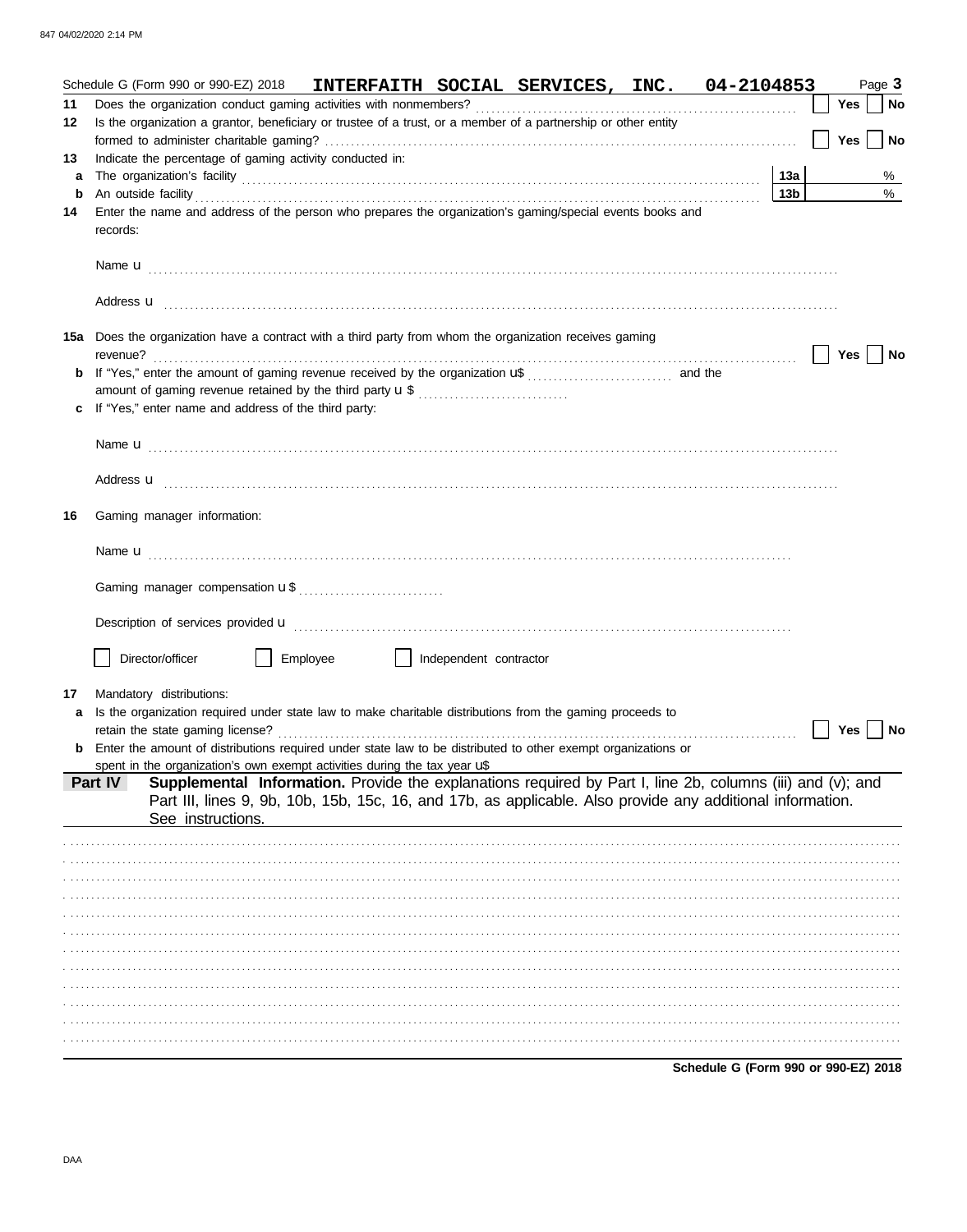| <b>SCHEDULE I</b><br>(Form 990)                                             |                                                                                                                                                                                                                                                                                                                                                 |           |                                         | Grants and Other Assistance to Organizations,<br>Governments, and Individuals in the United States                                                                   |                                       |                                                             |                                          |                                              | OMB No. 1545-0047<br>2018             |
|-----------------------------------------------------------------------------|-------------------------------------------------------------------------------------------------------------------------------------------------------------------------------------------------------------------------------------------------------------------------------------------------------------------------------------------------|-----------|-----------------------------------------|----------------------------------------------------------------------------------------------------------------------------------------------------------------------|---------------------------------------|-------------------------------------------------------------|------------------------------------------|----------------------------------------------|---------------------------------------|
| Department of the Treasury<br>Internal Revenue Service                      |                                                                                                                                                                                                                                                                                                                                                 |           |                                         | Complete if the organization answered "Yes" on Form 990, Part IV, line 21 or 22.<br>u Attach to Form 990.<br>u Go to www.irs.gov/Form990 for the latest information. |                                       |                                                             |                                          |                                              | <b>Open to Public</b><br>Inspection   |
| Name of the organization                                                    | INTERFAITH SOCIAL SERVICES,                                                                                                                                                                                                                                                                                                                     |           | INC.                                    |                                                                                                                                                                      |                                       |                                                             |                                          | Employer identification number<br>04-2104853 |                                       |
| Part I                                                                      | <b>General Information on Grants and Assistance</b>                                                                                                                                                                                                                                                                                             |           |                                         |                                                                                                                                                                      |                                       |                                                             |                                          |                                              |                                       |
| 1                                                                           | Does the organization maintain records to substantiate the amount of the grants or assistance, the grantees' eligibility for the grants or assistance, and<br>the selection criteria used to award the grants or assistance?<br>2 Describe in Part IV the organization's procedures for monitoring the use of grant funds in the United States. |           |                                         |                                                                                                                                                                      |                                       |                                                             |                                          |                                              | $ \mathbf{X} $ Yes<br>No              |
| Part II                                                                     | Grants and Other Assistance to Domestic Organizations and Domestic Governments. Complete if the organization answered "Yes" on Form 990,<br>Part IV, line 21, for any recipient that received more than \$5,000. Part II can be duplicated if additional space is needed.                                                                       |           |                                         |                                                                                                                                                                      |                                       |                                                             |                                          |                                              |                                       |
| (a) Name and address of organization<br>or government                       |                                                                                                                                                                                                                                                                                                                                                 | $(b)$ EIN | $(c)$ IRC<br>section<br>(if applicable) | (d) Amount of cash<br>grant                                                                                                                                          | (e) Amount of non-<br>cash assistance | (f) Method of valuation<br>(book, FMV, appraisal,<br>other) | (q) Description of<br>noncash assistance |                                              | (h) Purpose of grant<br>or assistance |
| (1)                                                                         |                                                                                                                                                                                                                                                                                                                                                 |           |                                         |                                                                                                                                                                      |                                       |                                                             |                                          |                                              |                                       |
| (2)                                                                         |                                                                                                                                                                                                                                                                                                                                                 |           |                                         |                                                                                                                                                                      |                                       |                                                             |                                          |                                              |                                       |
| (3)                                                                         |                                                                                                                                                                                                                                                                                                                                                 |           |                                         |                                                                                                                                                                      |                                       |                                                             |                                          |                                              |                                       |
| (4)                                                                         |                                                                                                                                                                                                                                                                                                                                                 |           |                                         |                                                                                                                                                                      |                                       |                                                             |                                          |                                              |                                       |
| (5)                                                                         |                                                                                                                                                                                                                                                                                                                                                 |           |                                         |                                                                                                                                                                      |                                       |                                                             |                                          |                                              |                                       |
| (6)                                                                         |                                                                                                                                                                                                                                                                                                                                                 |           |                                         |                                                                                                                                                                      |                                       |                                                             |                                          |                                              |                                       |
| (7)                                                                         |                                                                                                                                                                                                                                                                                                                                                 |           |                                         |                                                                                                                                                                      |                                       |                                                             |                                          |                                              |                                       |
| (8)                                                                         |                                                                                                                                                                                                                                                                                                                                                 |           |                                         |                                                                                                                                                                      |                                       |                                                             |                                          |                                              |                                       |
|                                                                             |                                                                                                                                                                                                                                                                                                                                                 |           |                                         |                                                                                                                                                                      |                                       |                                                             |                                          |                                              |                                       |
| (9)                                                                         |                                                                                                                                                                                                                                                                                                                                                 |           |                                         |                                                                                                                                                                      |                                       |                                                             |                                          |                                              |                                       |
| 2<br>For Paperwork Reduction Act Notice, see the Instructions for Form 990. | Enter total number of section $501(c)(3)$ and government organizations listed in the line 1 table<br>Enter total number of other organizations listed in the line 1 table                                                                                                                                                                       |           |                                         |                                                                                                                                                                      |                                       |                                                             |                                          | u<br>. <b>u</b>                              | Schedule I (Form 990) (2018)          |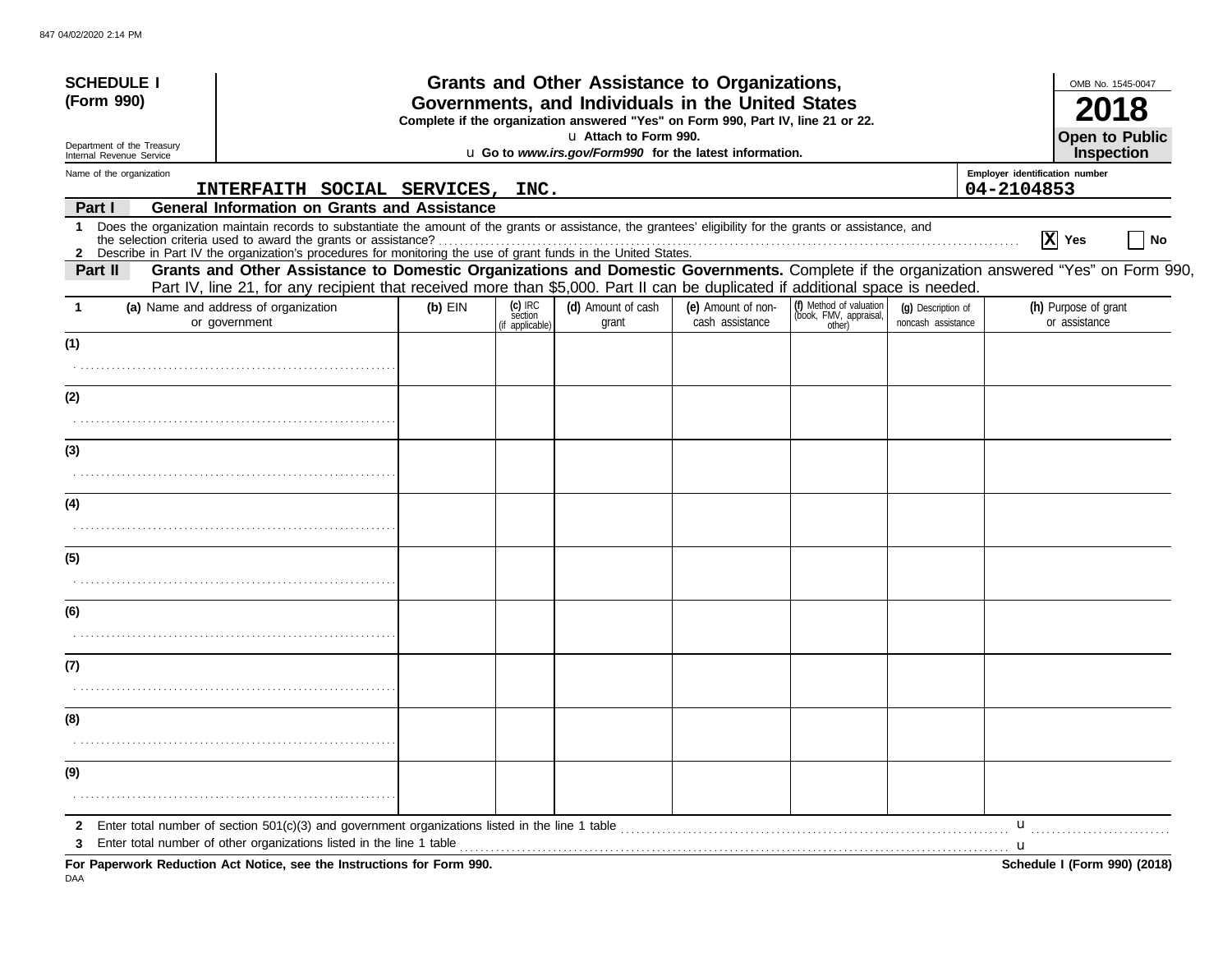# Schedule I (Form 990) (2018) Page **2 INTERFAITH SOCIAL SERVICES, INC. 04-2104853**

**Part III Grants and Other Assistance to Domestic Individuals.** Complete if the organization answered "Yes" on Form 990, Part IV, line 22. Part III can be duplicated if additional space is needed.

| i ait ill oail bo aaplioatoa li aaaltiofial opaoo lo hoodoa.<br>(a) Type of grant or assistance                                                      | (b) Number of<br>recipients | (c) Amount of<br>cash grant | (d) Amount of<br>noncash assistance | FMV, appraisal, other) | $ e $ Method of valuation (book, $ f $ Description of noncash assistance |  |  |  |
|------------------------------------------------------------------------------------------------------------------------------------------------------|-----------------------------|-----------------------------|-------------------------------------|------------------------|--------------------------------------------------------------------------|--|--|--|
| 1 HOUSING & UTILITY ASSISTA 716                                                                                                                      |                             | 38,670                      |                                     |                        |                                                                          |  |  |  |
| 2 MEDICAL ASSISTANCE                                                                                                                                 | $\mathbf{1}$                | 2,144                       |                                     |                        |                                                                          |  |  |  |
| 3 FOOD PANTRY                                                                                                                                        | 6100                        | 72,008                      | 939,824                             | <b>WEIGHT</b>          | <b>FOOD</b>                                                              |  |  |  |
| 4 CHRISTMAS TOYS                                                                                                                                     | 698                         |                             | 69,800                              | <b>ESTIMATE</b>        | <b>TOYS</b>                                                              |  |  |  |
| 5 JOB INTERVIEW ASSISTANCE                                                                                                                           | 30                          |                             | 1,232                               | <b>ESTIMATE</b>        | <b>CLOTHING</b>                                                          |  |  |  |
| 6 SEASONAL PANTRY                                                                                                                                    | 400                         |                             | 7,106                               | <b>WEIGHT</b>          | <b>BASKETS</b>                                                           |  |  |  |
| 7 BACKPACKS                                                                                                                                          | 630                         |                             | 25,571                              | <b>ESTIMATE</b>        | <b>BACKPACKS</b>                                                         |  |  |  |
| Supplemental Information. Provide the information required in Part I, line 2; Part III, column (b); and any other additional information.<br>Part IV |                             |                             |                                     |                        |                                                                          |  |  |  |
| Part I, Line 2 - Procedures for Monitoring the Use of Grant Funds                                                                                    |                             |                             |                                     |                        |                                                                          |  |  |  |
| Grant checks for clients are always made out to vendors: utility companies,                                                                          |                             |                             |                                     |                        |                                                                          |  |  |  |
| landlords, health care providers, etc. Thus ensuring that such grants are                                                                            |                             |                             |                                     |                        |                                                                          |  |  |  |
| used for proper purposes and are not otherwise diverted from the intended                                                                            |                             |                             |                                     |                        |                                                                          |  |  |  |
| use. Low income clients in emergency situations are eligible for limited                                                                             |                             |                             |                                     |                        |                                                                          |  |  |  |
| funding once every 12 months. Clients must live within our service area,                                                                             |                             |                             |                                     |                        |                                                                          |  |  |  |
| and must complete a registration packet as well as producing all applicable                                                                          |                             |                             |                                     |                        |                                                                          |  |  |  |
| verification documents.                                                                                                                              |                             |                             |                                     |                        |                                                                          |  |  |  |
|                                                                                                                                                      |                             |                             |                                     |                        |                                                                          |  |  |  |
|                                                                                                                                                      |                             |                             |                                     |                        |                                                                          |  |  |  |
|                                                                                                                                                      |                             |                             |                                     |                        |                                                                          |  |  |  |

DAA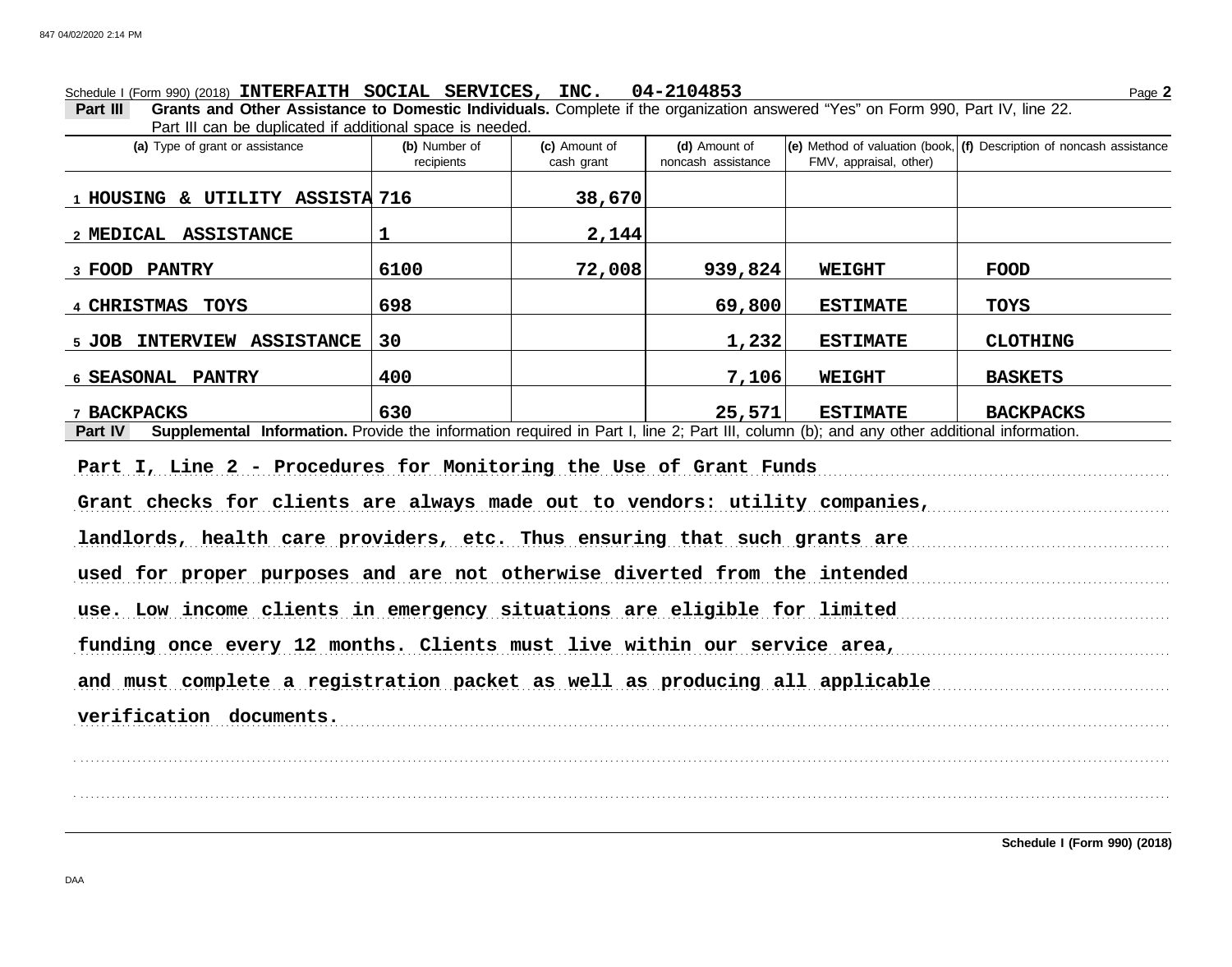# **(Form 990)**

# **SCHEDULE M Noncash Contributions**

u **Complete if the organizations answered "Yes" on Form 990, Part IV, lines 29 or 30.** u **Attach to Form 990.**

u **Go to** *www.irs.gov/Form990* **for instructions and the latest information.**

OMB No. 1545-0047 **Open To Public 2018**

**Inspection**

Name of the organization **Employer identification number Employer identification number** Internal Revenue Service Department of the Treasury

| piojoi iuominivuuon m |  |  |
|-----------------------|--|--|
| $A = 210AB52$         |  |  |

|              |                                                                                                                    |                               | INTERFAITH SOCIAL SERVICES, INC.                       |                                                                                    | 04-2104853                                                   |            |            |          |
|--------------|--------------------------------------------------------------------------------------------------------------------|-------------------------------|--------------------------------------------------------|------------------------------------------------------------------------------------|--------------------------------------------------------------|------------|------------|----------|
|              | <b>Types of Property</b><br>Part I                                                                                 |                               |                                                        |                                                                                    |                                                              |            |            |          |
|              |                                                                                                                    | (a)<br>Check if<br>applicable | (b)<br>Number of contributions or<br>items contributed | (c)<br>Noncash contribution<br>amounts reported on<br>Form 990, Part VIII, line 1g | (d)<br>Method of determining<br>noncash contribution amounts |            |            |          |
| 1            | Art - Works of art                                                                                                 |                               |                                                        |                                                                                    |                                                              |            |            |          |
| $\mathbf{2}$ | Art - Historical treasures                                                                                         |                               |                                                        |                                                                                    |                                                              |            |            |          |
| 3            | Art - Fractional interests                                                                                         |                               |                                                        |                                                                                    |                                                              |            |            |          |
| 4            | Books and publications                                                                                             |                               |                                                        |                                                                                    |                                                              |            |            |          |
| 5            | Clothing and household                                                                                             |                               |                                                        |                                                                                    |                                                              |            |            |          |
|              | goods                                                                                                              | $\mathbf x$                   |                                                        |                                                                                    | 69,800 RESALE VALUE                                          |            |            |          |
| 6            | Cars and other vehicles                                                                                            |                               |                                                        |                                                                                    |                                                              |            |            |          |
| 7            | Boats and planes                                                                                                   |                               |                                                        |                                                                                    |                                                              |            |            |          |
| 8            | Intellectual property                                                                                              |                               |                                                        |                                                                                    |                                                              |            |            |          |
| 9            | Securities - Publicly traded                                                                                       |                               |                                                        |                                                                                    |                                                              |            |            |          |
| 10           | Securities - Closely held stock                                                                                    |                               |                                                        |                                                                                    |                                                              |            |            |          |
| 11           | Securities - Partnership, LLC,                                                                                     |                               |                                                        |                                                                                    |                                                              |            |            |          |
|              | or trust interests                                                                                                 |                               |                                                        |                                                                                    |                                                              |            |            |          |
| 12           | Securities - Miscellaneous                                                                                         |                               |                                                        |                                                                                    |                                                              |            |            |          |
| 13           | Qualified conservation                                                                                             |                               |                                                        |                                                                                    |                                                              |            |            |          |
|              | contribution - Historic                                                                                            |                               |                                                        |                                                                                    |                                                              |            |            |          |
|              | structures                                                                                                         |                               |                                                        |                                                                                    |                                                              |            |            |          |
| 14           | Qualified conservation                                                                                             |                               |                                                        |                                                                                    |                                                              |            |            |          |
|              | contribution - Other                                                                                               |                               |                                                        |                                                                                    |                                                              |            |            |          |
| 15           | Real estate - Residential                                                                                          |                               |                                                        |                                                                                    |                                                              |            |            |          |
| 16           | Real estate - Commercial                                                                                           |                               |                                                        |                                                                                    |                                                              |            |            |          |
| 17           | Real estate - Other                                                                                                |                               |                                                        |                                                                                    |                                                              |            |            |          |
| 18           |                                                                                                                    |                               |                                                        |                                                                                    |                                                              |            |            |          |
| 19           | Food inventory                                                                                                     | $\mathbf{x}$                  | 748051                                                 |                                                                                    | 939,824 \$0.81 GBFB 1.68 other/lb                            |            |            |          |
| 20           | Drugs and medical supplies                                                                                         |                               |                                                        |                                                                                    |                                                              |            |            |          |
| 21           | Taxidermy                                                                                                          |                               |                                                        |                                                                                    |                                                              |            |            |          |
| 22           | Historical artifacts                                                                                               |                               |                                                        |                                                                                    |                                                              |            |            |          |
| 23           | Scientific specimens                                                                                               |                               |                                                        |                                                                                    |                                                              |            |            |          |
| 24<br>25     | Archeological artifacts<br>Other <b>u</b> (GALA                                                                    | X                             | 34                                                     |                                                                                    | $63,878$ VALUE OF<br><b>ITEMS DONATED</b>                    |            |            |          |
| 26           | Other $\mathbf{u}$ ( CAREER CLOSET )                                                                               | $\mathbf x$                   | 30                                                     |                                                                                    | 1,232 VALUE OF ITEMS DONATED                                 |            |            |          |
| 27           | Other <b>u</b> (BACKPACKS                                                                                          | X                             | 631                                                    |                                                                                    | 25,571 VALUE OF ITEMS DONATED                                |            |            |          |
| 28           | Other <b>u</b> (5K WALK<br>                                                                                        | $\mathbf X$                   | 10                                                     |                                                                                    | 2,568 VALUE OF ITEMS DONATED                                 |            |            |          |
| 29           | Number of Forms 8283 received by the organization during the tax year for contributions for                        |                               |                                                        |                                                                                    |                                                              |            |            |          |
|              | which the organization completed Form 8283, Part IV, Donee Acknowledgement                                         |                               |                                                        |                                                                                    | 29                                                           |            |            |          |
|              |                                                                                                                    |                               |                                                        |                                                                                    |                                                              |            | <b>Yes</b> | No       |
| 30a          | During the year, did the organization receive by contribution any property reported in Part I, lines 1 through     |                               |                                                        |                                                                                    |                                                              |            |            |          |
|              | 28, that it must hold for at least three years from the date of the initial contribution, and which isn't required |                               |                                                        |                                                                                    |                                                              |            |            |          |
|              | to be used for exempt purposes for the entire holding period?                                                      |                               |                                                        |                                                                                    |                                                              | <b>30a</b> |            | X        |
|              | <b>b</b> If "Yes," describe the arrangement in Part II.                                                            |                               |                                                        |                                                                                    |                                                              |            |            |          |
| 31           | Does the organization have a gift acceptance policy that requires the review of any nonstandard                    |                               |                                                        |                                                                                    |                                                              |            |            |          |
|              | contributions?                                                                                                     |                               |                                                        |                                                                                    |                                                              | 31         |            | X        |
|              | 32a Does the organization hire or use third parties or related organizations to solicit, process, or sell noncash  |                               |                                                        |                                                                                    |                                                              |            |            |          |
|              | contributions?                                                                                                     |                               |                                                        |                                                                                    |                                                              | 32a        |            | <u>x</u> |
|              | <b>b</b> If "Yes," describe in Part II.                                                                            |                               |                                                        |                                                                                    |                                                              |            |            |          |

**33** If the organization didn't report an amount in column (c) for a type of property for which column (a) is checked, describe in Part II.

**For Paperwork Reduction Act Notice, see the Instructions for Form 990. Schedule M (Form 990) 2018**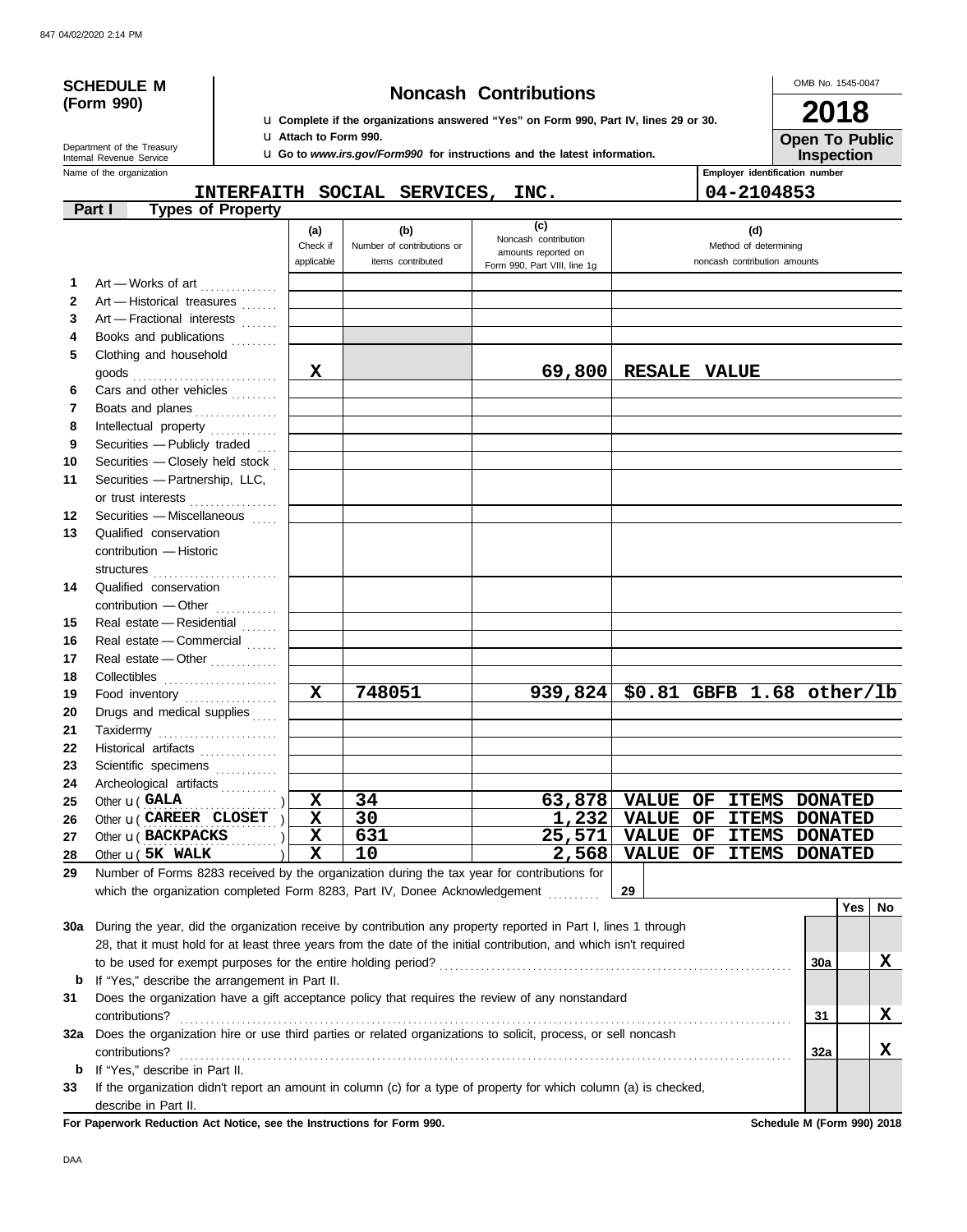|         | Schedule M (Form 990) 2018 INTERFAITH SOCIAL SERVICES, INC. |  |  | 04-2104853                                                                        | Page 2                                                                                                                                                                                                                       |
|---------|-------------------------------------------------------------|--|--|-----------------------------------------------------------------------------------|------------------------------------------------------------------------------------------------------------------------------------------------------------------------------------------------------------------------------|
| Part II |                                                             |  |  | or a combination of both. Also complete this part for any additional information. | Supplemental Information. Provide the information required by Part I, lines 30b, 32b, and 33, and whether<br>the organization is reporting in Part I, column (b), the number of contributions, the number of items received, |
|         |                                                             |  |  |                                                                                   |                                                                                                                                                                                                                              |
|         |                                                             |  |  |                                                                                   |                                                                                                                                                                                                                              |
|         |                                                             |  |  |                                                                                   |                                                                                                                                                                                                                              |
|         |                                                             |  |  |                                                                                   |                                                                                                                                                                                                                              |
|         |                                                             |  |  |                                                                                   |                                                                                                                                                                                                                              |
|         |                                                             |  |  |                                                                                   |                                                                                                                                                                                                                              |
|         |                                                             |  |  |                                                                                   |                                                                                                                                                                                                                              |
|         |                                                             |  |  |                                                                                   |                                                                                                                                                                                                                              |
|         |                                                             |  |  |                                                                                   |                                                                                                                                                                                                                              |
|         |                                                             |  |  |                                                                                   |                                                                                                                                                                                                                              |
|         |                                                             |  |  |                                                                                   |                                                                                                                                                                                                                              |
|         |                                                             |  |  |                                                                                   |                                                                                                                                                                                                                              |
|         |                                                             |  |  |                                                                                   |                                                                                                                                                                                                                              |
|         |                                                             |  |  |                                                                                   |                                                                                                                                                                                                                              |
|         |                                                             |  |  |                                                                                   |                                                                                                                                                                                                                              |
|         |                                                             |  |  |                                                                                   |                                                                                                                                                                                                                              |
|         |                                                             |  |  |                                                                                   |                                                                                                                                                                                                                              |
|         |                                                             |  |  |                                                                                   |                                                                                                                                                                                                                              |
|         |                                                             |  |  |                                                                                   |                                                                                                                                                                                                                              |
|         |                                                             |  |  |                                                                                   |                                                                                                                                                                                                                              |
|         |                                                             |  |  |                                                                                   |                                                                                                                                                                                                                              |
|         |                                                             |  |  |                                                                                   |                                                                                                                                                                                                                              |
|         |                                                             |  |  |                                                                                   |                                                                                                                                                                                                                              |
|         |                                                             |  |  |                                                                                   |                                                                                                                                                                                                                              |
|         |                                                             |  |  |                                                                                   |                                                                                                                                                                                                                              |
|         |                                                             |  |  |                                                                                   |                                                                                                                                                                                                                              |
|         |                                                             |  |  |                                                                                   |                                                                                                                                                                                                                              |
|         |                                                             |  |  |                                                                                   |                                                                                                                                                                                                                              |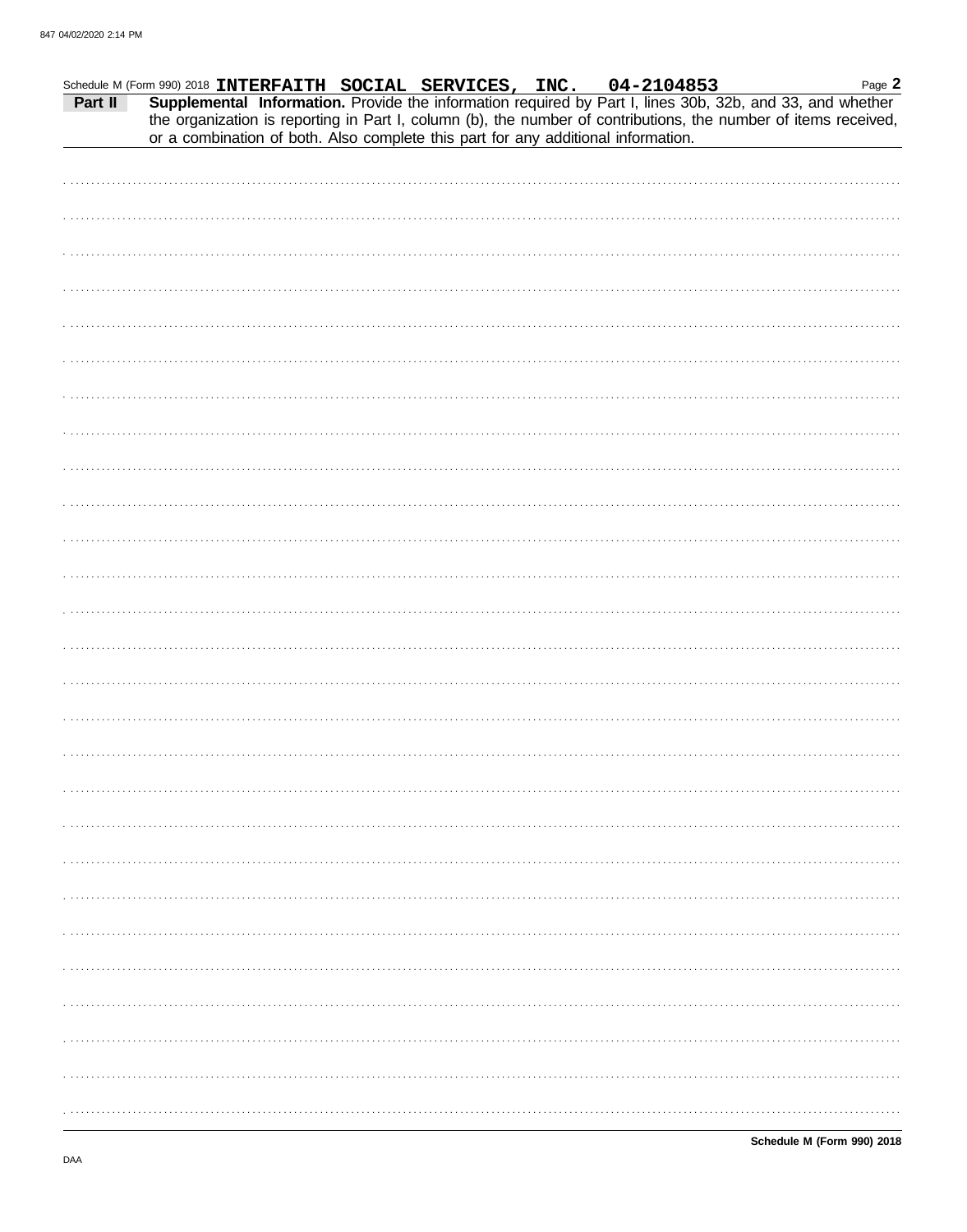| <b>SCHEDULE O</b><br>(Form 990 or 990-EZ)<br>Department of the Treasury<br>Internal Revenue Service | OMB No. 1545-0047<br>2018<br>Open to Public<br>Inspection                                                                                                    |            |                                |
|-----------------------------------------------------------------------------------------------------|--------------------------------------------------------------------------------------------------------------------------------------------------------------|------------|--------------------------------|
| Name of the organization                                                                            | u Go to www.irs.gov/Form990 for the latest information.<br>INTERFAITH SOCIAL SERVICES, INC.                                                                  | 04-2104853 | Employer identification number |
|                                                                                                     | Form 990, Part III, Line 4d - All Other Accomplishments<br>THE ORGANIZATION PROVIDED CLOTHING AND OTHER HOUSEHOLD<br>GOODS AT NOMINAL EXPENSE TO INDIVIDUALS |            |                                |
|                                                                                                     | Form 990, Part VI - Additional Information                                                                                                                   |            |                                |
|                                                                                                     | Part VI. Governance, Management, and Disclosure                                                                                                              |            |                                |
|                                                                                                     |                                                                                                                                                              |            |                                |
|                                                                                                     | Form 990, Part VI, Line 9 - Officers Who Cannot Be Reached                                                                                                   |            |                                |
| RALPH PALMIERI                                                                                      |                                                                                                                                                              |            |                                |
| 3 TILLINGHAST DRIVE                                                                                 |                                                                                                                                                              |            |                                |
| HINGHAM, MA 02043-4883                                                                              |                                                                                                                                                              |            |                                |
|                                                                                                     |                                                                                                                                                              |            |                                |
| <b>MAGGIE TRUDEL</b>                                                                                |                                                                                                                                                              |            |                                |
| 11 WYNOT ROAD                                                                                       |                                                                                                                                                              |            |                                |
| BRAINTREE, MA 02184                                                                                 |                                                                                                                                                              |            |                                |
|                                                                                                     |                                                                                                                                                              |            |                                |
| SANDY JOHNSON                                                                                       |                                                                                                                                                              |            |                                |
| 22 TERNE ROAD                                                                                       |                                                                                                                                                              |            |                                |
| QUINCY, MA 02169                                                                                    |                                                                                                                                                              |            |                                |
|                                                                                                     |                                                                                                                                                              |            |                                |
| CYNTHIA LEE                                                                                         |                                                                                                                                                              |            |                                |
| 254 LISLE STREET                                                                                    |                                                                                                                                                              |            |                                |
| BRAINTREE, MA 02184                                                                                 |                                                                                                                                                              |            |                                |
|                                                                                                     |                                                                                                                                                              |            |                                |
| <b>GABRIEL ARATO</b>                                                                                |                                                                                                                                                              |            |                                |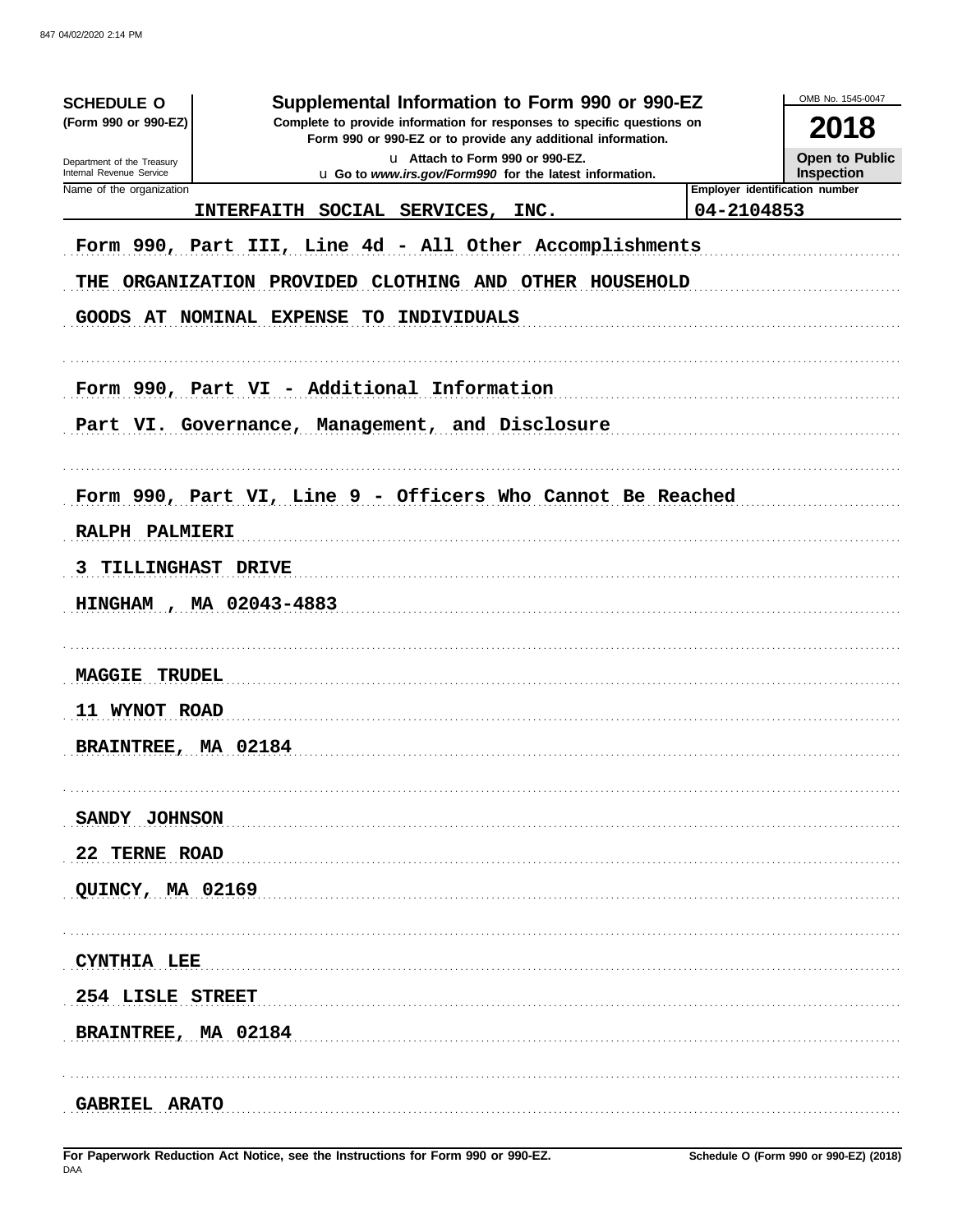| Schedule O (Form 990 or 990-EZ) (2018) | Page 2                         |
|----------------------------------------|--------------------------------|
| Name of the organization               | Employer identification number |
| INTERFAITH SOCIAL SERVICES, INC.       | 04-2104853                     |
| 292 WATER ST                           |                                |
|                                        |                                |
| QUINCY, MA 02169                       |                                |
|                                        |                                |
| BERNARD DASILVA                        |                                |
| 770 NORTH MONTELLO S                   |                                |
|                                        |                                |
| BROCKTON, MA 02301                     |                                |
|                                        |                                |
| BRIAN MANNING                          |                                |
|                                        |                                |
| 71 THETFORD AVENUE                     |                                |
| BRAINTREE, MA 02184                    |                                |
|                                        |                                |
| STEPHEN GREENE                         |                                |
|                                        |                                |
| 17 MOUNT ARARAT ROAD                   |                                |
| QUINCY, MA 02169-1717                  |                                |
|                                        |                                |
| PATRICK BUCHANAN                       |                                |
|                                        |                                |
| 14 RUST WAY                            |                                |
| COHASSET, MA 02045                     |                                |
|                                        |                                |
|                                        |                                |
| RUSSELL GOODMAN                        |                                |
| 53 BEAL STREET                         |                                |
| HINGHAM, MA 02043                      |                                |
|                                        |                                |
|                                        |                                |
| LINDA BLAIS                            |                                |
| 10 SEAPORT DRIVE #2615                 |                                |
| QUINCY, MA 02171                       |                                |
|                                        |                                |
|                                        |                                |

Page 1 of 4 Schedule O (Form 990 or 990-EZ) (2018)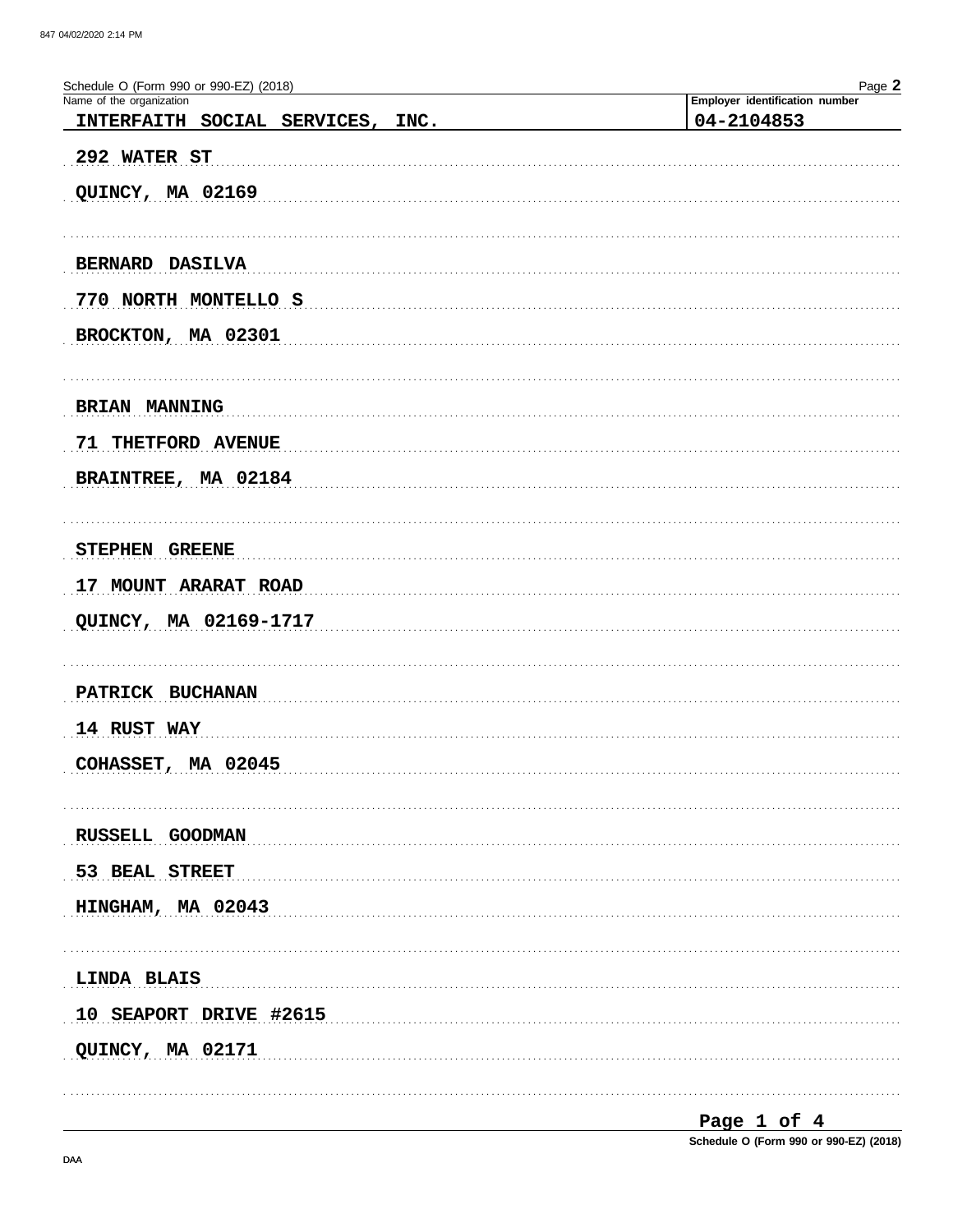| Schedule O (Form 990 or 990-EZ) (2018)<br>Name of the organization | Page 2                                       |
|--------------------------------------------------------------------|----------------------------------------------|
| INTERFAITH SOCIAL SERVICES, INC.                                   | Employer identification number<br>04-2104853 |
| DONNA ELIASSON                                                     |                                              |
|                                                                    |                                              |
| 77 SHERRICK AVENUE                                                 |                                              |
| HOLBROOK, MA 02343                                                 |                                              |
|                                                                    |                                              |
| PETER LUNG                                                         |                                              |
| 26 TOWN HILL STREET                                                |                                              |
| QUINCY, MA 02169                                                   |                                              |
|                                                                    |                                              |
| <b>BILL SWANSON</b>                                                |                                              |
| 24 CANOE CLUB LN.                                                  |                                              |
| PEMBROKE, MA 02359                                                 |                                              |
|                                                                    |                                              |
| KASSIE PURCELL                                                     |                                              |
|                                                                    |                                              |
| 55 MERRYMOUNT ROAD                                                 |                                              |
| QUINCY, MA 02169                                                   |                                              |
|                                                                    |                                              |
| <b>ALLISON IDRIS</b>                                               |                                              |
| 19 BARNA ROAD                                                      |                                              |
| DORCHESTER, MA 02124                                               |                                              |
|                                                                    |                                              |
| GILLIAN GROSSMAN                                                   |                                              |
| $62$ ELM ST.                                                       |                                              |
| HINGHAM, MA 02043                                                  |                                              |
|                                                                    |                                              |
| TOM DINEEN                                                         |                                              |
| 20 MARION ST.                                                      |                                              |
| HINGHAM, MA 02043                                                  |                                              |
|                                                                    |                                              |

Page 2 of 4

Schedule O (Form 990 or 990-EZ) (2018)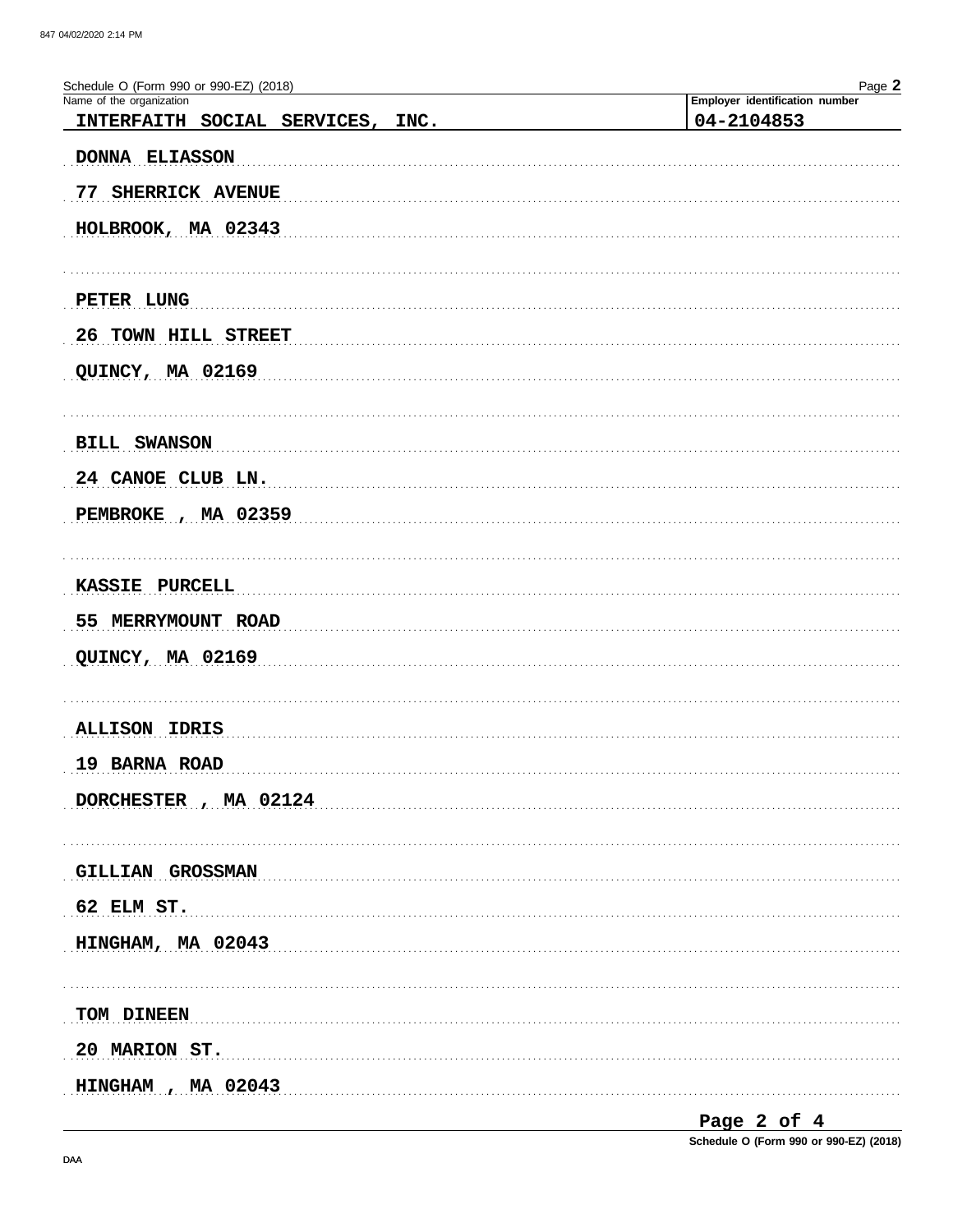| Schedule O (Form 990 or 990-EZ) (2018)<br>Name of the organization          | Page 2<br>Employer identification number |
|-----------------------------------------------------------------------------|------------------------------------------|
| INTERFAITH SOCIAL SERVICES, INC.                                            | 04-2104853                               |
|                                                                             |                                          |
| <b>JAY MARVIN</b>                                                           |                                          |
| 4 TILLINGHAST DRIVE                                                         |                                          |
| HINGHAM, MA 02043                                                           |                                          |
|                                                                             |                                          |
| Form 990, Part VI, Line 11b - Organization's Process to Review Form 990     |                                          |
| The organization's Treasurer and Executive Director prepared the form 990   |                                          |
| with the assistance of an external auditor. Upon completion an electronic   |                                          |
| copy is made available to all board members for review.                     |                                          |
| Form 990, Part VI, Line 12c - Enforcement of Conflicts Policy               |                                          |
| The organization currently has a Conflicts of Interest policy which         |                                          |
| has been ratified by the Board of Directors. Monitoring,                    |                                          |
| compliance and if applicable enforcement are evaluated once a year          |                                          |
| preceding our annual meeting.                                               |                                          |
| Form 990, Part VI, Line 15a - Compensation Process for Top Official         |                                          |
| The executive committee sets up a subcommittee to review resumes and        |                                          |
| coordinates 1st interviews when hiring the Executive Director. Second       |                                          |
| interviews are done by the Board of Directors and include all employees     |                                          |
| and volunteers who are interested in participating in the process. The      |                                          |
| salary is based on market conditions and what the organization can          |                                          |
| afford to pay. An annual review is conducted each year to determine whether |                                          |
| a moderate merit based pay increase is warranted.                           |                                          |
|                                                                             |                                          |
| Form 990, Part VI, Line 19 - Governing Documents Disclosure Explanation     |                                          |

All annual reports, form 990s and PC, as well as all governing

Page 3 of 4 Schedule O (Form 990 or 990-EZ) (2018)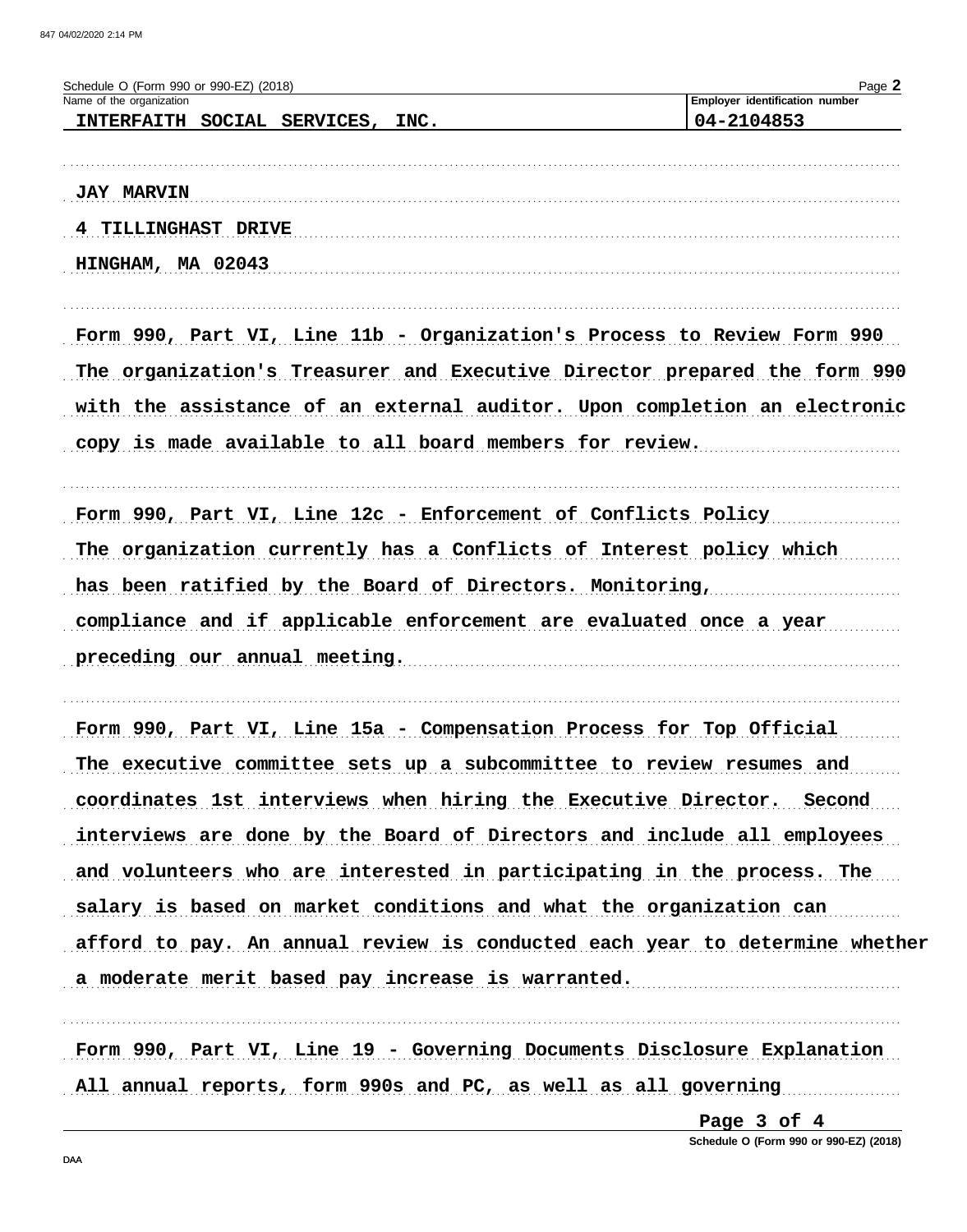| Schedule O (Form 990 or 990-EZ) (2018)<br>Name of the organization       | Page 2<br>Employer identification number |
|--------------------------------------------------------------------------|------------------------------------------|
| INTERFAITH SOCIAL SERVICES, INC.                                         | 04-2104853                               |
| documents, conflict of interest policy, and audited financial statements |                                          |
| are stored at our offices at 105 Adams Street, Quincy, MA 02169.         | They are                                 |
| available for public inspection upon appointment. Also, all forms are on |                                          |
| file with the State's Attorney General.                                  |                                          |
|                                                                          |                                          |
|                                                                          |                                          |
|                                                                          |                                          |
|                                                                          |                                          |
|                                                                          |                                          |
|                                                                          |                                          |
|                                                                          |                                          |
|                                                                          |                                          |
|                                                                          |                                          |
|                                                                          |                                          |
|                                                                          |                                          |
|                                                                          |                                          |
|                                                                          |                                          |
|                                                                          |                                          |
|                                                                          |                                          |
|                                                                          |                                          |
|                                                                          |                                          |
|                                                                          |                                          |
|                                                                          |                                          |
|                                                                          |                                          |
|                                                                          |                                          |
|                                                                          |                                          |
|                                                                          |                                          |
|                                                                          |                                          |
|                                                                          |                                          |
|                                                                          |                                          |
|                                                                          |                                          |

Page 4 of 4 Schedule O (Form 990 or 990-EZ) (2018)